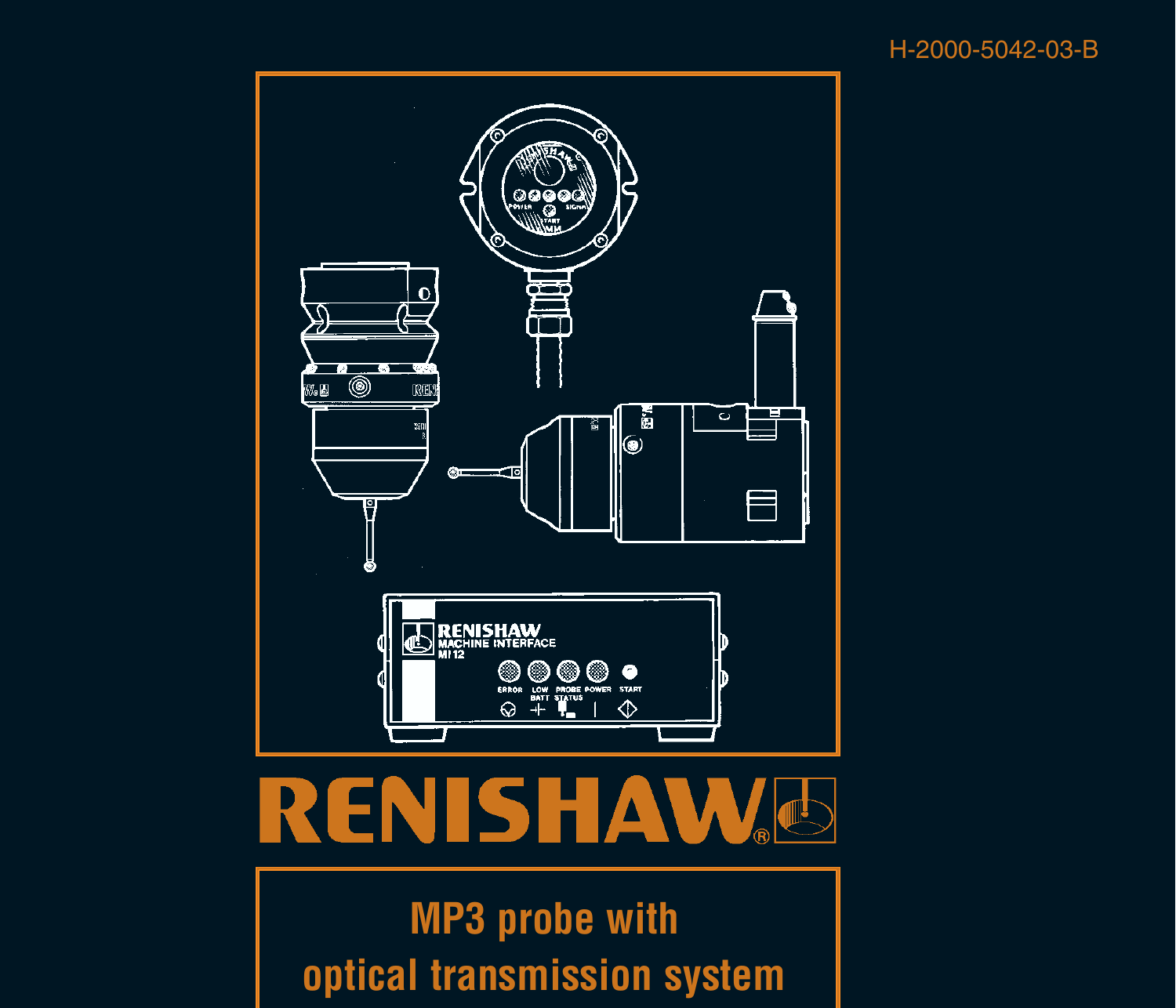© 1996 Renishaw. All rights reserved. Renishaw® is a registered trademark of Renishaw plc.

This document may not be copied or reproduced in whole or in part, or transferred to any other media or language, by any means, without the prior written permission of Renishaw.

The publication of material within this document does not imply freedom from the patent rights of Renishaw plc.

#### **Disclaimer**

Considerable effort has been made to ensure that the contents ofthis document are free from inaccuracies and omissions.However, Renishaw makes no warranties with respect to the contents of this document and specifically disclaims any implied warranties. Renishaw reserves the right to make changes to this document and to the product described herein without obligation to notify any person of such changes.

Renishaw part no: H-2000-5042-03-B Issued: 11. 2001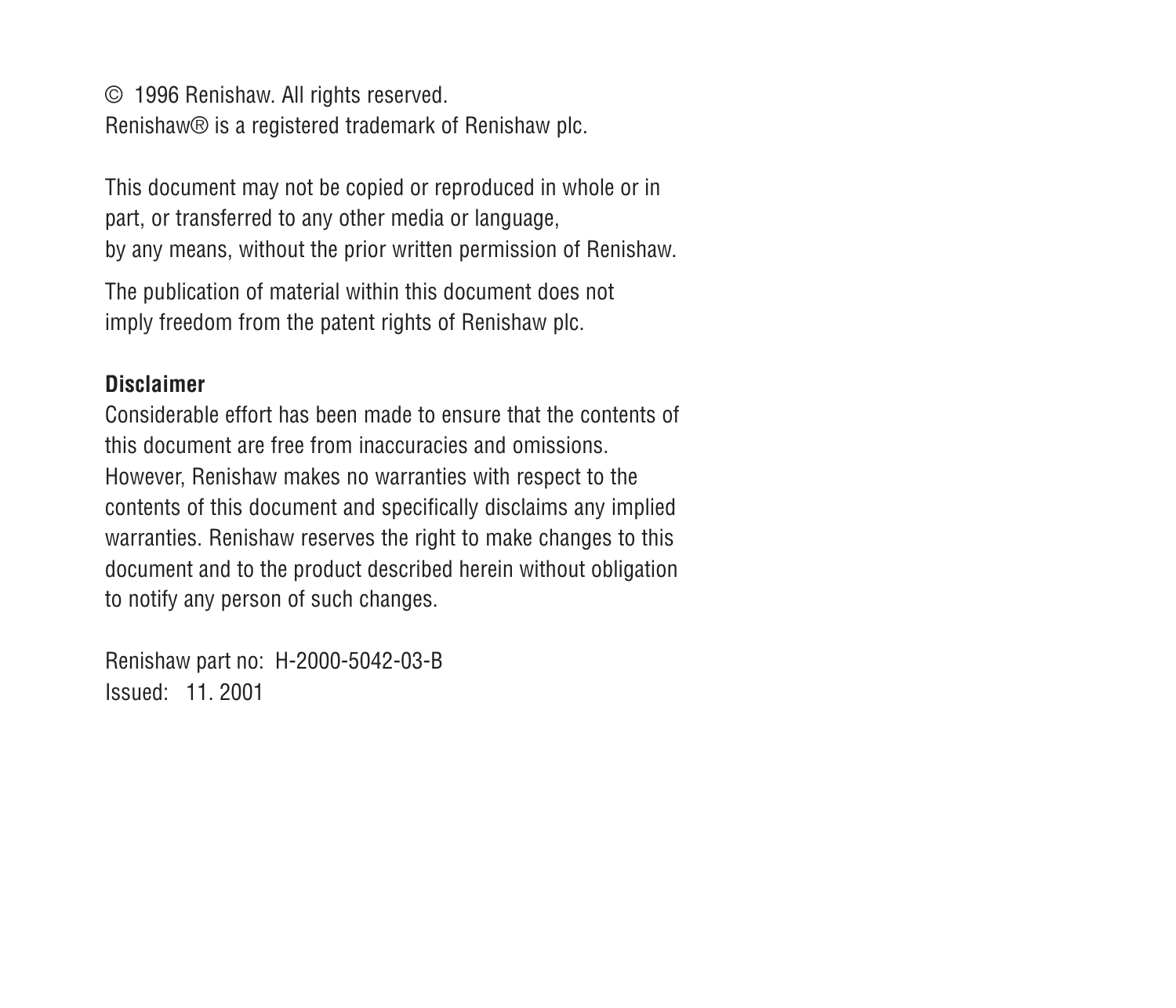**Installation and User's Guide**

## **MP3 probe with 360° optical transmission system**

## **MP3 probe with wide angle optical transmission system**

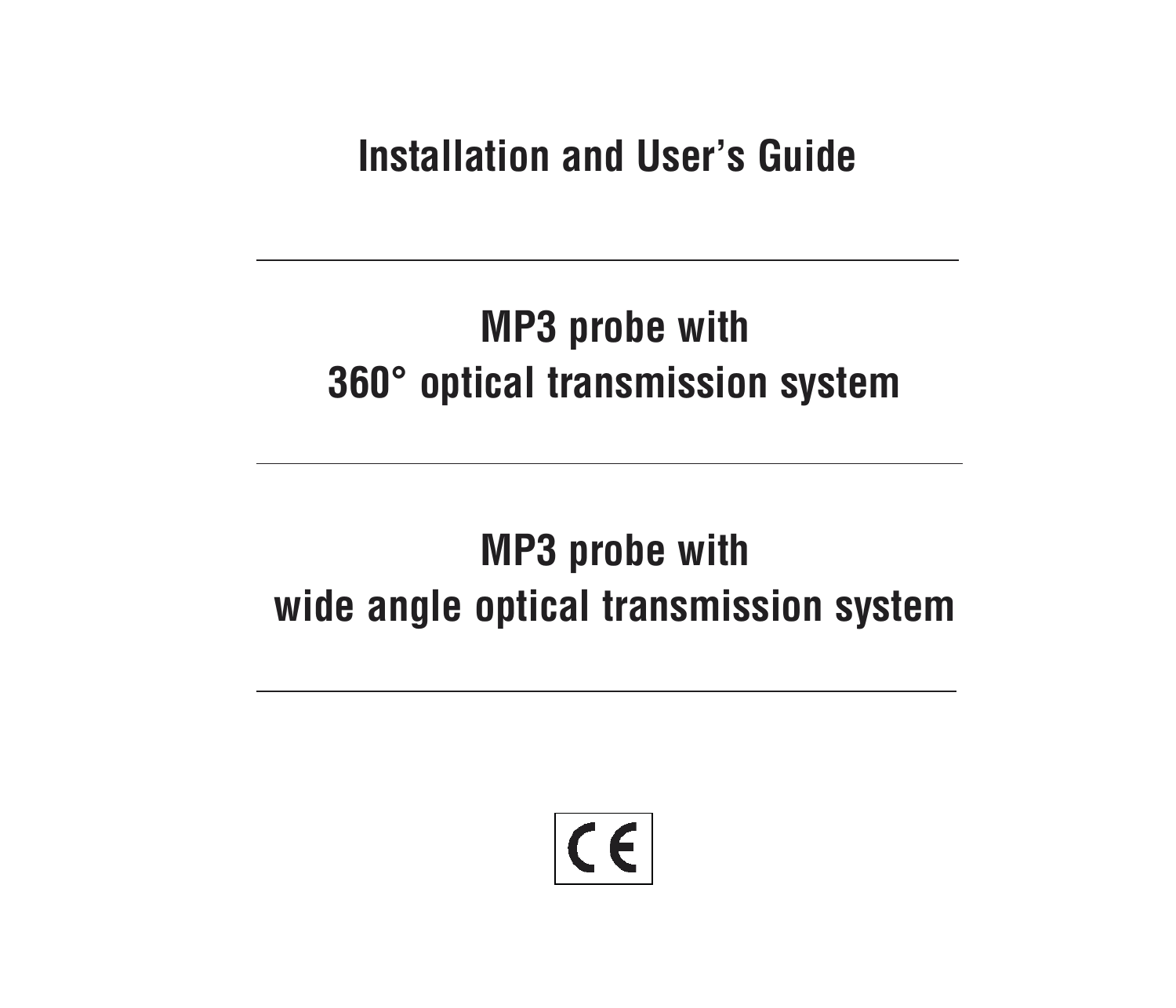#### **FCC DECLARATION (USA) FCC Section 15.19**

This device complies with Part 15 of the FCC rules. Operation is subject to the following two conditions:

- 1. This device may not cause harmfull interference.
- 2. This device must accept any interference received, including interference that may cause undesired operation.

#### **FCC Section 15.105**

This equipment has been tested and found to comply with the limits for a Class A digital device, pursuant to Part 15 of the FCC rules. These limits are designed to provide reasonable protection against harmful interference when the equipment is operated in a commercial environment.

This equipment generates, uses, and can radiate radio frequency energy and, if not installed and used in accordance with the instruction manual, may cause harmful interference to radio communications.Operation of this equipment in a residential area is likely to cause harmful interference, in which case you will be required to correct the interference at your own expense.

#### **FCC Section 15.21**

The user is cautioned that any changes or modifications not expressly approved by Renishaw plc, or authorised representative could void the user's authority to operate the equipment.

#### **FCC Section 15.27**

The user is also cautioned that any peripheral device installed with this equipment such as a computer, must be connected with a high-quality shielded cable to insure compliance with FCC limits.

#### **GB SAFETY**

#### **Information for the user**

Beware of unexpected movement. The user should remain outside of the full working envelope of probe head/extension/probe combinations.

Handle and dispose of batteries according to the manufacturer's recommendations. Use only the recommended batteries. Do not allow thebattery terminals to contact other metallic objects.

In all applications involving the use of machine tools or CMMs, eye protection is recommended.

Remove power before performing any maintenance operations.

Refer to the machine supplier's operating instructions.

#### **Information for the machine supplier**

It is the machine supplier's responsibility to ensure that the user is made aware of any hazards involved in operation, including those mentioned in Renishaw product documentation, and to ensure that adequate guards and safety interlocks are provided.

Under certain circumstances the probe signal may falsely indicate a probe seated condition. Do not rely on probe signals to stop machine movement.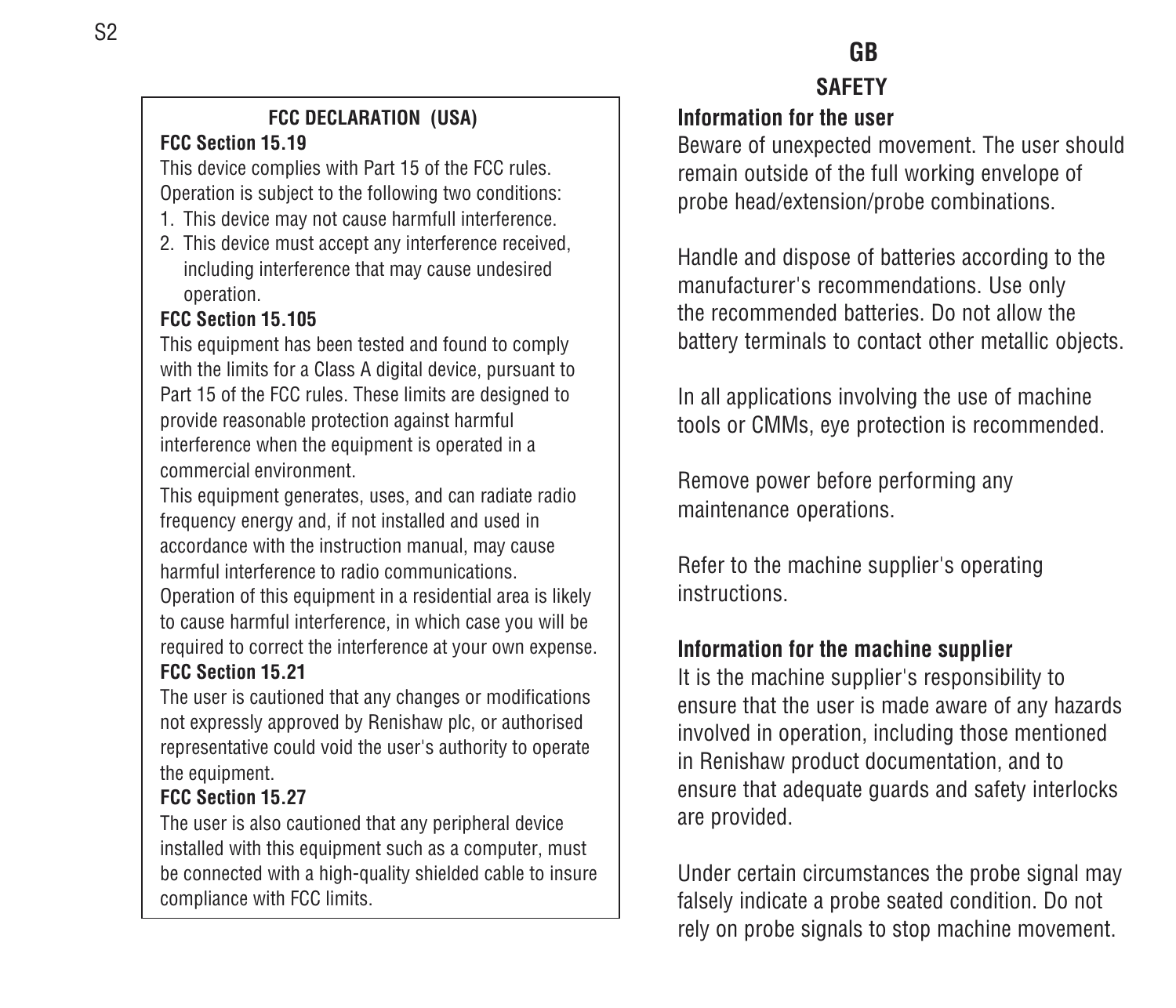### **SICHERHEITSANWEISUNGEN**

#### **Informationen für den Benutzer**

Auf unerwartete Bewegungen achten. Der Anwender sill sich immer außerhalb des Meßtasterkopf-Arm-Meßtaster-Bereichs aufhalten.

Batterien immer gemäß den Anleitungen des Herstellers handhaben und diese vorschriftsmäßig entsorgen. Nur die empfohlenen Batterien verwenden. Die Batterieklemmen nicht in Kontaktmit metallischen Gegenständen bringen.

Bei der Bedienung von Werkzeugmaschinen oder Koordinatenmeßanlagen ist Augenschutz empfohlen.

Bevor Wartungsarbeiten begonnen werden, muß erst die Stromversorgung getrennt werden.

Beziehen Sie sich auf die Wartungsanleitungen des Lieferanten.

#### **Informationen für den Maschinenlieferanten**

Es obliegt dem Maschinenlieferanten, den Anwender über alle Gefahren, die sich aus dem Betrieb der Ausrüstung, einschließlich der, die in der Renishaw Produktdokumentation erwähnt sind, zu unterrichten und zu versichern, daß ausreichende Sicherheitsvorrichtungen und Verriegelungen eingebaut sind.

Unter gewissen Umständen könnte das Meßtastersignal falscherweise melden, daß der Meßtaster nicht ausgelenkt ist. Verlassen Sie sich nicht allein auf Sondensignale, um sich über Maschinenbewegungen zu informieren.

#### **DKSIKKERHED**

#### **Oplysninger til brugeren**

Pas på uventede bevægelser. Brugeren bør holde sig uden for hele sondehovedets/forlængerens/sondens arbejdsområde.

Håndtér og bortskaf batterier i henhold til producentens anbefalinger. Anvend kun de anbefalede batterier. Lad ikke batteriterminalernekomme i kontakt med andre genstande af metal.

I alle tilfælde, hvor der anvendes værktøjs- og koordinatmålemaskiner, anbefales det at bære øjenbeskyttelse.

Afbryd strømforsyningen, før der foretages vedligeholdelse.

Se maskinleverandørens brugervejledning.

#### **Oplysninger til maskinleverandøren**

Det er maskinleverandørens ansvar at sikre, at brugeren er bekendt med eventuelle risici i forbindelse med driften, herunder de risici, som er nævnt i Renishaws produktdokumentation, og at sikre, at der er tilstrækkelig afskærmning og sikkerhedsblokeringer.

Under visse omstændigheder kan sondesignalet ved en fejl angive, at sonden står stille. Stol ikke på, at sondesignaler stopper maskinens bevægelse.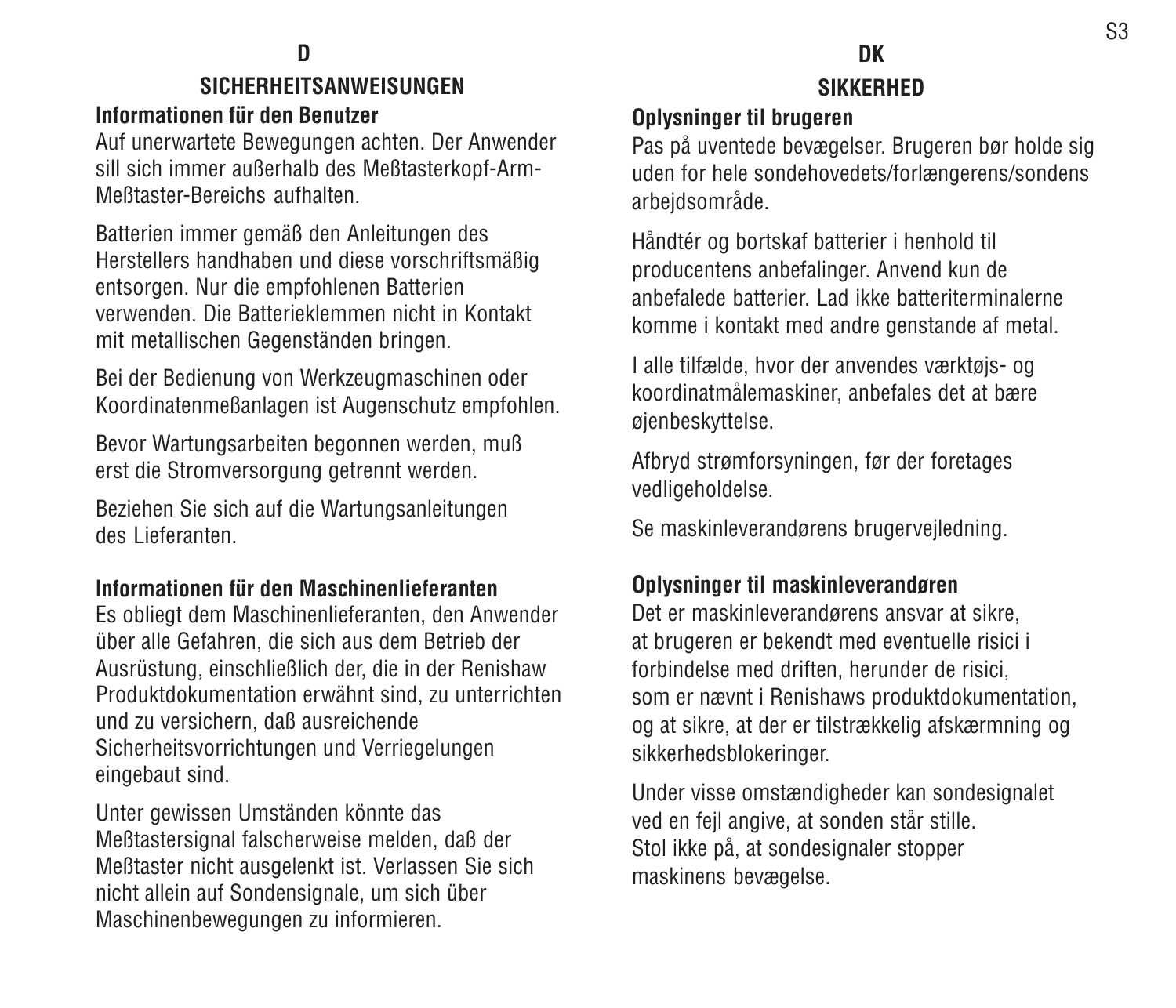#### **SEGURIDAD**

#### **Información para el usuario**

Tener cuidado con los movimientos inesperados. El usuario debe quedarse fuera del grupo operativo completo compuesto por la cabeza de sonda/ extensión/sonda o cualquier combinación de las mismas.

Las baterías deben ser manejadas y tiradas según las recomendaciones del fabricante. Usar sólo lasbaterías recomendadas. No permitir que los terminales de las mismas entren en contacto conotros objetos metálicos.

Se recomienda usar protección para los ojos en todas las aplicaciones que implican el uso de máquinas herramientas y máquinas de medición de coordenadas.

Quitar la corriente antes de emprender cualquier operación de mantenimiento.

Remitirse a las instrucciones de manejo del proveedor de la máquina.

#### **Información para el proveedor de la máquina**

Corresponde al proveedor de la máquina asegurar que el usuario esté consciente de cualquier peligro que implica el manejo de la máquina, incluyendo los que se mencionan en la documentación sobre los productos Renishaw y le corresponde también asegurarse de proporcionar dispositivos de protección y dispositivos de bloqueo de seguridad adecuados.

Bajo determinadas circunstancias la señal de la sonda puede indicar erroneamente que la sonda está asentada. No fiarse de las señales de la sondapara parar el movimiento de la máquina.

#### **FSECURITE**

**Informations à l'attention de l'utilisateur**

Attention aux mouvements brusques. L'utilisateur doit toujours rester en dehors de la zone de sécurité des installations multiples Tête de Palpeur/Rallonge/ Palpeur.

Suivre les conseils du fabricant pour manipuler et jeter les batteries. Utiliser uniquement les batterie recommandées. Veiller à ce que les bornes de la batterie n'entrent pas en contact avec d'autres objets métalliques.

Le port de lunettes de protection est recommandé pour toute application sur machine-outil et MMC.

Mettre la machine hors tension avant d'entreprendre toute opération de maintenance.

Consulter le mode d'emploi du fournisseur de la machine.

#### **Informations à l'attention du fournisseur de la**

**machine**Il incombe au fournisseur de la machined'assurer que l'utilisateur prenne connaissance des dangers d'exploitation, y compris ceux décrits dans la documentation du produit Renishaw, et d'assurer que des protections et verrouillages de sûreté adéquats soient prévus.

Dans certains cas, il est possible que le signal du palpeur indique à tort l'état que le palpeur est au repos. Ne pas se fier aux signaux du palpeur qui ne garantissent pas toujours l'arrêt de la machine.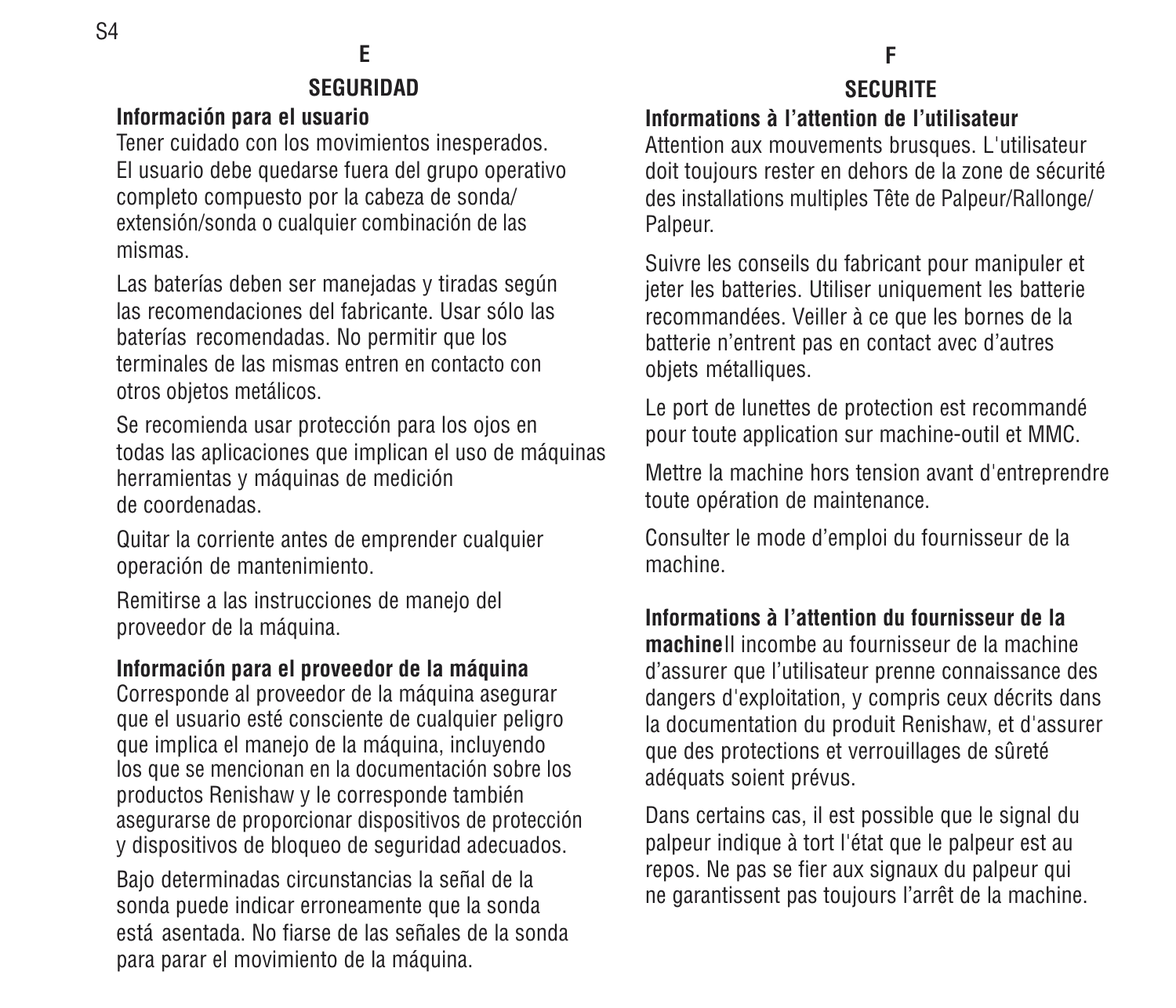#### **FIN**

#### **TURVALLISUUTTA**

#### **Käyttäjälle tarkoitettuja tietoja**

Varo äkillistä liikettä. Käyttäjän tulee pysytellä täysin anturin pään/jatkeen/anturin yhdistelmiä suojaavan toimivan kotelon ulkopuolella.

Käytä paristoja ja hävitä ne valmistajan ohjeiden mukaisesti. Käytä ainoastaan suositeltuja paristoja. Älä anna paristonapojen koskettaa muita metalliesineitä.

Kaikkia työstökoneita ja koordinoituja mittauskoneita (CMM) käytettäessä suositamme silmäsuojuksia.

Kytke pois sähköverkosta ennen huoltotoimenpiteitä.

Katso koneen toimittajalle tarkoitettuja käyttöhjeita.

#### **Tietoja koneen toimittajalle**

Koneen toimittaja on velvollinen selittämään käyttäjälle mahdolliset käyttöön liittyvät vaarat, mukaan lukien Renishaw'n tuoteselosteessa mainitutvaarat. Toimittajan tulee myös varmistaa, että toimitus sisältää riittävän määrän suojia ja lukkoja.

Tietyissä olosuhteissa anturimerkki saattaa osoittaa virheellisesti, että kyseessä on anturiin liittyvä ongelma. Älä luota anturimerkkeihin koneen liikkeen pysäyttämiseksi.

#### ΑΣΦΑΛΕΙΑ

#### Πληροφορίες για τους χρήστες

Προσοχή - κίνδονος απροσδόκητων κινήσεων. Οι χρήστες πρέπει να παραμένουν εκτός του χώρου που επηρεάζεται από όλους τους συνδυασμούς λειτυργίας της κεφαλής του ανιχνευτή, της προέκτασης και του ανιγνευτή.

Ο χειρσμός και η απόρριψη των μπαταριών να γίνεται σύμφωνα με τις συστάσεις του κατασκευαστή. Να χρησιμοποιούνται μόνο οι συνιστώμενες μπαταριες. Δεν πρέπει οι ακποδέκτες να έρχονται σε επαφή με άλλα μεταλλικά αντικείμνα.

Σε όλες τις εφαρμογές που συνεπάγονται τη χρήση εργαλείων μηχανημάτων και εξαρτημάτων CMM, συνιστάται η χρήση συσκευής προστασίας των ματιών.

Αποσυνδέστε το μηχάνημα από το ηλεκτρικό ρεύμα προτού επιχειρήσετε τυχόν εργασίες συντήρησης.

Βλέπετε τις οδηγίες λειτουργίας του προμηθευτή του μηχανήματος.

#### Πληροφορίες για τους προμηθευτές των μηχανημάτων

Αποτελεί ευθύνη του προμηθευτή του μηχανήματος να εξασθαλίσει ότι ο χρήστης είναι ενήμερος τυχόν κινδύνων που συνεπάγεται η λειτουργία, συμπεριλαμβανομένων και όσων αναφέρονται στο διαφωτστικό υλικό του προϊόντος της Renishaw. Είναι επίσης ευθύνη του να εξασφαλίσει ότι υπάρχουν τα απαιτούμενα προστατευτικά καλύμματα καλύμματα και συνδέσεις ασφάλειας.

Υπό ορισμένες συνθήκες μπορεί το σήμα ανιχνευτή να δώσει εσφαλμένη ένδειξη θέσης του ανιχνευτή. Μη βασίζεστε στα σήματα ανιγνευτή για θέση της κίνησης του μηγανήματος εκτός λειτουργίας.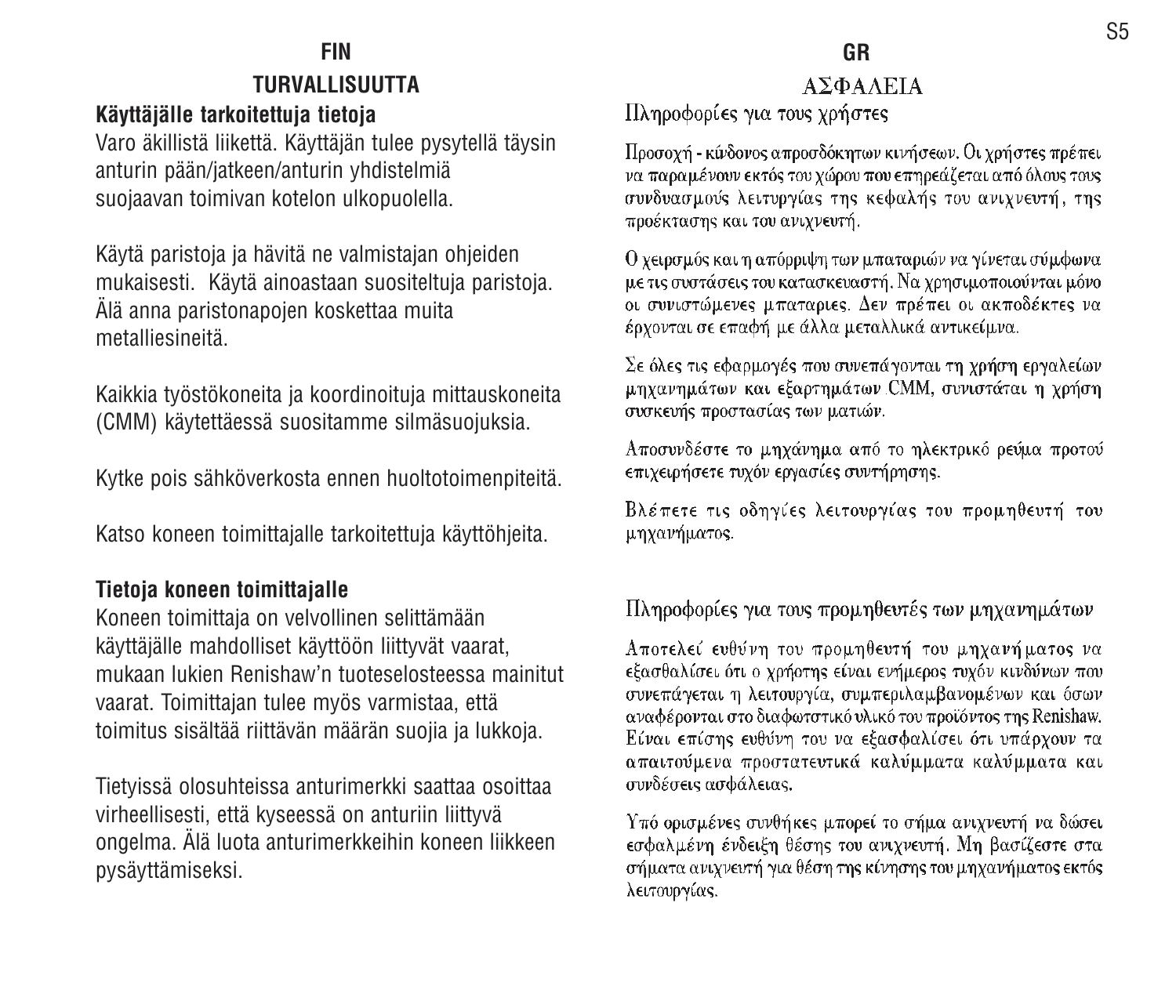#### ı **SICUREZZA**

#### **Informazioni per l'utente**

Fare attenzione ai movimenti inaspettati. Si raccomanda all'utente di tenersi al di fuoridell'involucro operativo della testina della sonda, prolunghe e altre varianti della sonda.

Trattare e smaltire le pile in conformità alle istruzioni del fabbricante. Usare solo pile del tipo consigliato. Evitare il contatto tra i terminali delle pile e oggetti metallici.

Si raccomanda di indossare occhiali di protezione in applicazioni che comportano macchine utensili e macchine per misurare a coordinate.

Prima di effettuare qualsiasi intervento di manutenzione, isolare dall'alimentazione di rete.

Consultare le istruzioni d'uso del fabbricante dellamacchina.

#### **Informazioni per il fabbricante della macchina**

Il fornitore della macchina ha la responsabilità di avvertire l'utente dei pericoli inerenti al funzio namento della stessa, compresi quelli riportati nelle istruzioni della Renishaw, e di mettere a disposizione i ripari di sicurezza e gli interruttori di esclusione.

E' possibile, in certe situazioni, che la sonda emetta erroneamente un segnale che la sonda è in posizione. Evitare di fare affidamento sugli impulsi trasmessi dalla sonda per arrestare la macchina.

#### **NLVEILIGHEID**

#### **Informatie voor de Gebruiker**

Oppassen voor onverwachte beweging. De gebruiker dient buiten het werkende signaalveld van de Sondekop/Extensie/Sonde combinaties te blijven.

De batterijen volgens de aanwijzingen van de fabrikant hanteren en wegdoen. Gebruik uitsluitend de aanbevolen batterijen. Zorg ervoor dat de poolklemmen niet in contact komen met andere metaalhoudende voorwerpen.

Het dragen van oogbescherming wordt tijdens gebruik van Machinewerktuigen en CMM's aanbevolen.

Voordat u enig onderhoud verricht dient u de stroom uit te schakelen.

De bedieningsinstructies van de machineleverancier raadplegen.

#### **Informatie voor de Machineleverancier**

De leverancier van de machine iservoorverantwoordelijk dat de gebruiker op de hoogte wordt gesteld van de risico's die verbonden zijn aan bediening, waaronder de risico's die vermeld worden in de produktendocumentatie van Renishaw. De leverancier dient er tevens voor te zorgen dat de gebruiker is voorzien van voldoende beveiligingen en veiligheidsgrendelinrichtingen.

Onder bepaalde omstandigheden kan het sondesignaal een onjuiste sondetoestand aangeven. Vertrouw niet op de sondesignalen voor het stoppen van de machinebeweging.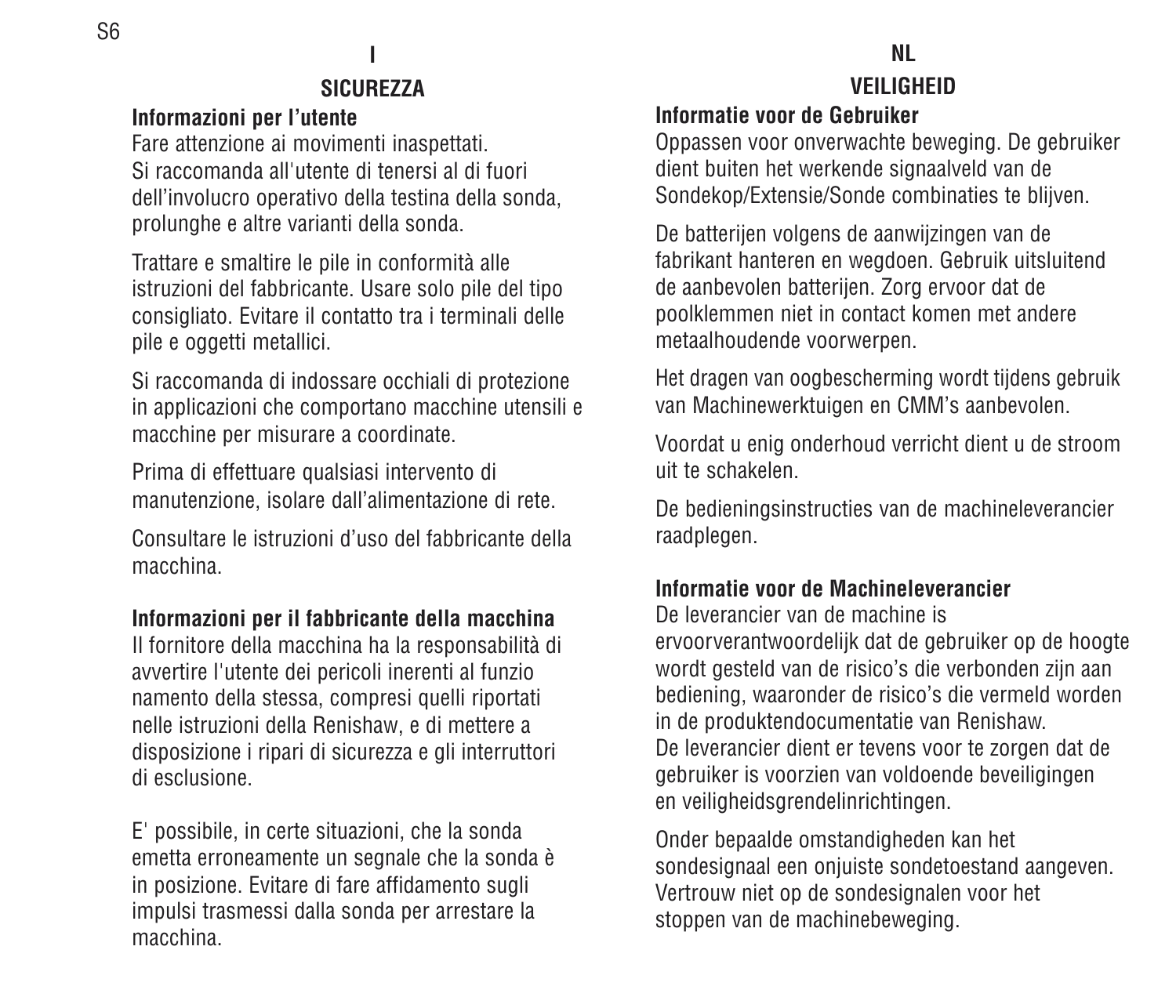### **P**

#### **SEGURANÇA Informações para o Utilizador**

Tomar cuidado com movimento inesperado. O utilizador deve permanecer fora do perímetro da área de trabalho das combinações Cabeça da Sonda/Extensão/Sonda.

Manusear e descartar baterias de acordo com asrecomendações do fabricante. Utilizar apenas as baterias recomendadas. Não permitir que os terminais da bateria entrem em contacto com outros objectos metálicos.

Em todas as aplicações que envolvam a utilização de Máquinas-Ferramenta e CMMs, recomenda-se usar protecção para os olhos.

Desligar a alimentação antes de efectuar qualquer operação de manutenção.

Consultar as instruções de funcionamento do fornecedor da máquina.

### **Informações para o Fornecedor da Máquina** É responsabilidade do fornecedor da máquina as

segurar que o utilizador é consciencializado de quaisquer perigos envolvidos na operação, incluindo os mencionados na documentação do produto Renishaw e assegurar que são fornecidos resguardos e interbloqueios de segurança adequados.

Em certas circunstâncias, o sinal da sonda pode indicar falsamente uma condição de sonda assentada. Não confiar em sinais da sonda para parar o movimento da máquina.

### **SWSÅKERHET**

#### **Information för användaren**

Se upp för plötsliga rörelser. Användaren bör befinna sig utanför arbetsområdet för sondhuvudet/ förlängningen/sond-kombinationerna.

Hantera och avyttra batterier i enlighet med tillverkarens rekommendationer. Använd endast debatterier som rekommenderas. Låt ej batteriuttagen komma i kontakt med andra metallföremål.

Ögonskydd rekommenderas för alla tillämpningar som involverar bruket av maskinverktyg och CMM.

Koppla bort strömmen innan underhåll utförs.

Se maskintillverkarens bruksanvisning.

#### **Information för maskinleverantören**

Maskinleverantören ansvarar för att användareninformeras om de risker som drift innebär, inklusive de som nämns i Renishawsproduktdokumentation, samt att tillräckligt goda skydd och säkerhetsförreglingar tillhandahålls.

Under vissa omständigheter kan sondens signal falskt ange att en sond är monterad. Lita ej på sondsignaler för att stoppa maskinens rörelse.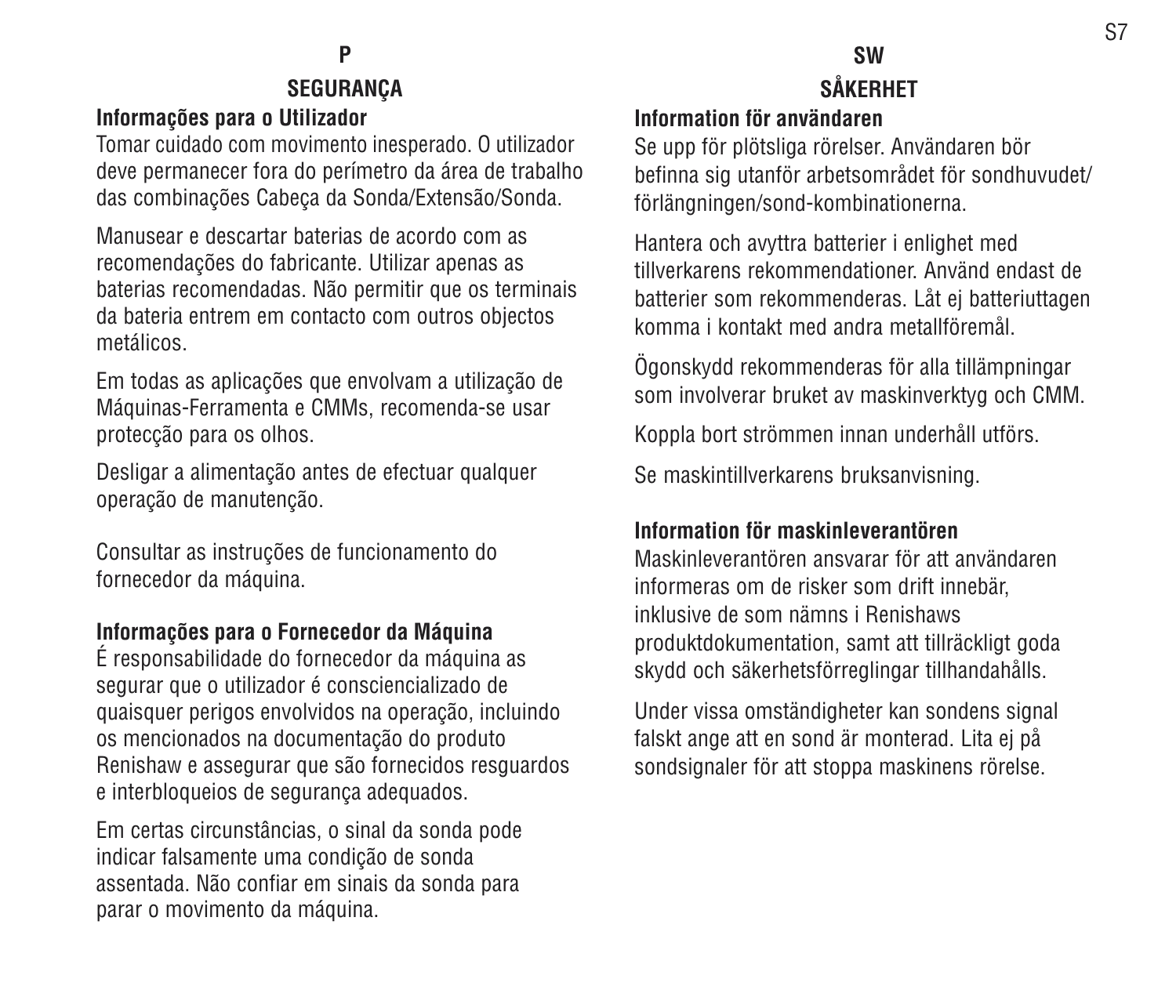### **Installation and Users Guide**

#### **WARRANTY**

Equipment requiring attention under warranty must be returned to your supplier. No claims will be considered where theprobe has been misused, or repairs or adjustments have been attempted by unauthorised persons.

#### **CARE OF THE PROBE**

Keep system components clean and treat the probe as a precision tool.

#### **CHANGES TO EQUIPMENT**

Renishaw reserves the right to change specifications without notice.

#### **CNC MACHINE**

CNC machine tools must always be operated by competent persons in accordance with manufacturersinstructions.

#### **PATENT NOTICE**

The following patents and/or patent applications relate to Renishaw probe systems.

- JP 1,847,335
- US 4542467
- US 4636960
- WO 99/41856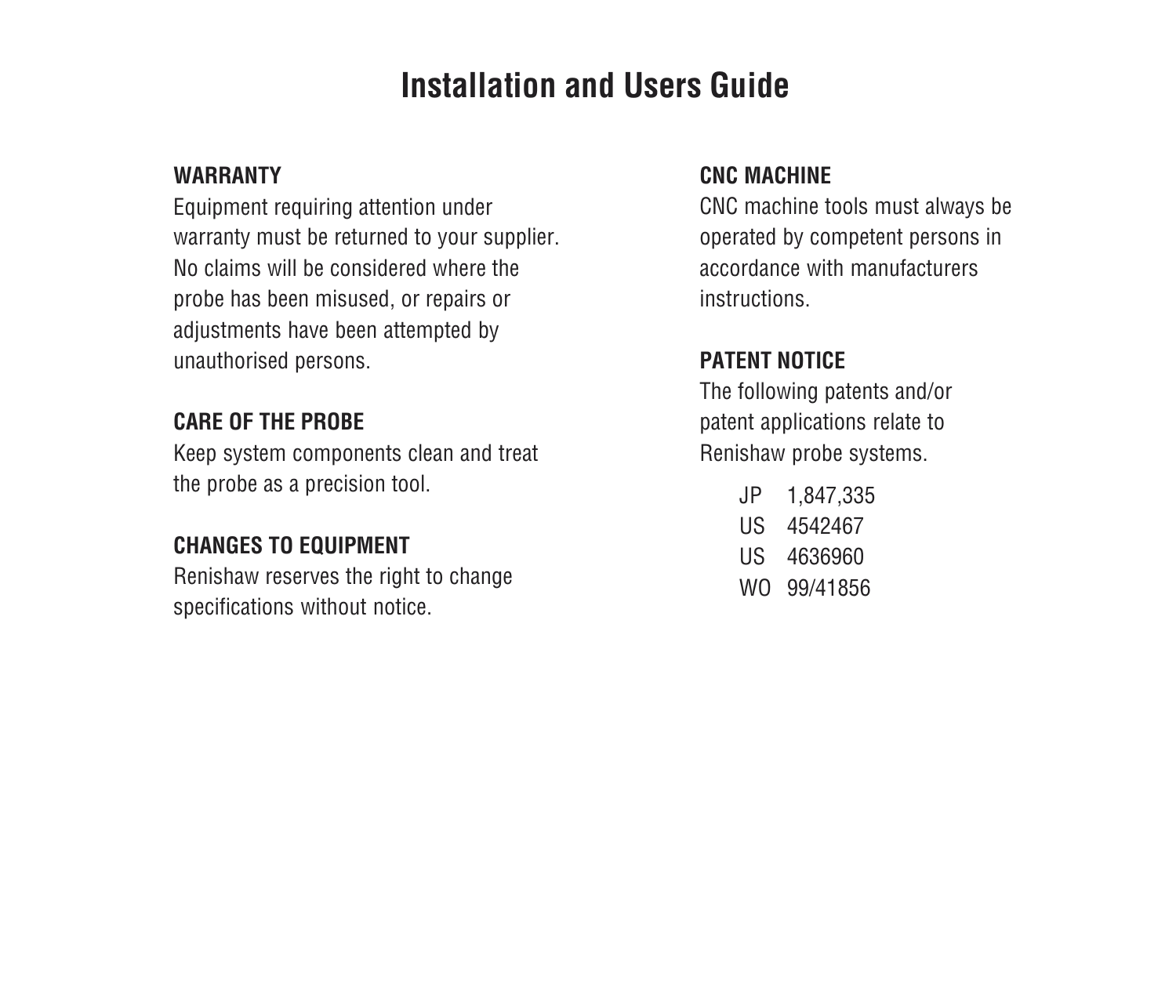#### **SAFETY**



#### **SPINDLE ROTATION**

Probes should only be rotated by hand or standard spindle orientation, when mounted in the machine spindle.

#### **ELECTRICAL**

Only qualified persons should adjust switches or replace fuses.

Remove the mains supply from units before removing covers.

#### **SYSTEMS**

#### **OPTICAL MODULE PROBE (OMP)**

The 360° and wide angle OMP's described in this handbook areupgraded versions of earlier systems.

If your OMP does not feature probe status LED's, then you should **not** use this guide.

#### **MI 12 and MI 4 INTERFACE**

Both 360° and wide angle OMP's may be used with : an O-M-I, or OMM + MI 12 interface unit, or OMM + MI 4 interface unit.(The MI 4 is out of production)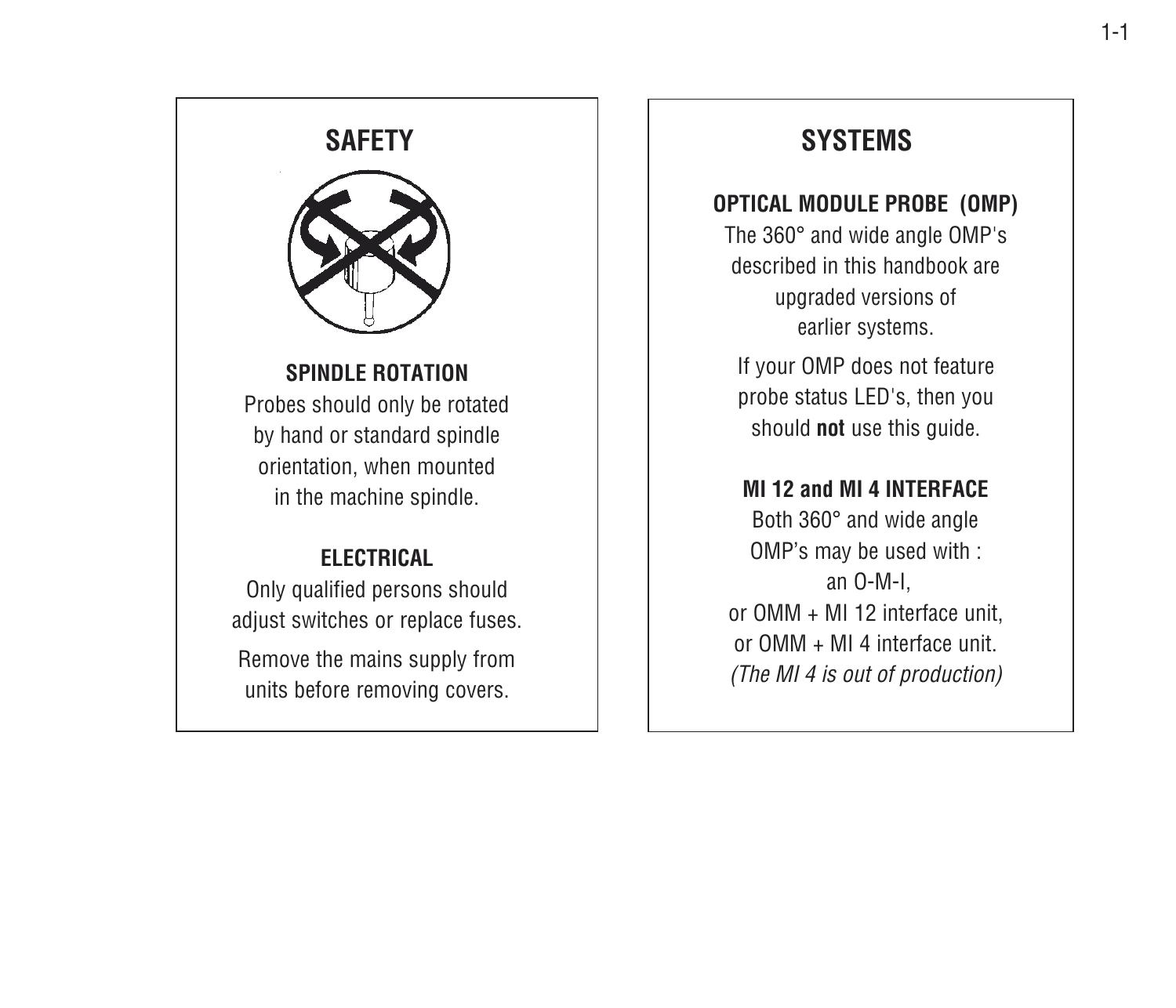#### 1-2

#### **Contents**

| <b>SAFETY</b>                    |  |           | 1-1     |
|----------------------------------|--|-----------|---------|
| <b>SYSTEM INSTALLATION</b>       |  |           |         |
| <b>360° OPTICAL PROBE SYSTEM</b> |  |           |         |
| Probe system                     |  |           | $1 - 4$ |
| Two OMM's and remote indicator   |  |           | $1 - 5$ |
| Operating envelope               |  | $\ddotsc$ | $1 - 6$ |
| Probe with OMM or O-M-I          |  |           | $1 - 7$ |
| Dimensions                       |  |           | $1 - 8$ |
| Switch settings                  |  |           | 1-9     |

| WIDE ANGLE OPTICAL PROBE SYSTEM           |                          |               |          |
|-------------------------------------------|--------------------------|---------------|----------|
| Probe system                              | $\sim$                   | $\cdots$      | $1 - 10$ |
| Operating envelope                        | $\overline{\phantom{a}}$ | $\cdots$      | $1 - 11$ |
| Dimensions                                | $\ddotsc$                | $\sim$ 100    | $1 - 12$ |
| Probe features and assembly               |                          | $\sim$ $\sim$ | $1 - 14$ |
| Switch setting                            |                          | $\cdots$      | $1 - 15$ |
| 360° OPTICAL and WIDE ANGLE PROBE SYSTEMS |                          |               |          |
| Battery power                             | $\sim 100$               | $\cdots$      | $1 - 16$ |
| Battery life expectancy                   |                          | $\cdots$      | $1 - 17$ |
| Stylus spring pressure adjustment         |                          |               | $1 - 18$ |
| Stylus on-centre adjustment               |                          |               | $1 - 19$ |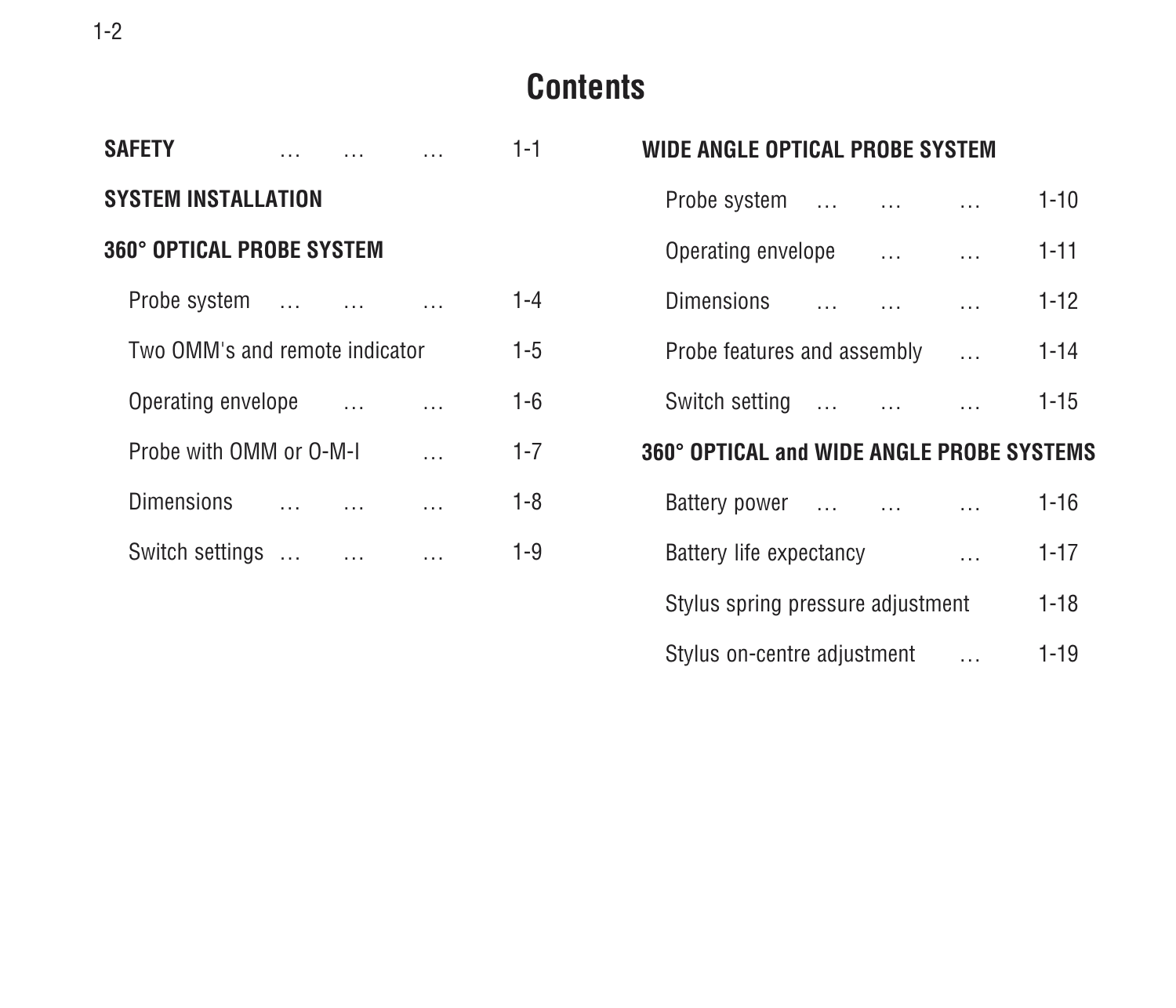#### **OPERATION**

| System performance       |                             |          | $\cdots$                  | $1 - 20$ |
|--------------------------|-----------------------------|----------|---------------------------|----------|
| Stylus overtravel limits |                             |          | $\cdots$                  | $1 - 21$ |
| Operating modes          | $\sim$ $\sim$               |          | $\ddotsc$                 | $1 - 22$ |
| Probe moves              | $\sim$ $\sim$ $\sim$ $\sim$ |          | $\cdots$                  | $1 - 24$ |
| Software requirements    |                             |          | $\cdots$                  | $1 - 25$ |
| Typical probe cycles     | $\sim$ $\sim$               |          | $\sim 100$ and $\sim 100$ | $1 - 26$ |
| System flow charts       |                             |          | $\ddotsc$                 | $1 - 28$ |
| FAULT FINDING            |                             |          |                           |          |
| Fault finding            | $\sim$ $\sim$ $\sim$        |          | $\cdots$                  | $1 - 31$ |
| MAINTENANCE              |                             |          |                           |          |
| Maintenance<br>$\ddotsc$ | $\sim$ $\sim$ $\sim$ $\sim$ |          | $\cdots$                  | $1 - 32$ |
| Diaphragm inspection     |                             |          | $\ldots$                  | $1 - 32$ |
| Diaphragm replacement    |                             |          | $\cdots$                  | $1 - 33$ |
| Screw torque values      |                             | $\cdots$ | $\cdots$                  | $1 - 34$ |

#### **SYSTEM COMPONENTS**

|                                 | <b>PSU3</b> APPENDIX 1                |        | $\sim$ $\sim$ $\sim$ $\sim$       | $1 - 36$ |  |
|---------------------------------|---------------------------------------|--------|-----------------------------------|----------|--|
|                                 | <b>OMM APPENDIX 2</b>                 |        | المستحدث المتلاب                  | $1 - 36$ |  |
|                                 | MI12 APPENDIX 3                       | $\sim$ | $\sim 100$ and $\sim 100$         | $1 - 37$ |  |
|                                 | <b>0-M-I</b> APPENDIX 4               |        | and the company of the company of | $1 - 38$ |  |
|                                 | <b>ADAPTOR and EXTENSIONS</b>         |        |                                   |          |  |
|                                 | <b>APPENDIX 5</b>                     |        | and the state of the state of the | $1 - 40$ |  |
| WEAK LINK FOR STEEL SHAFT STYLI |                                       |        |                                   |          |  |
|                                 | <b>APPENDIX 6</b>                     |        | and the state of the state of the | $1 - 41$ |  |
| <b>PARTS LIST</b>               |                                       |        |                                   | $1-42$   |  |
|                                 | <b>CROSS REFERENCE WIRING DIAGRAM</b> |        |                                   |          |  |
|                                 | MI 12 and MI 4 INTERFACE              |        |                                   | 1-44     |  |
|                                 |                                       |        |                                   |          |  |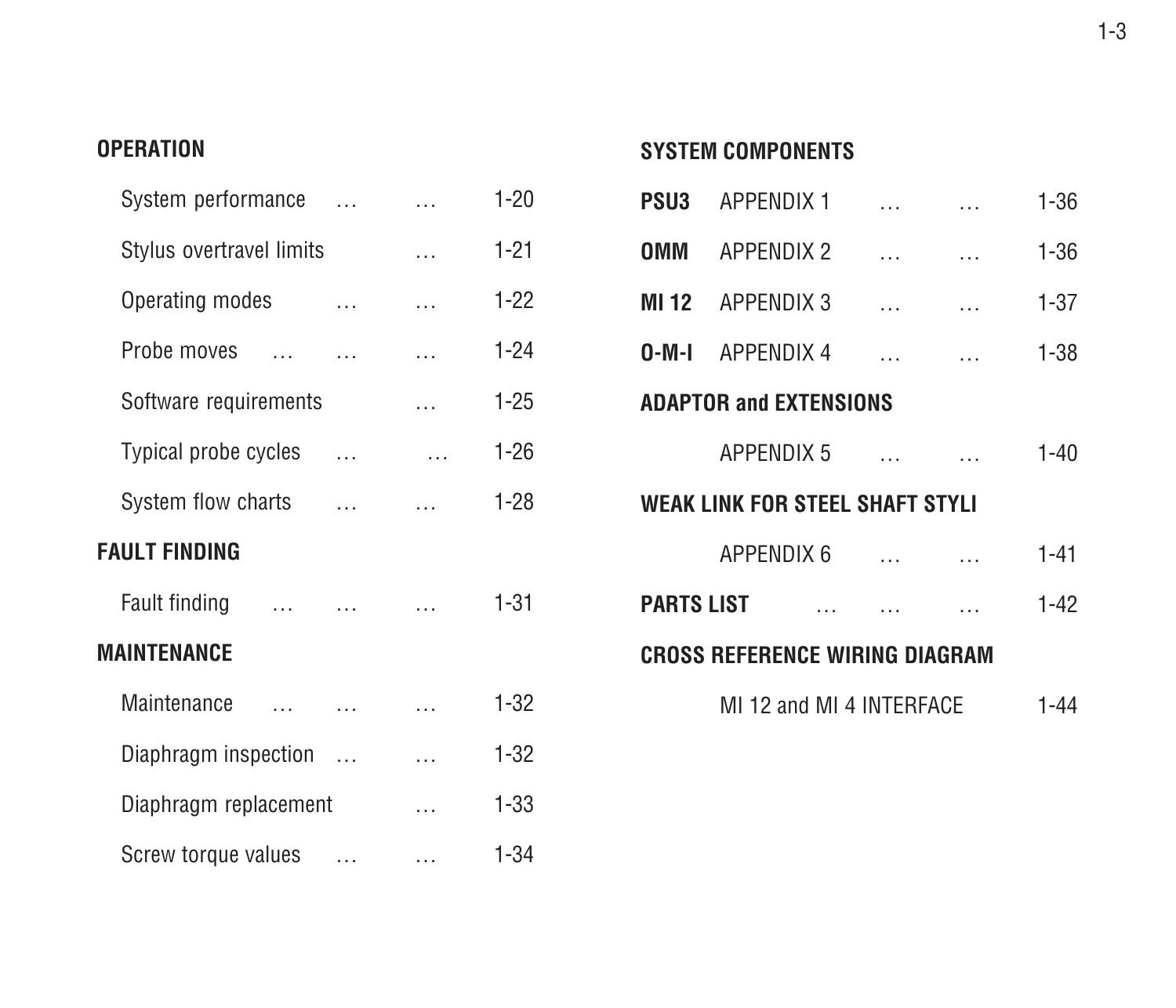**360° OPTICAL PROBE SYSTEM**

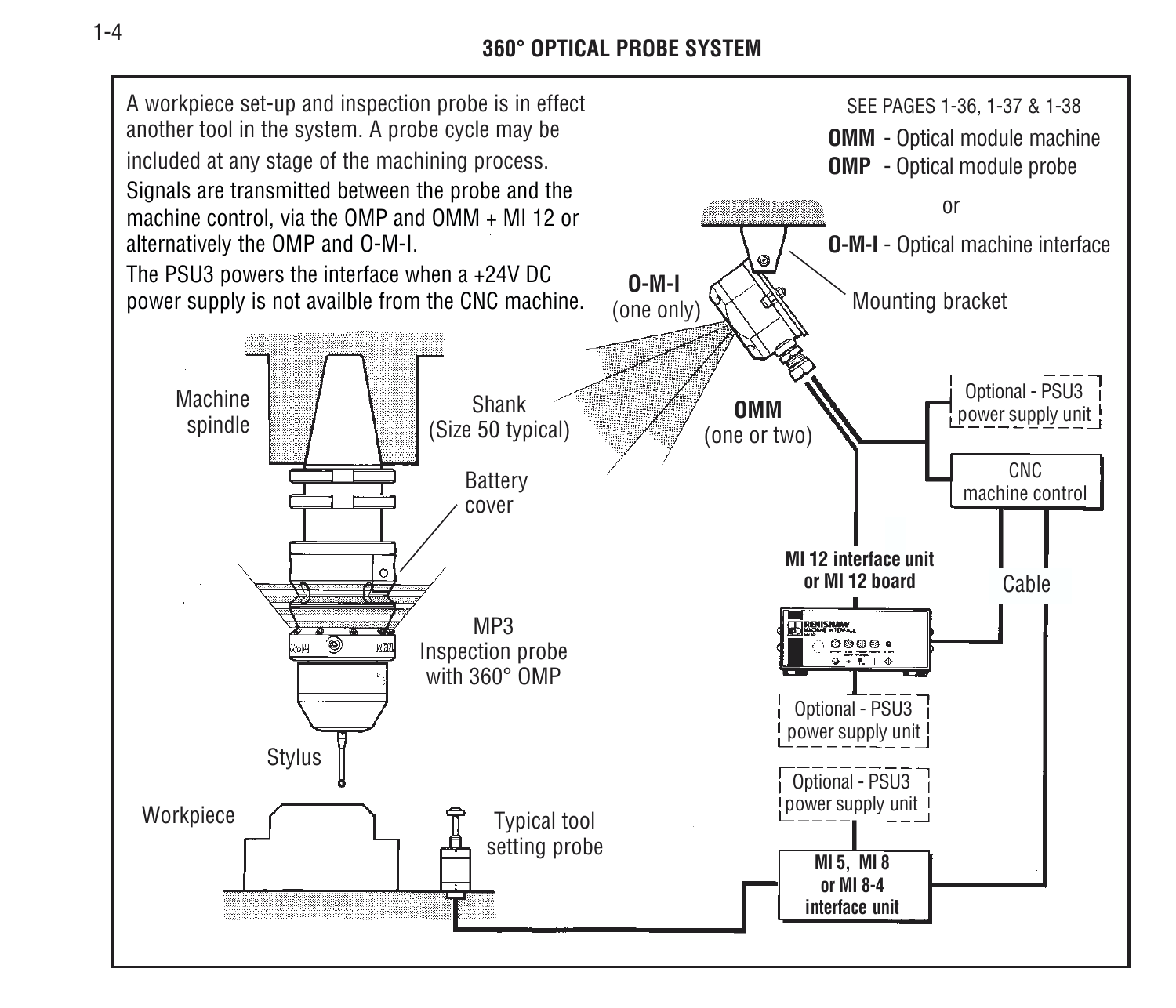#### **TWO OMM's and REMOTE INDICATOR**

#### **OMM TANDEM MOUNTING**

Installations with exceptionally long spindle travel, may require a second OMM to cover signal reception over the probes full working envelope. The reception cones of OMM 1 and OMM 2 overlap, so they act as one receiver.

#### **REMOTE INDICATOR**

A bleep is emitted from the MI 12 each time the stylus is deflected or returns to rest.

Alternatively a remote lamp or bleeper may be placed in a position where it is easily seen or heard by the operator.

#### **OMM TWIN MOUNTING**

Each spindle of a twin spindle machine can accept a probe. Although both OMM 1 and OMM 2 are switched on, only one probe may be used at any one time.

#### **Note**

Only one O-M-I can be used per machine.

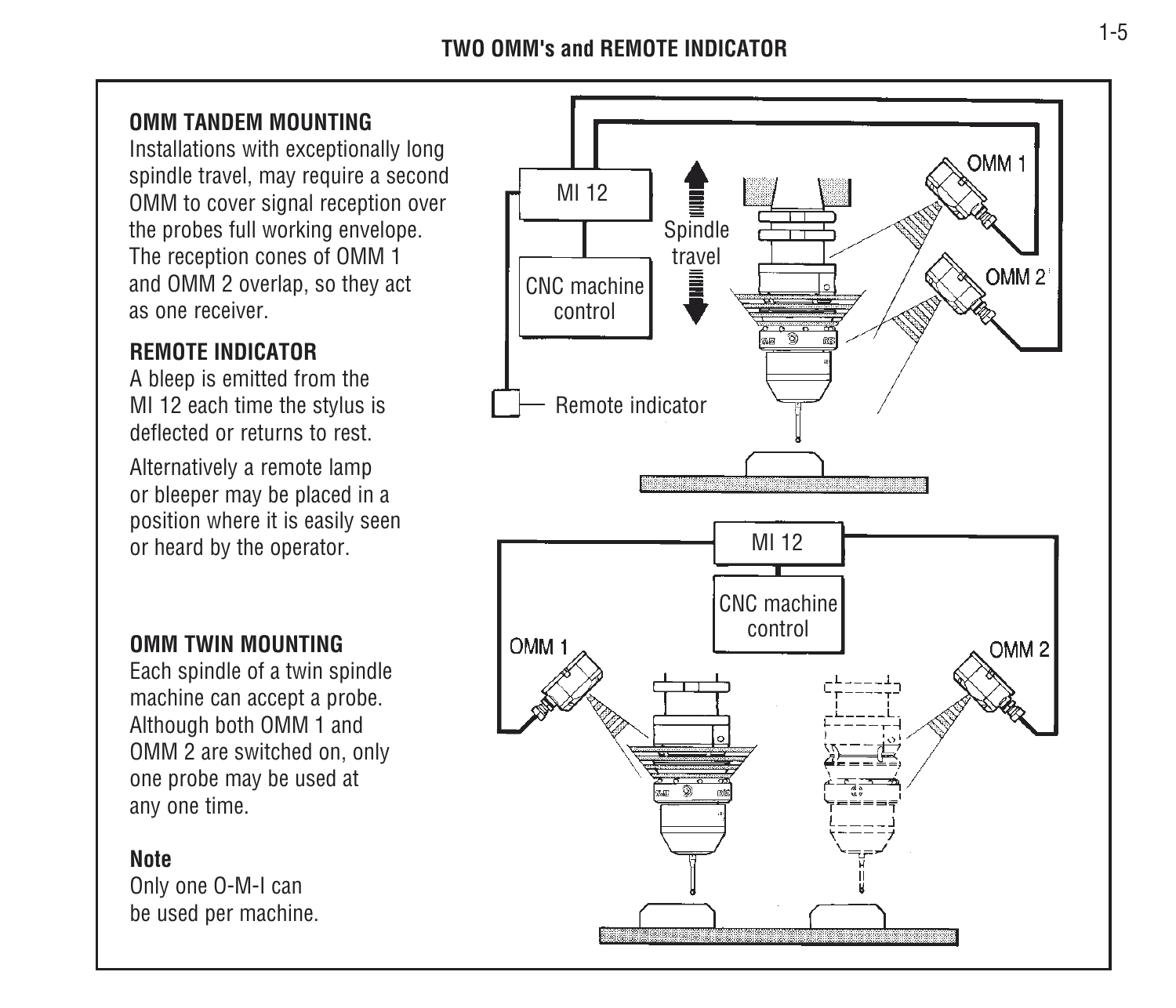**360° OPTICAL PROBE SYSTEM - OPERATING ENVELOPE** - see page 1-20

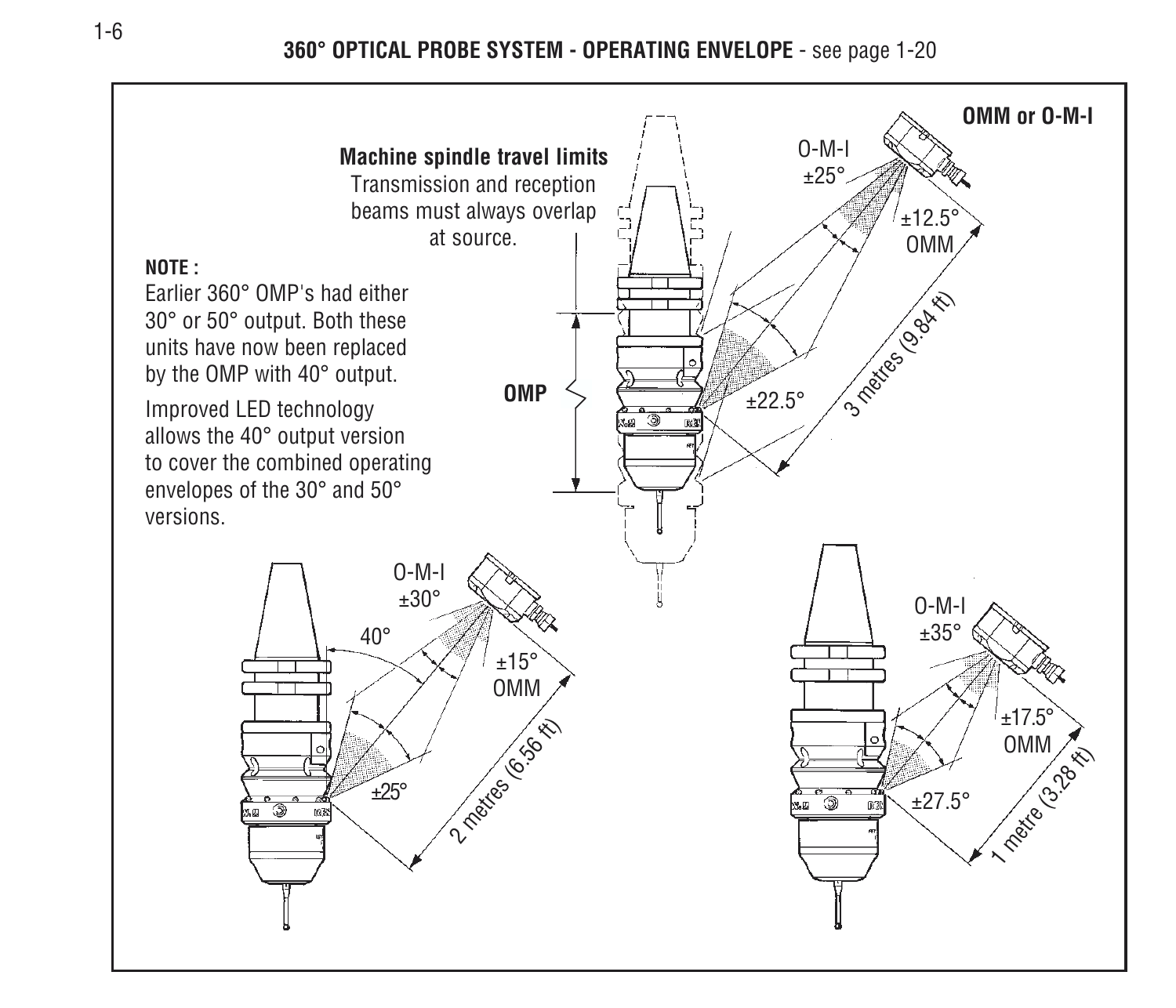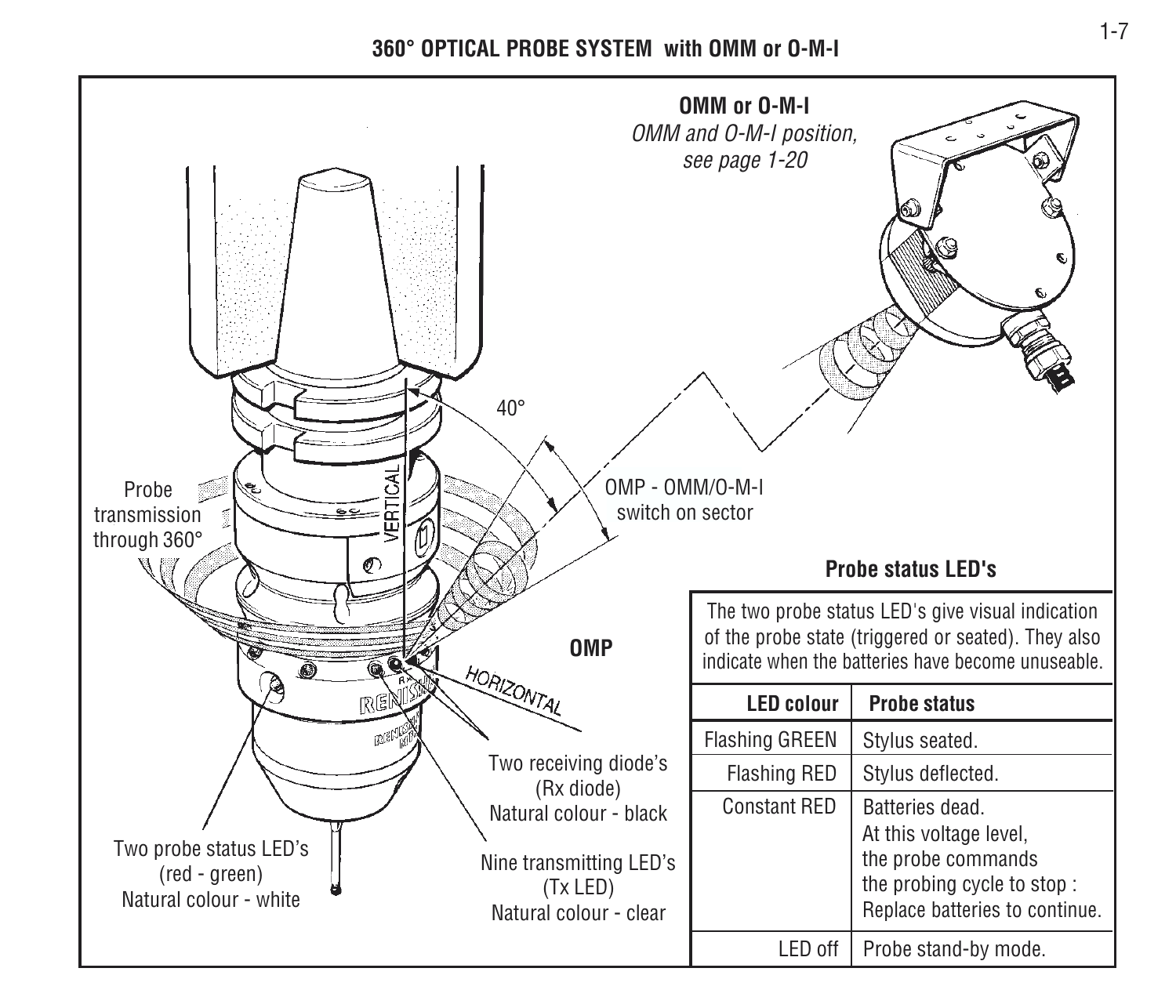**360° OPTICAL PROBE - dimensions mm (in)**

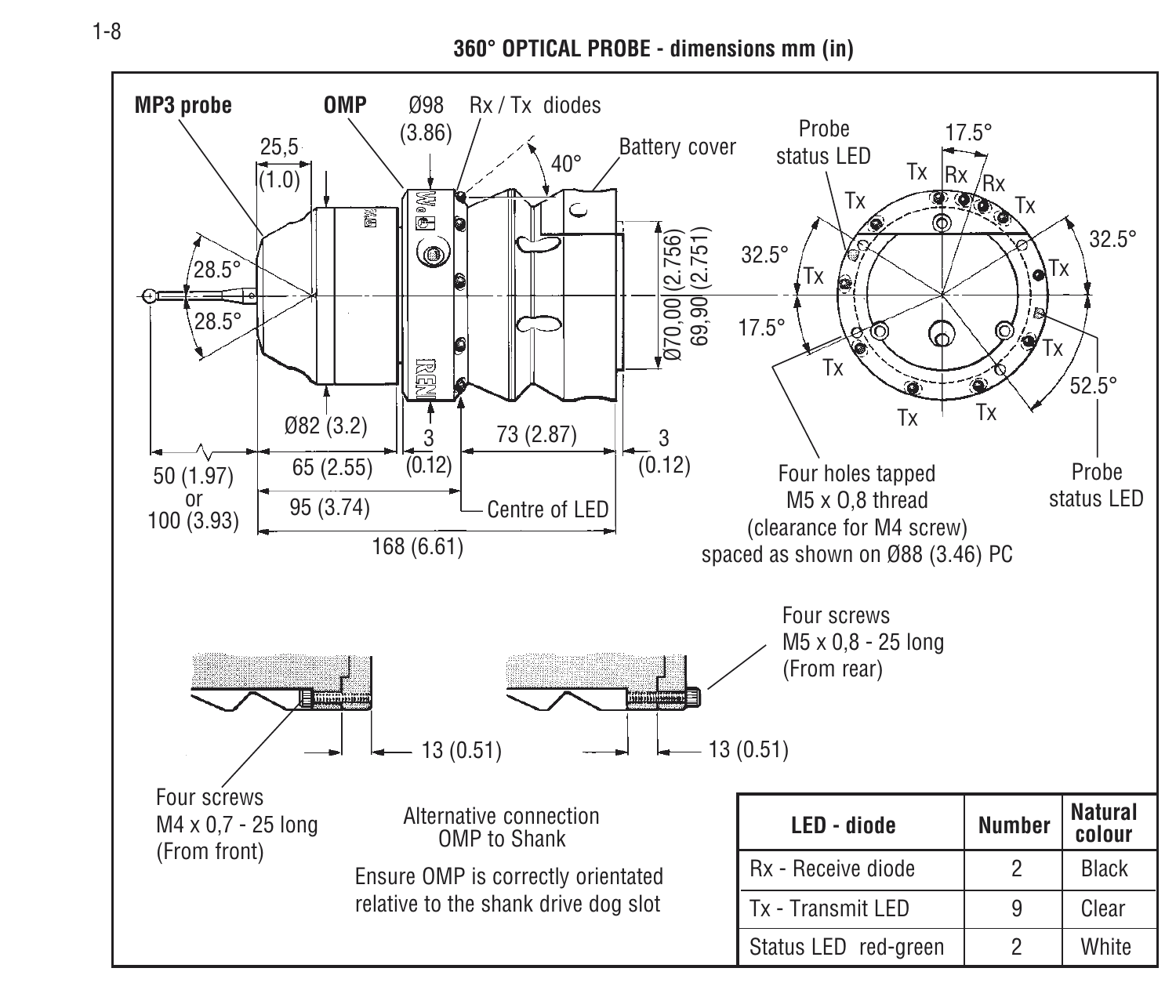**360° OMP SWITCH SETTINGS** - **only qualified persons should adjust switches**

To gain access to the OMP switches, first remove the MP3 probe head - see page 1-18

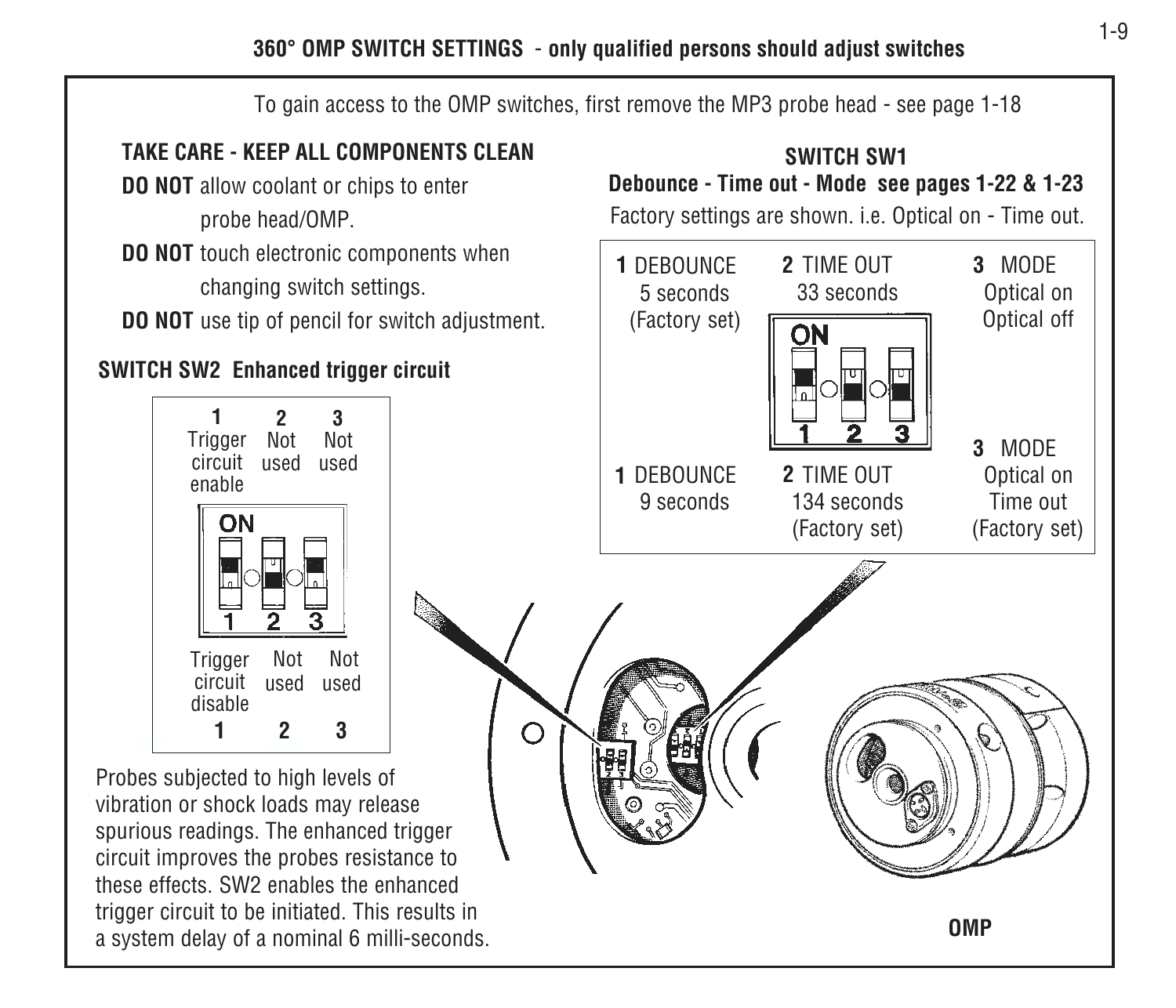#### **WIDE ANGLE OPTICAL PROBE SYSTEM**

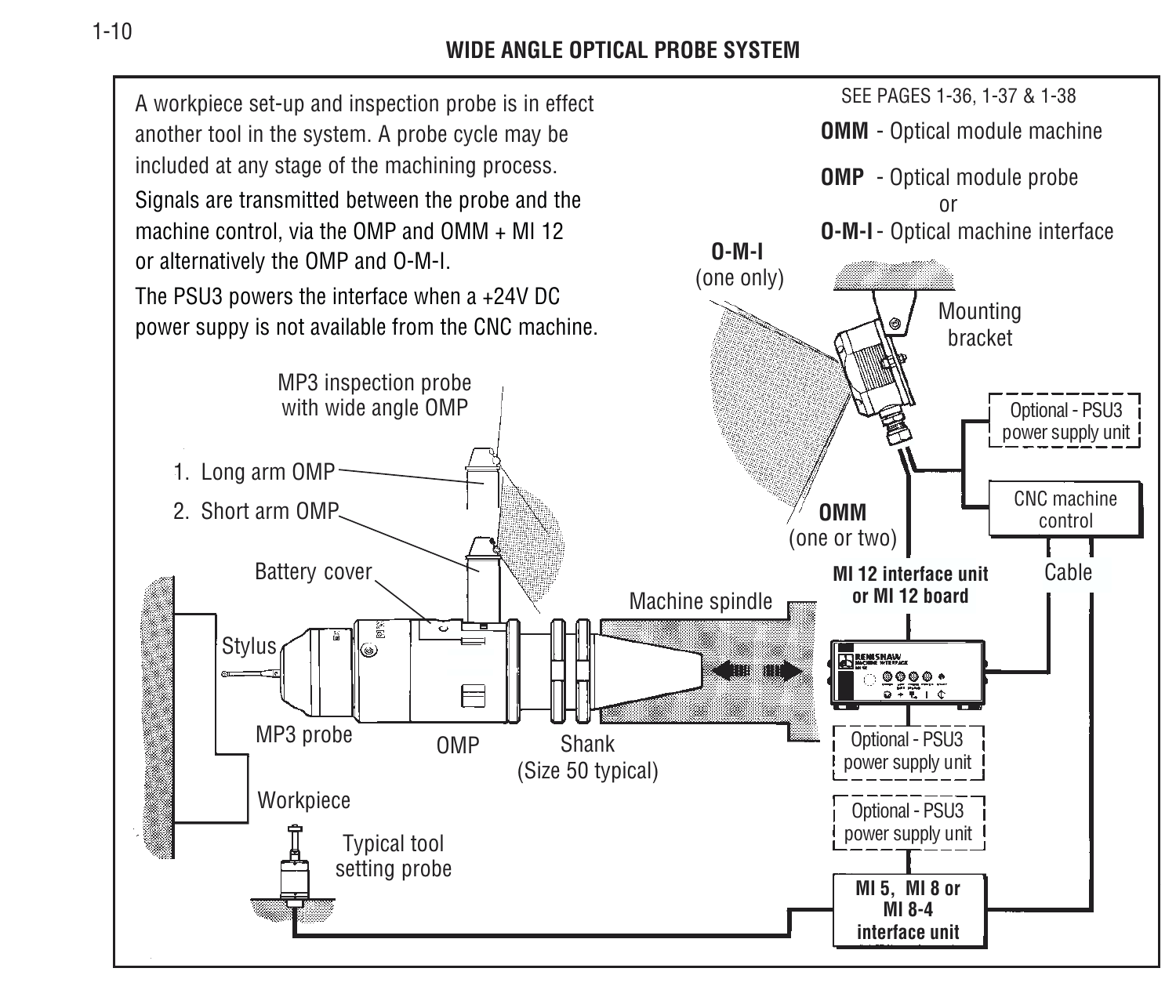#### **WIDE ANGLE OPTICAL PROBE SYSTEM - OPERATING ENVELOPE**

#### **OPERATING ENVELOPE**

The OMP and OMM/O-M-I may deviate from the optical centre line, provided opposing light cones always overlap with transmitters and receivers mutually in each others field of view. (Eye to eye).

**The periscopic OMP arm can be rotated and set through ±90°.**



#### **There is a choice of two arm lenghts.**

The long arm OMP extendeds from 150 to 206 mm (5.9 to 8.11 in).

The short arm extended from65 to 121 mm (2.56 to 4.76 in).

The OMP arm setting allows the OMM or O-M-I to be located in the most convenient position - see page 1-20, OMM and O-M-I position.

**ٰ**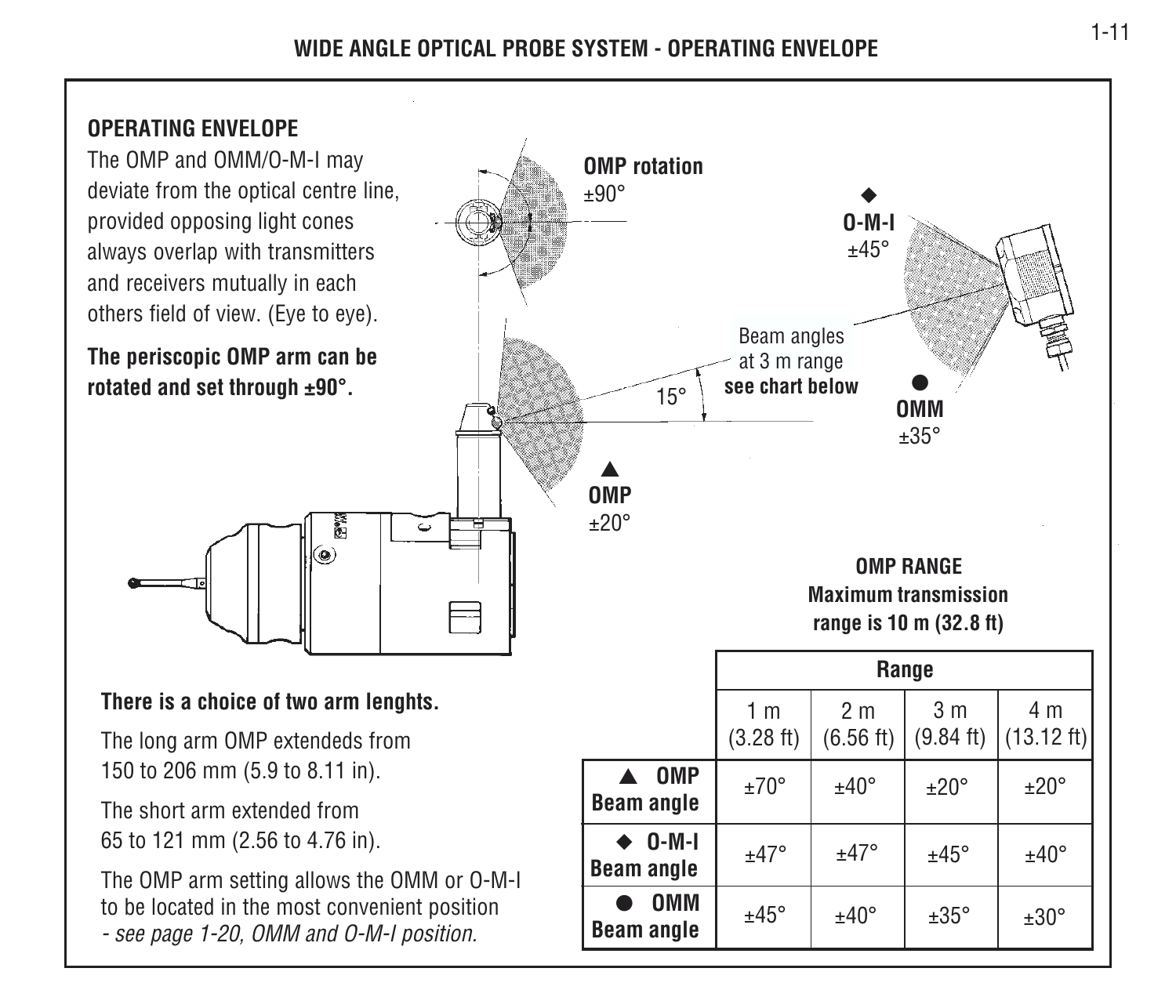

Ensure OMP is correctly orientated relative to the shank drive dog slot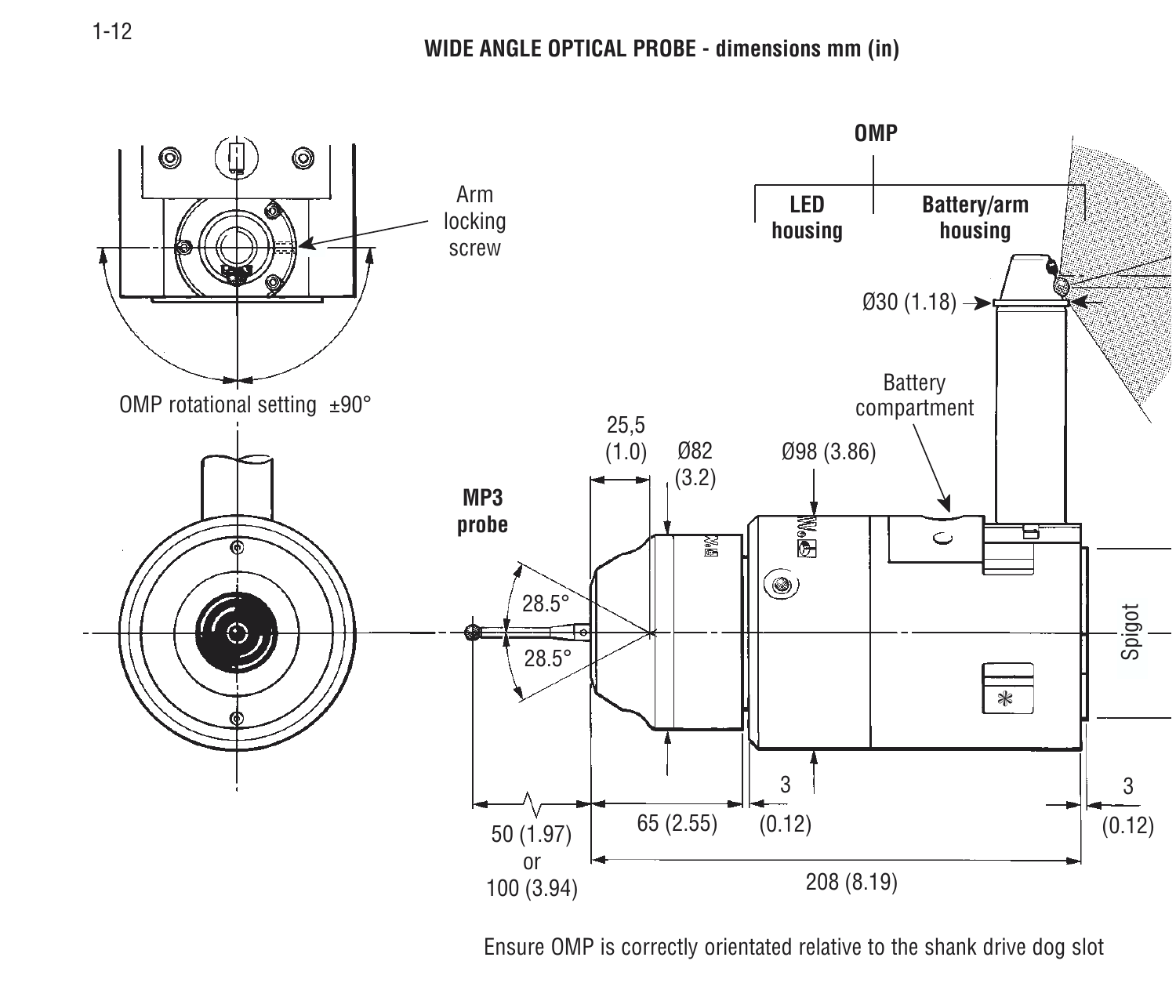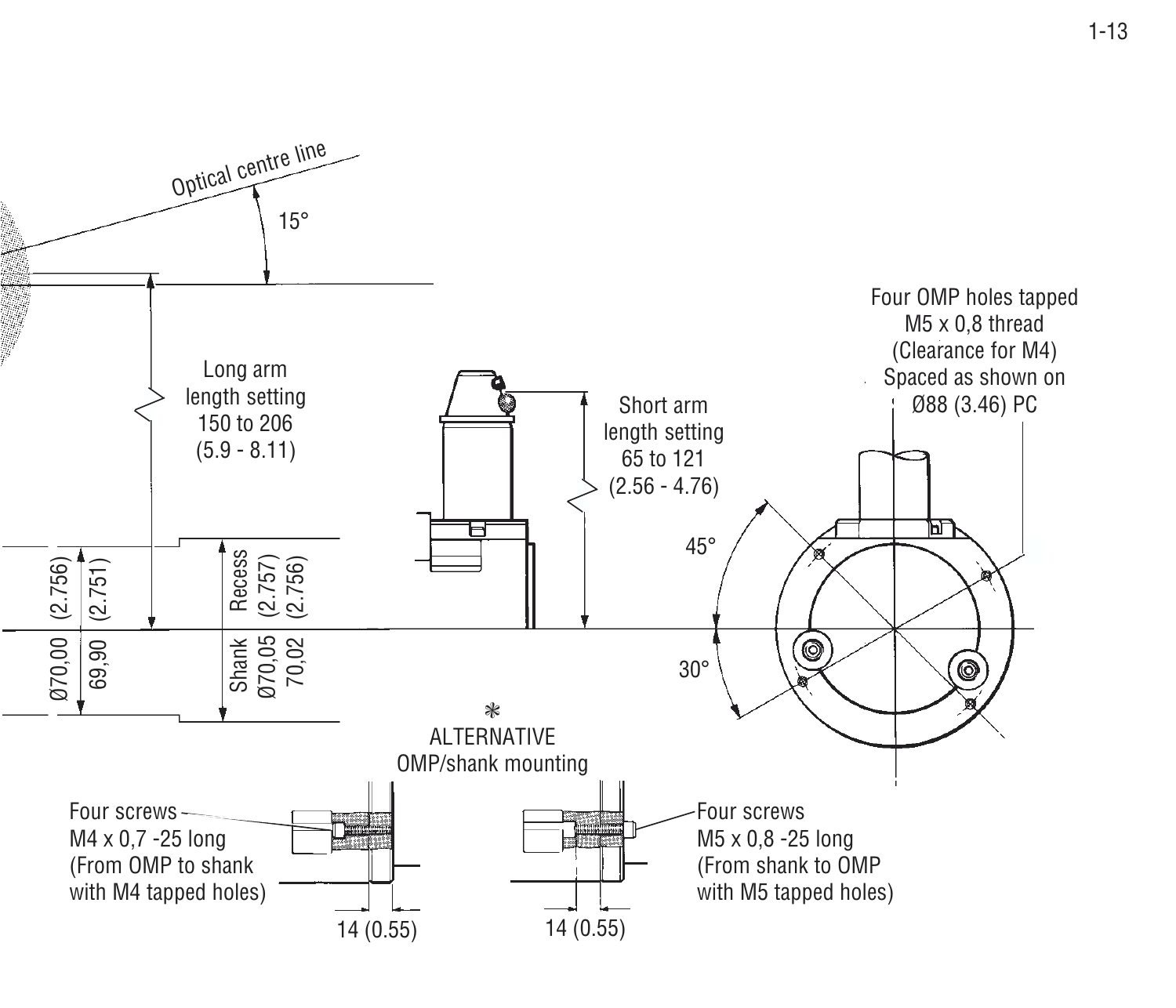**WIDE ANGLE OPTICAL PROBE FEATURES and ASSEMBLY - see Screw Torque Values page 1-35**



1-14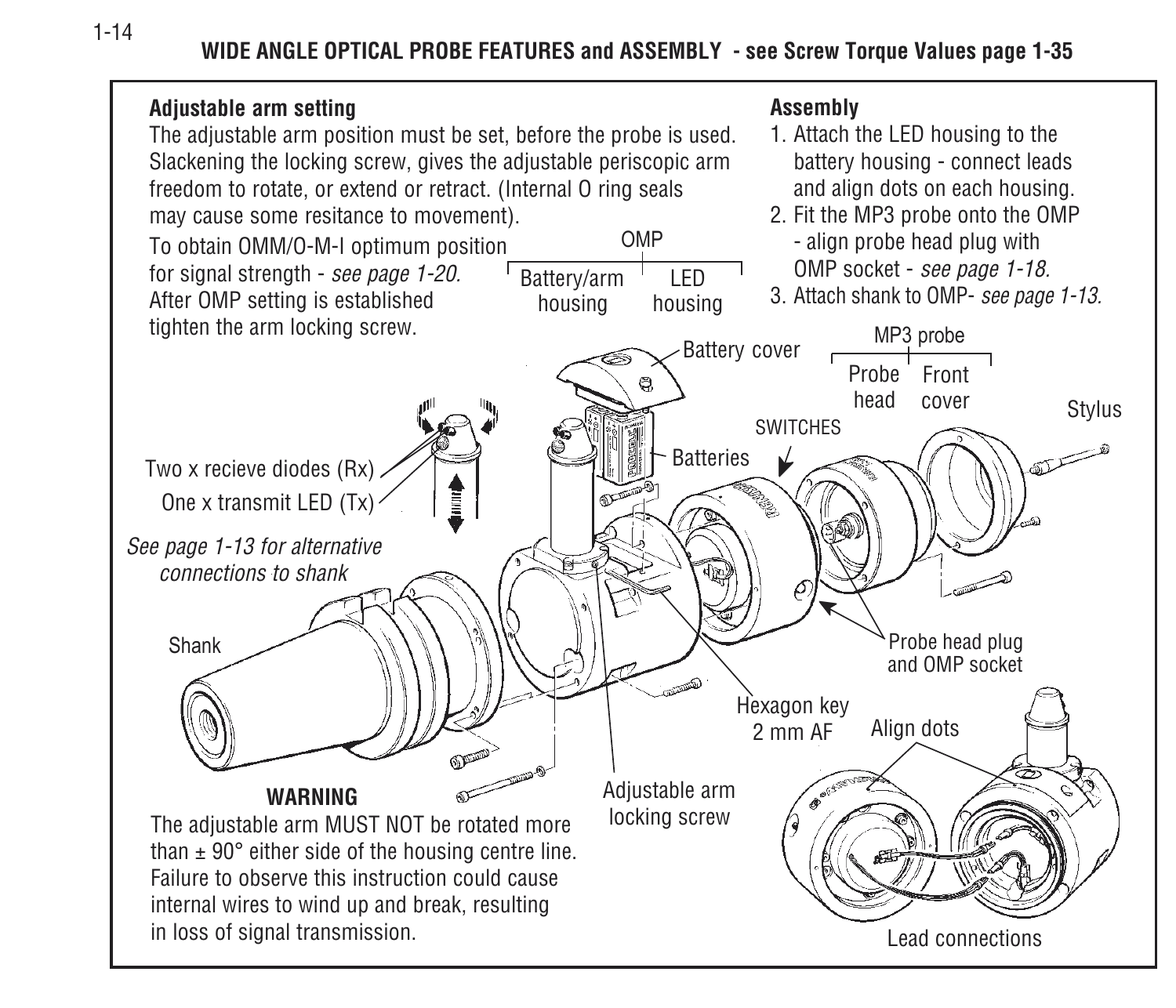**360° OMP SWITCH SETTINGS** - **only qualified persons should adjust switches**

To gain access to the OMP switches, first remove the MP3 probe head - see page 1-18

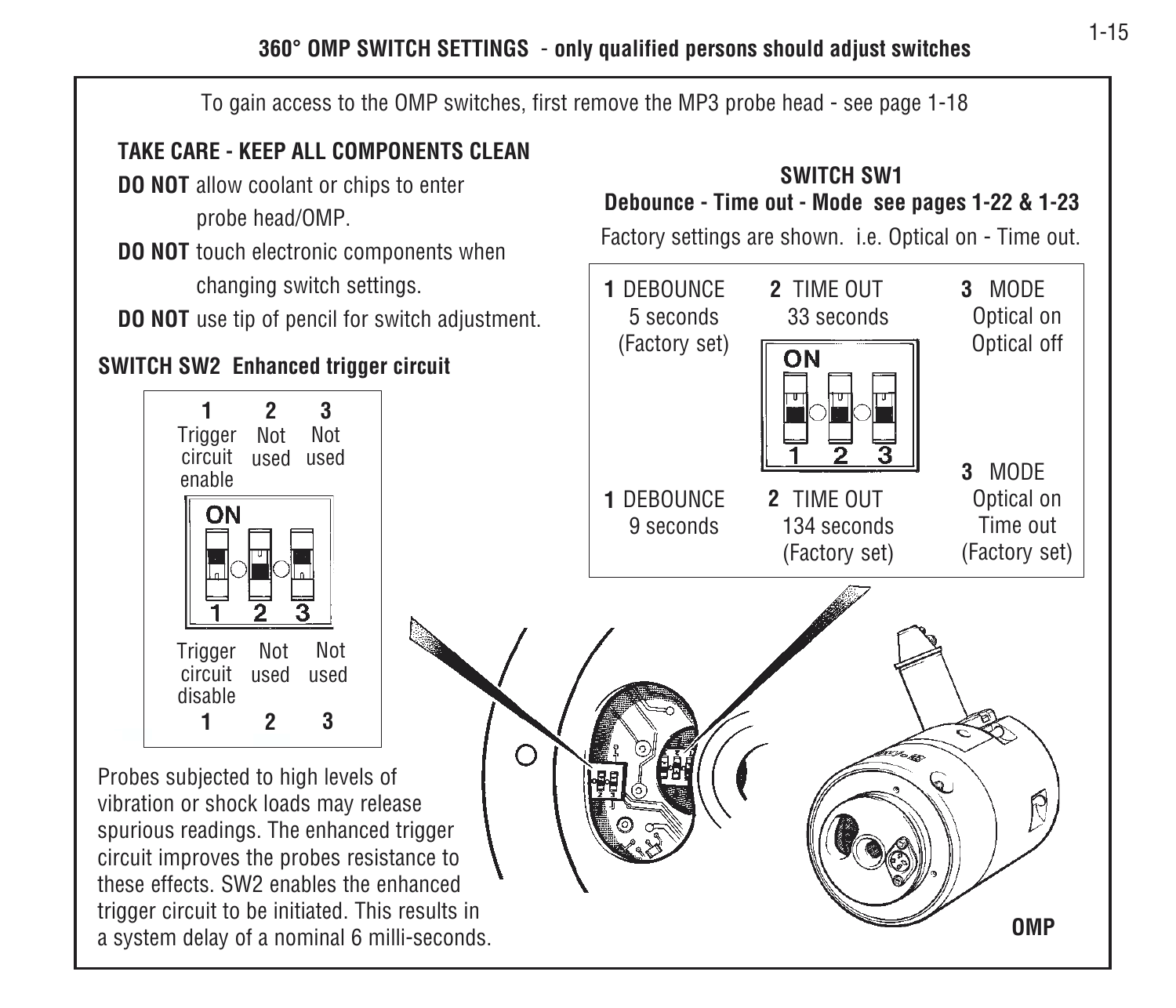Power for the probe is supplied by two Type PP3 9 V batteries.

#### **Low battery indication**

The MI 12 or O-M-I low battery LED lights up when battery voltage is low. The low battery LED will only illuminate during the probe operating mode. This will warn the user that theend of useable battery life is approaching. The machine control may also be programmed to flag up a low battery alarm.

#### **Typical battery reserve life.**

Using alkaline batteries at 5% usage, the probe will typically continue to operate for 8 hours, after the low battery LED lights up.

#### **Dead battery indication**

The probe status LED indicates when the batteries have come to the end oftheir useful life.

When the battery voltage drops below a threshold whereperformance cannot be guaranteed, the probe status LED will change to continuous red.

The probe output relay will also be forced into its open state, causing the machine to stop, until new batteries are inserted.

The probe will revert to the stand-by mode after changing the batteries.

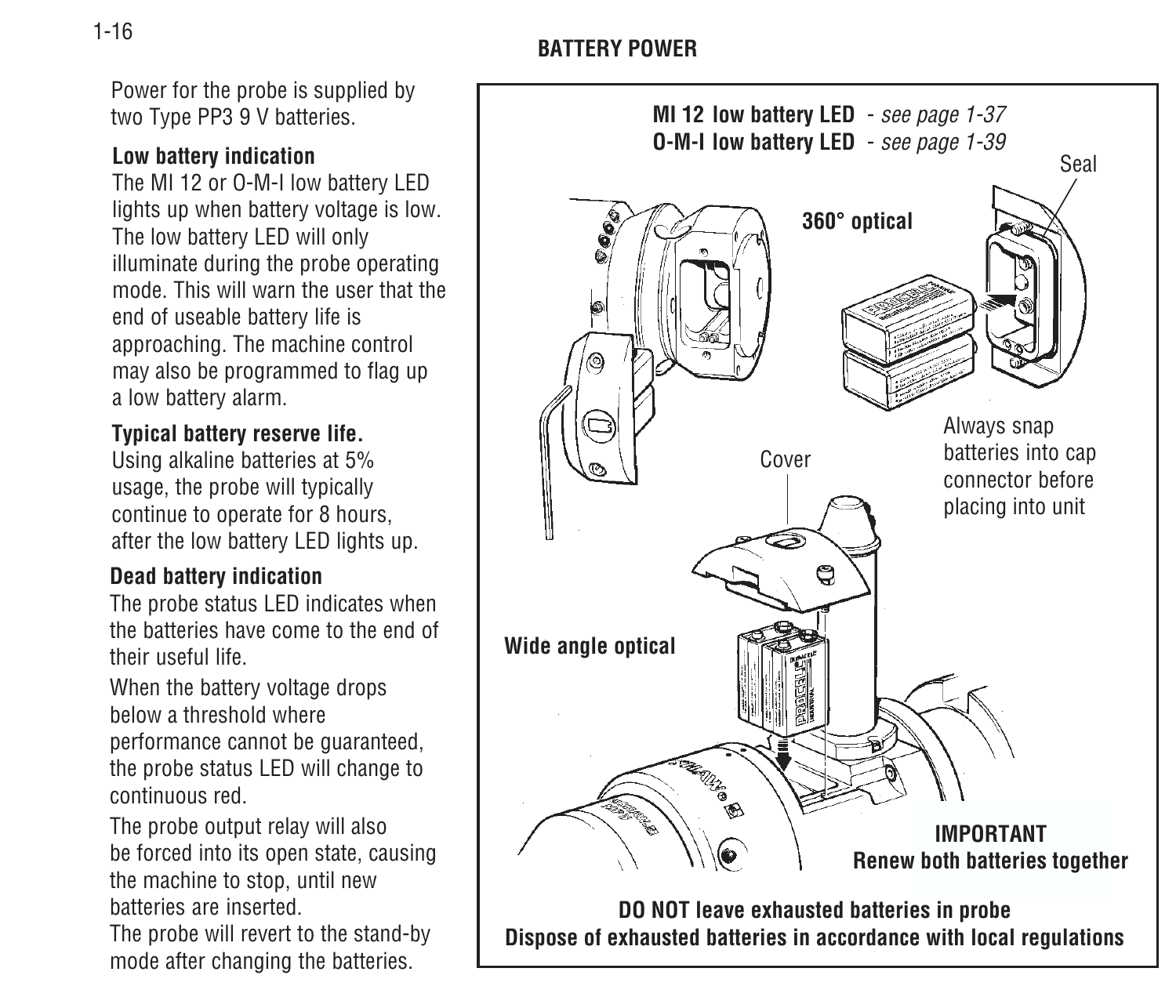#### **BATTERY LIFE EXPECTANCYTwo x PP3 9 V alkaline battery** Duracell type MN1604 or equivalent

| <b>SYSTEM</b>          | <b>STAND-BY</b><br><b>LIFE</b> |                     | 5% USAGE - 72 min/day                   |                     |                                       | <b>CONTINUOUS LIFE</b> |                                         |         |                                       |         |
|------------------------|--------------------------------|---------------------|-----------------------------------------|---------------------|---------------------------------------|------------------------|-----------------------------------------|---------|---------------------------------------|---------|
|                        |                                |                     | <b>OPTICAL ON</b><br><b>OPTICAL OFF</b> |                     | <b>OPTICAL ON</b><br><b>TIMER OFF</b> |                        | <b>OPTICAL ON</b><br><b>OPTICAL OFF</b> |         | <b>OPTICAL ON</b><br><b>TIMER OFF</b> |         |
|                        | Minimum                        | Typical             | <b>Minimum</b>                          | <b>Typical</b>      | <b>Minimum</b>                        | <b>Typical</b>         | Minimum   Typical                       |         | Minimum Typical                       |         |
| $360^\circ$<br>optical | 657 days I                     | 687 days            | 90 days                                 | 102 davsl           | 70 days                               | 73 days l              | 120 hrs                                 | 135 hrs | 86 hrs                                | 96 hrs  |
| Wide angle<br>optical  |                                | 657 days 687 days I |                                         | 105 days   117 days | 72 days                               | 75 days                | 145 hrs                                 | 165 hrs | 90 hrs                                | 100 hrs |

#### **To replace batteries**

- 1. Remove cover -Do not damage cover seal.
- 2. Remove exhausted batteries.
- 3. Insert new batteries observing correct polarity.
- 4. If the cover seal is dry, lightly smear the surface with mineral oilor grease.
- 5. Replace cover and tighten screws - see pages 1-34 and 1-35.

| <b>BATTERY</b><br>Duracell MN1604                                                                                  | <b>TEMPERATURE</b>                                                                       |  |  |
|--------------------------------------------------------------------------------------------------------------------|------------------------------------------------------------------------------------------|--|--|
| <b>Shelf Life</b>                                                                                                  | 2.5 years at 20 $^{\circ}$ C (68 $^{\circ}$ F)                                           |  |  |
| <b>Storage</b><br>- Short term<br>- Long term                                                                      | $-30^{\circ}$ to 70° C $(-22^{\circ}$ to 158° F)<br>$5^{\circ}$ to 40° C (41° to 104° F) |  |  |
| <b>Operating</b>                                                                                                   | 10° to 40° C<br>$(50^{\circ}$ to 104 $^{\circ}$ F)                                       |  |  |
| <b>Note:</b> Unit will operate down to $0^{\circ}$ C (32 $^{\circ}$ F),<br>but may not retain full range accuracy. |                                                                                          |  |  |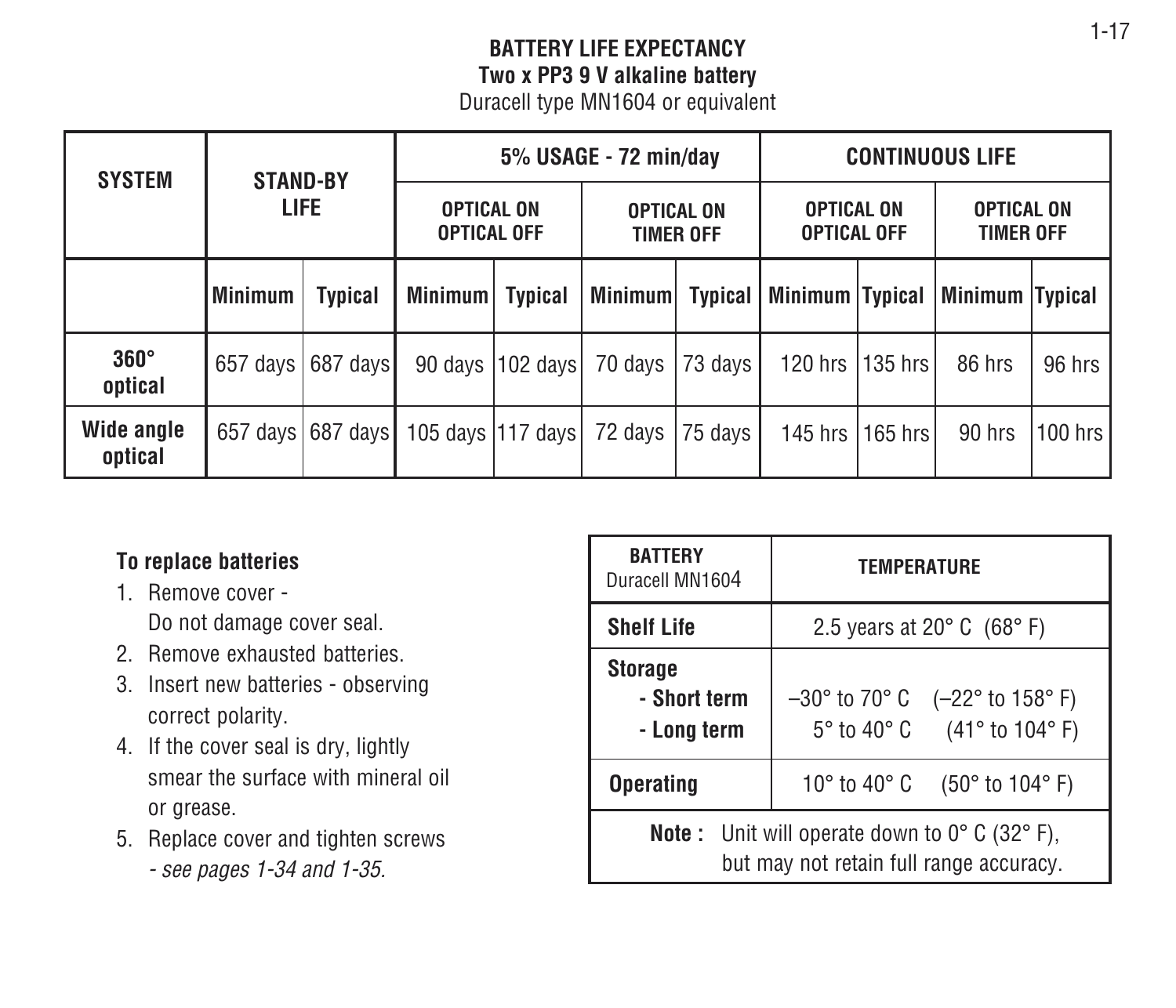Spring pressure within the probe causes the stylus to sit in one unique position, and return to this position following each stylus deflection.

Stylus pressure is set by Renishaw. The user should only adjust spring pressure in special circumstances e.g. excessive machine vibration or insufficient pressure to support the stylus weight.

The probe head detaches to provide access to the spring pressure adjusting screw. First release the locknut, then turn the adjusting screw anti-clockwise to reduce pressure or clockwise to increase pressure.

**Caution** - Overtightening will eventually unseat an internal seal. To check if sealing is secure, press the stylus in, on release the probe outer diaphragm should return to its original shape, any crumpling indicates that the internal seal is no longer effective.

Turn the adjusting screw anti-clockwise to reseat the internal seal. Oil leakage around the adjusting screw will also indicate over tightening.

Finally tighten locknut to 1 Nm (0.74 lbf.ft).

STYLUS SPRING PRESSURE ADJUSTMENT AND USE OF STYLI OTHER THAN CALIBRATIONSTYLUS TYPE, MAY CAUSE REPEATABILITY TO DIFFER FROM THE TEST CERTIFICATE RESULTS.

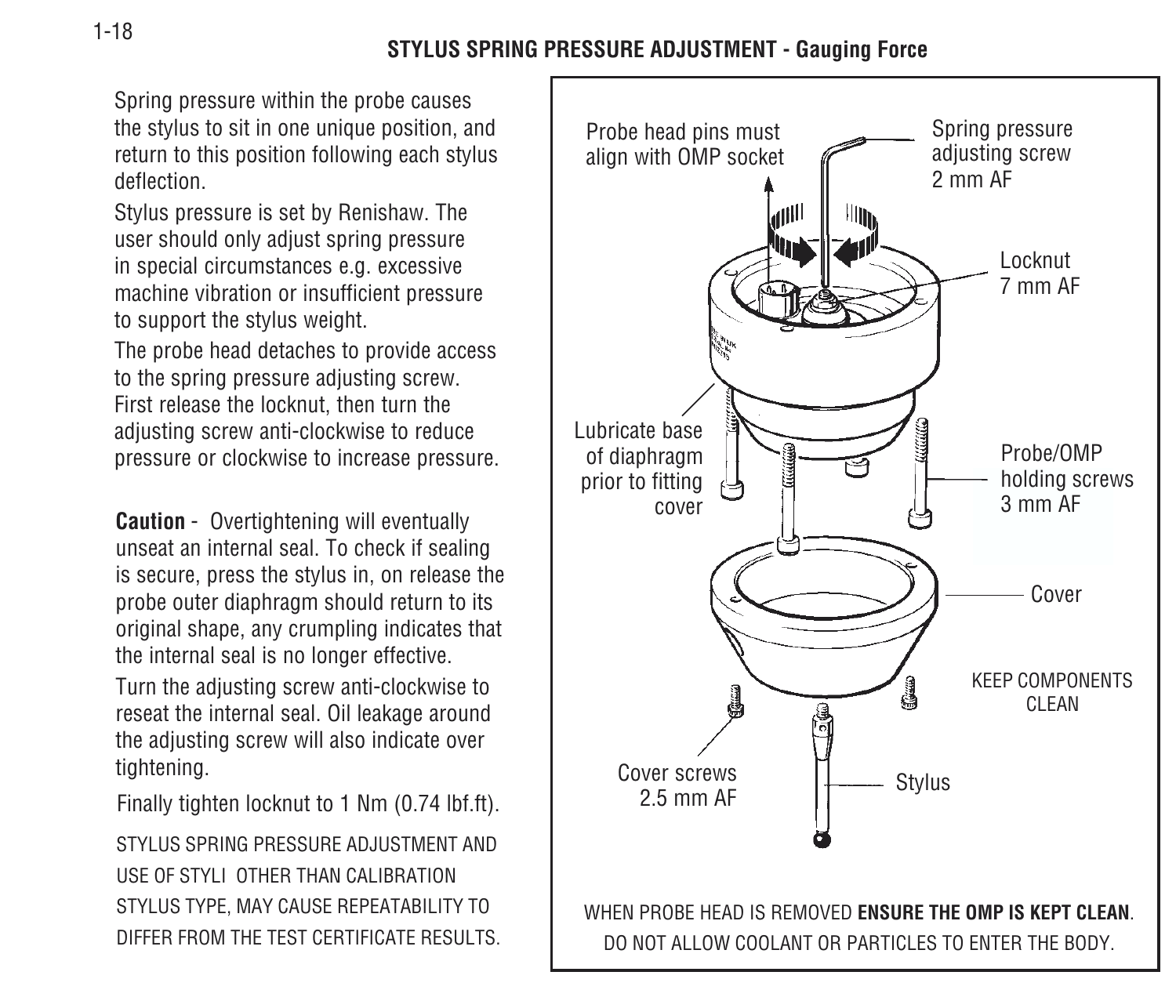#### **STYLUS ON-CENTRE ADJUSTMENT**

Stylus alignment with the spindle centre line need only be approximate, except in the following circumstances.

- 1. Alignment must be as exact as possible, when probe vector software is used.
- 2. The probe must be parrallel to the spindle axis to prevent stylus stem contact when gauging deep holes.
- 3. When the machine control softwarecannot compensate for an offset stylus.

#### **How to check stylus position**

Stylus tip and stem position are established using a low force (less than 0,2 N / 0,045 lbf.) dial test indicator or setting gauge.

Alternatively rotate the stylus ball against a flat surface. Alignment is good when the stylus ball maintains a consistent distance from theflat surface.

#### **Stylus aligment**

First remove the two probe front cover screws, and remove the front cover. This provides access to four probe head holding screws.

To adjust stylus alignment, slacken the probe head holding screws to allow the probe head to pivot on its spherical seat.

Adjust and tighten these four screws to lock the probe head in its new position.

Then check the new position for alignment. When the stylus is correctly aligned, check tightness of holding screws, and replace the front cover.

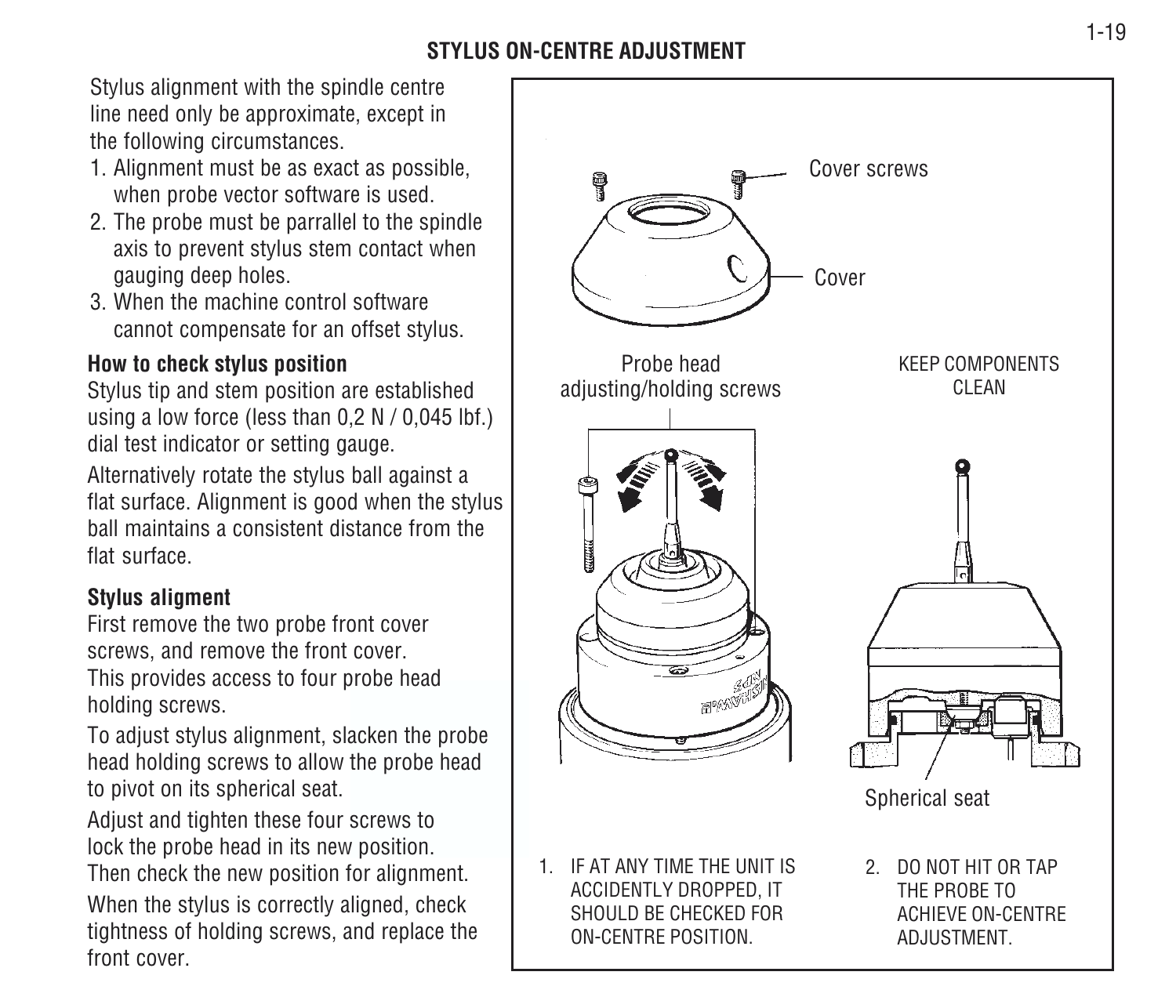#### **SYSTEM PERFORMANCE360° OPTICAL and WIDE ANGLE OPTICAL SYSTEMS**

#### **PROBE REPEATABILITYMaximum 2 sigma (2** <sup>σ</sup>**) value**

Repeatability of 1,0  $\mu$ m (40  $\mu$  in) is valid for test velocity of 480 mm/min (1.57 ft/min) at stylus tip, using stylus 50mm (1.97 in) long.

#### **STYLUS TRIGGER FORCE**

Set at factory using stylus 50mm (1.97 in) long. X and Y trigger forces vary around the stylus seating.

X - Y direction - lowest force7,5 N 75 gf 2.6 ozfX - Y direction - highest force 1,5 N 150 gf 5.2 ozfZ direction 4.90 N 490 gf 17.3 ozf

#### **PROBE/OMP IP RATING**

| MP3 - 360° optical       | IP68. |
|--------------------------|-------|
| MP3 - Wide angle optical | IP68. |

#### **OMM and O-M-I OPTIMUM POSITION**

To assist finding the optimum position of the OMM during system installation, signal strength outputs are available on the MI 12 interface - see MI 12 handbook.

O-M-I signal strength is displayed on an O-M-I multi-coloured LED- see page 1-38 or O-M-I handbook.

#### **OPTICAL SIGNAL RANGE**

| Minimum                   | 10 mm $(0.39 \text{ in})$ |
|---------------------------|---------------------------|
| Maximum                   |                           |
| 360° optical system       | $3 \text{ m}$ (9.84 ft)   |
| Wide angle optical system | 10 m $(32.8 \text{ ft})$  |

#### **OPERATING ENVELOPE**

Natural reflective surfaces within the machinemay increase the signal transmission range.

Coolant residue accumulating on the OMP LED's and OMM/O-M-I window, will have a detrimental effect on transmission performance. Wipe clean as often as is necessary to maintain unrestricted transmission.

#### **WARNING**

If two systems are operating in close proximity to each other, take care to ensure that signals transmitted from the OMP on one machine, are not received by the OMM/O-M-I on the other machine, and vice versa.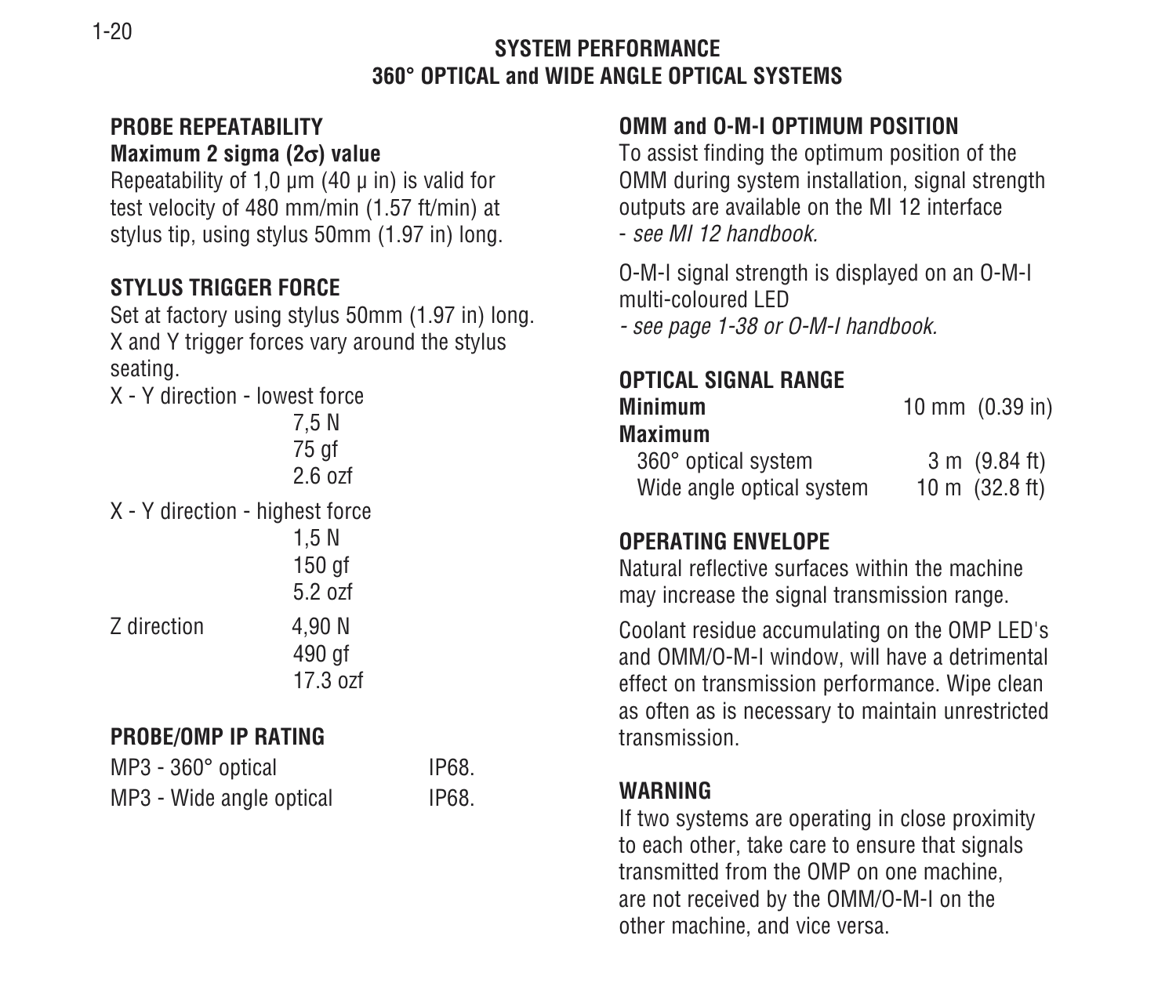#### **SYSTEM PERFORMANCE**

#### **ENVIRONMENT**

Temperature range for optimum system performance.



Operation in temperatures of 0° to 5° C and 50° to 60° C(32° to 41° F and 122° to 140° F) will result in some reduction in signal range.

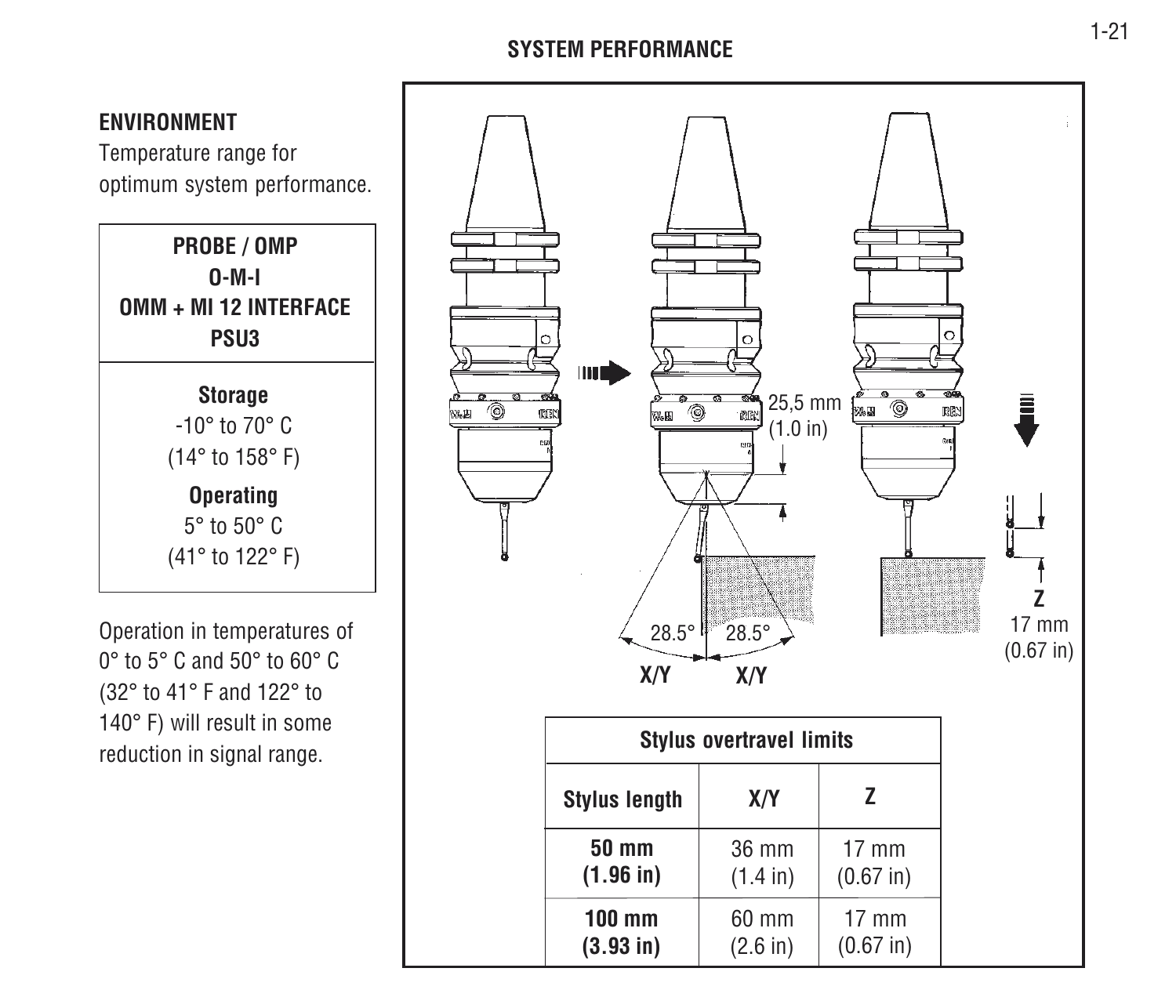#### **OPERATING MODES**

**The probe has two basic operating modes, which are user selectable.**

**1. Optical on - Optical off**

**2. Optical on - Time out (off)**

#### **DefinItion of terms**

The terms and descriptions given below, define the different phases of system operation.

The probe can only be used, if batteries with useable life are correctly fitted in the OMP.

#### **Stand-by**

When the OMP transmitter is off, and only the receiver is active - waiting for a start signal.

#### **Start signal**

A burst of infra red from the OMM or O-M-I, modulated at 7,8125 kHz, will switch on the OMP transmitter.

#### **Operational**

When the OMP is transmitting probe status information, and the receiver is active.

#### **Time out**

The period during which the OMP will remain operational before switching to stand-by, when in Optical on - Time out mode.

The time out is user selectable to 33 or 134 seconds- factory set to 134 seconds ±2 seconds.

#### **Debounce time**

See OMP switches - pages 1-9 and 1-15. The debounce time, is the minimum time that must elapse after sending a start signal, before the OMP is ready to act upon another start signal.

If a start signal is sent within the debounce period the OMP will ignore it. The debounce period after the OMP has been switched on, is user selectable to 5 or 9 seconds - factory set to 5 seconds.

The debounce period after the OMP has been switched off, or timed out, is less than 10 ms. i.e. It can be switched back on again, after 10 ms has elapsed.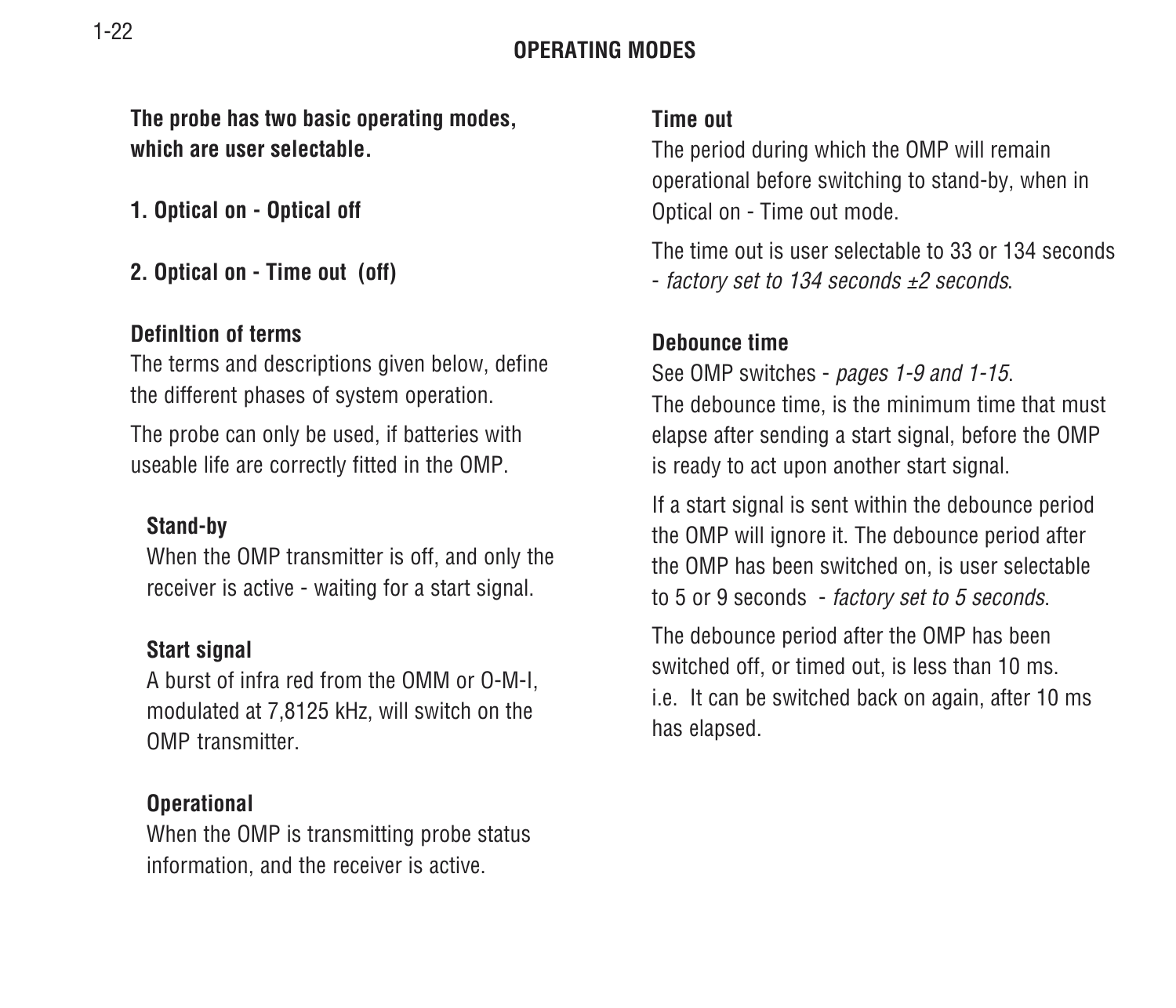#### **OPERATING MODES**

#### **OMP switch on options**

The probe should be located in the machine spindle, and have a direct line of sight between its Rx diodes, and the OMM/O-M-I.

Switch on options are user selectable by MI 12 or O-M-I switch settings - see MI 12 or O-M-I handbook.

OMP switch on is initiated by one of the following methods:

- 1. **Manual start** (Optical on) MI 12 start button
- 2. **Machine start** (Optical on) Optical switch on via software M code command - factory set.
- 3. **Auto start** (Optical on) Causes the system to send an optical start signal once every second and does not require a machine control input.

#### **Note :**

Auto Start should **not** be selected when systems are set to the Optical on - Optical off option.

#### **SWITCH ON SWITCH OFF**

#### **OMP switch off options**

There are two switch off options. Switch off options are user selectable by OMP swtich settings - see pages 1-9 and 1-15.

#### **1. Optical on - Time out** - factory set

A timer automatically returns the OMP to the stand-by mode after 33 or 134 seconds. The timer is factory set to 134 seconds. The 33 second option is selected by changing the internal OMP switch - see pages 1-9 and 1-15.

The timer is also reset for a further 33 or134 seconds each time the probe triggers during the operating mode.

**Note**: A start signal received during probe on time also resets the timer (not during debounce period of 5 or 9 seconds).

#### **2. Optical on - Optical off**

In this mode a second start signal will return the OMP to the stand-by mode. Optical switch off is commanded by a software M code.

The probe will remain off until the next switch on command. Switch off can only occur after the switch on debounce period has elapsed (5 or 9 seconds).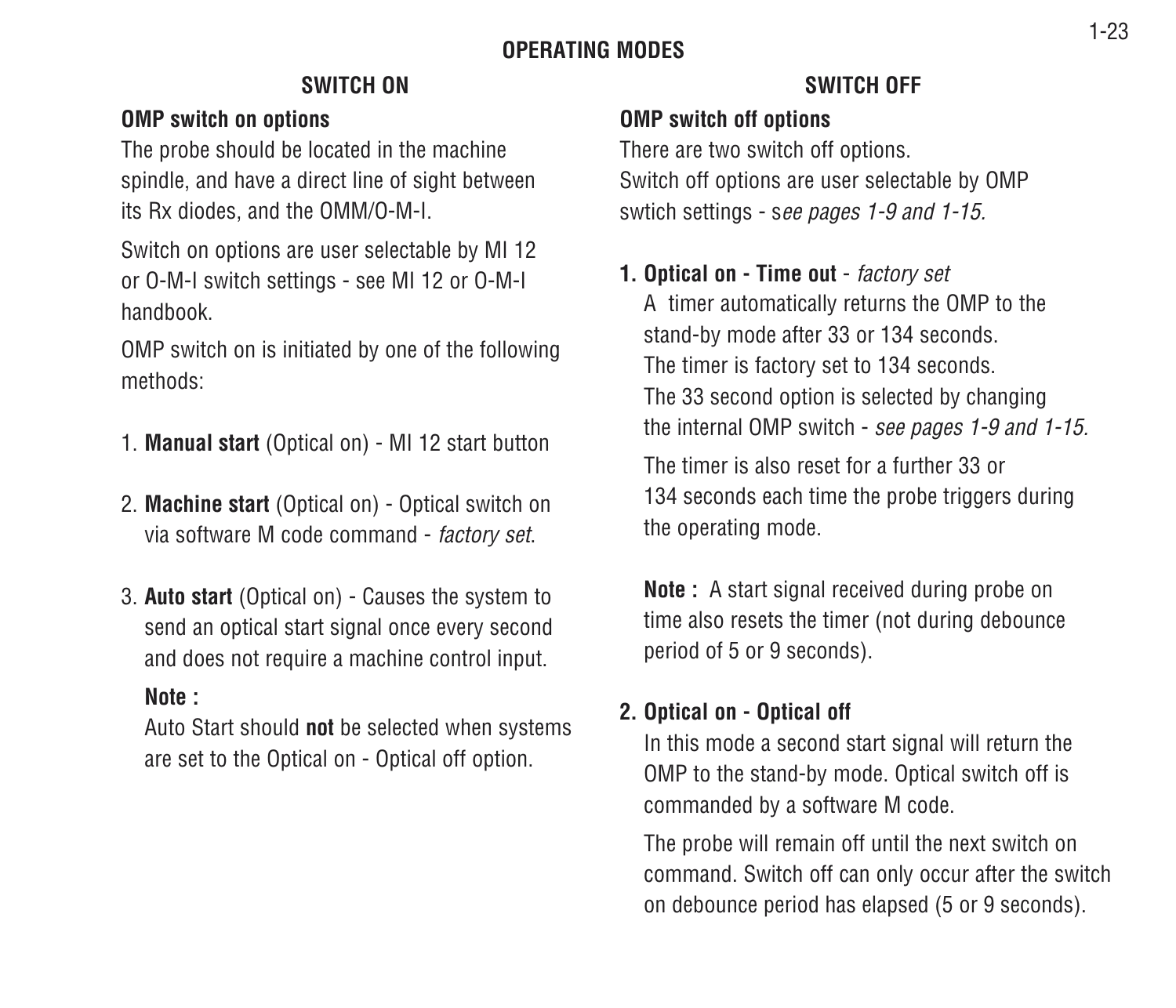#### **PROBE MOVES**

#### **PROBE TRIGGER**

A probe trigger signal is generated when the probe stylus is driven against a surface. The machine control records the contact position and instructs machine motion to stop.

To ensure a trigger signal is given, drive the probe against the workpiece to a target beyond the expected surface, but within the limits of stylus overtravel. After the probe stylus touches the surface, reverse clear of the surface.

#### **SINGLE and DOUBLE TOUCH PROBING**

If the probe operating sequence is based on a single touch, then the probe is returned to its start point following a measuring move. On some types of controller, it is desirable to use a two touch method as poor accuracy and repeatability can result at higher feed rates. With a double touch sequence the first move finds the surface quickly. Then the probe is reversed to a position clear of the surface, before making the second touch at a slower feed rate, thereby recording the surface position at a higher resolution.

#### **PROBE MEASURING SPEED**

The probe system transmission delay time is small and constant and does not normally limit the probing speed, because it is cancelled out during calibration of the probe on the machine tool.



High probing speeds are desirable, however, a probing velocity must be chosen which allows the machine to stop within the limits of stylus overtravel and measuring capability of the machine.

#### **CALIBRATING A SYSTEM**

Calibration should be done in the following circumstances :

- 1. Before the system is used
- 2. When a new stylus is used.
- 3. If the stylus is bent.
- 4. To allow for machine thermal growth.
- 5. Poor relocation repeatability of the probe holder.

It is important that calibration cycles are run at the measuring cycle feed rate to cancel out system errors.

Make measurements in every measuring direction to provide complete calibration data for the measuring cycles.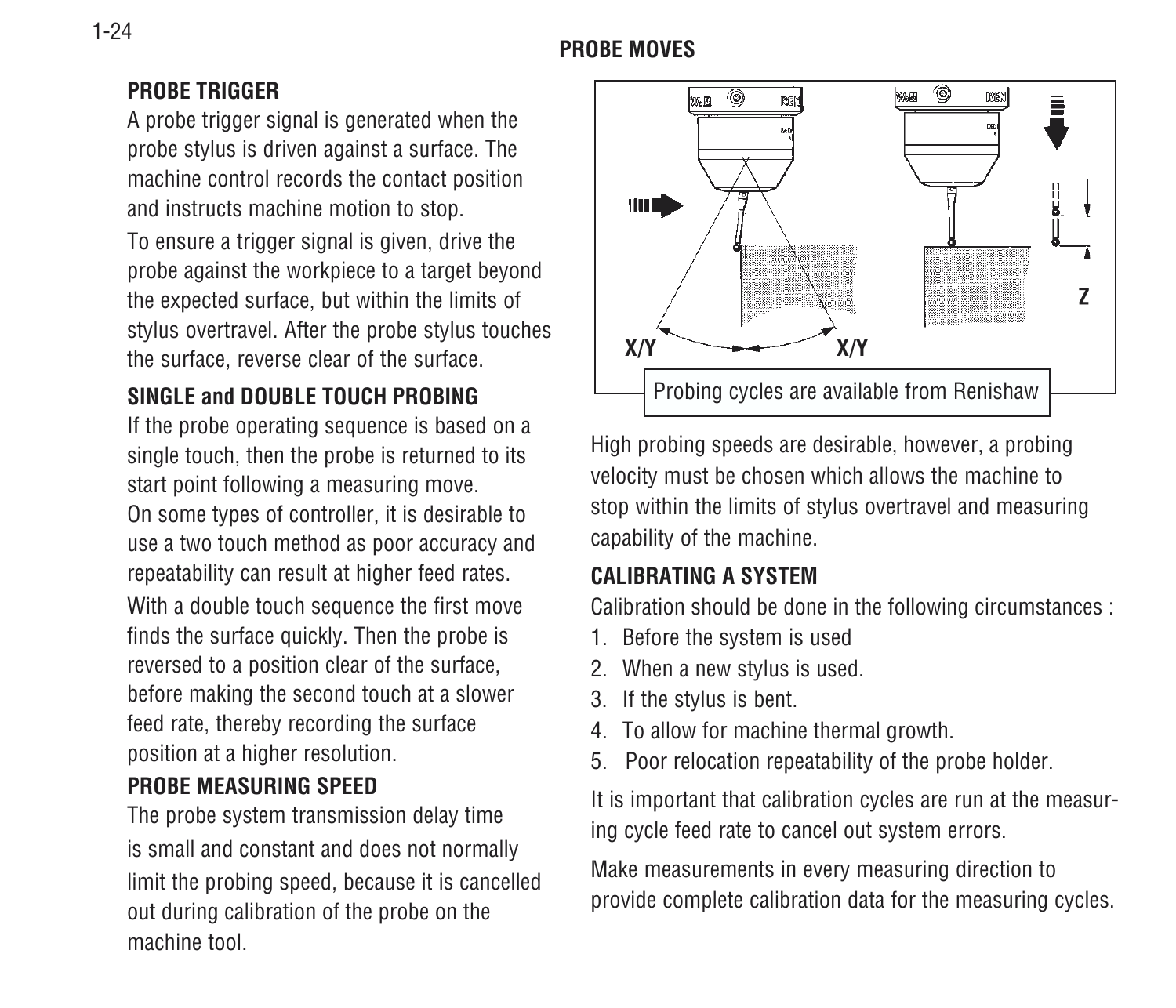#### **PROBE INTERFACE SIGNALS**

#### **1. Error signal delay**

A delay of 48 ms maximum for the OMM + MI 12 or 41 ms maximum for the O-M-I, will elapse between an error occurring and the output indicating error.

#### **2. Probe signal delay**

There is a nominal delay of 140 us with a repeatability of 2 µs for each interface, from the time the probe actually operates to the MI 12/O-M-I interface indicating a probe change of state.

Enabling the enhanced trigger circuit will add a further nominal 7 milliseconds.

#### **SOFTWARE REQUIREMENTS**

**Probe cycles and features are machine software dependant. Good software will allow the following functions :**

- ●Simple to use cycles.
- ●Update a tool offset.
- $\bullet$  If an out of tolerance is found, either generate an alarm stop, or set a flag for corrective action.
- Update work co-ordinate systems for positioning.
- ● Report measured sizes and update tool offsets for automatic tool offset compensations.
- ● Print data in the form of an inspection report to an external PC / printer.
- ●Set tolerances on features.

#### **VERIFY YOUR SOFTWARE**

1. Does your software have suitable calibration routines which compensate for stylus on centre errors. If not you must set the probe stylus on centre mechanically.

**Note - Machining centre applications :** When using probe styli which are not on spindle centre, spindle orientation repeatability is important to avoid probe measurement errors.

- 2. Does your software compensate for probe triggering characteristics in all measuring directions.
- 3. Does the software automatically adjust the program co-ordinate system to the relevant set-up feature on the component, for job set-up purposes.
- 4. Does your software provide protected moves in the cycles to monitor for a collision.

#### **INSPECTION CYCLE FEATURES**

**Simple to use canned cycles for standard features :**

Bore/boss.

Web/pocket.

Single surface.

#### **Simple to use canned cycles for optional features :**

Angle measurement.

Vector 3 point bore/boss.

Vector single surface.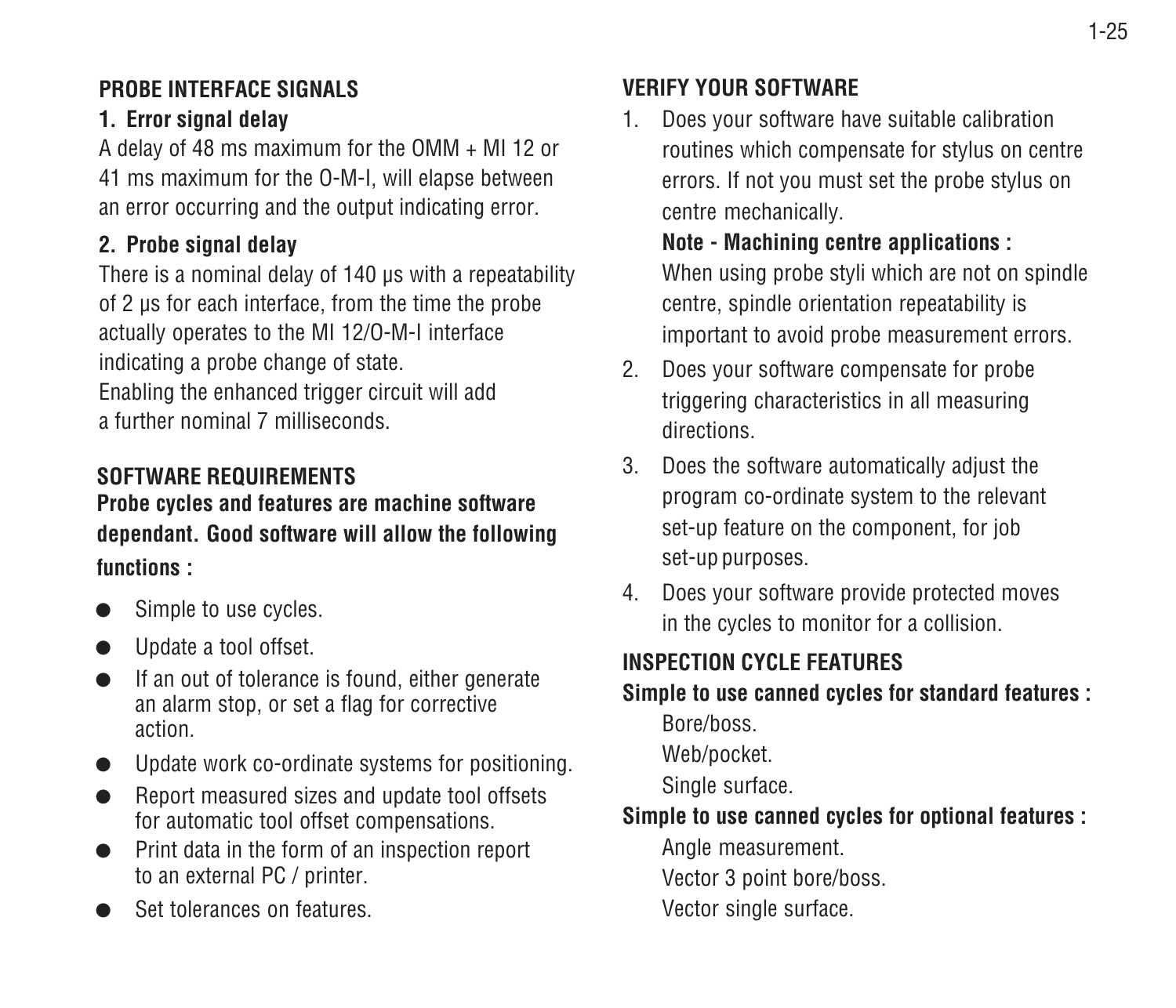#### **SOFTWARE for MACHINING CENTRESSimple to use canned cycles for basic features**



1-26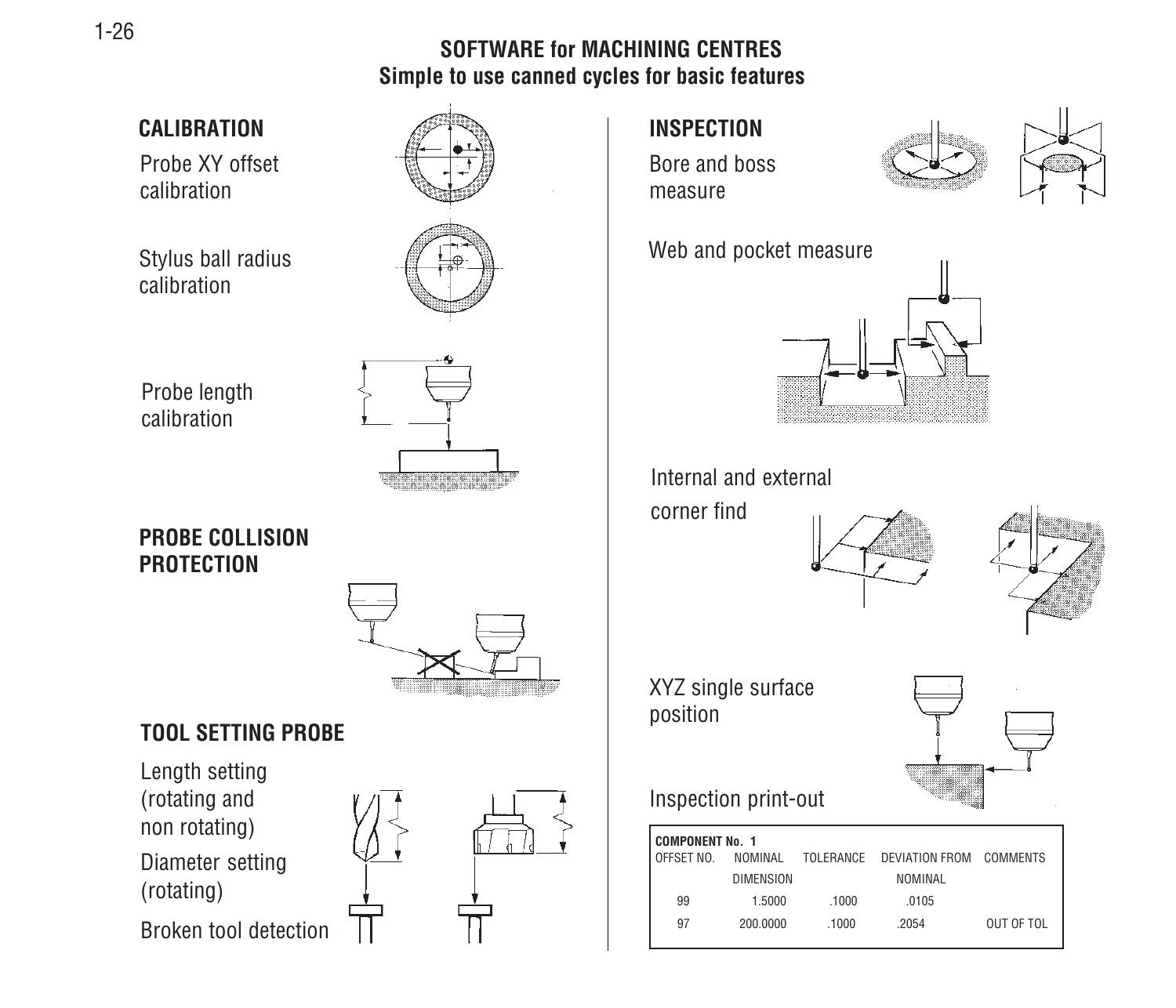#### **SOFTWARE for MACHINING CENTRESSimple to use canned cycles for additional features**

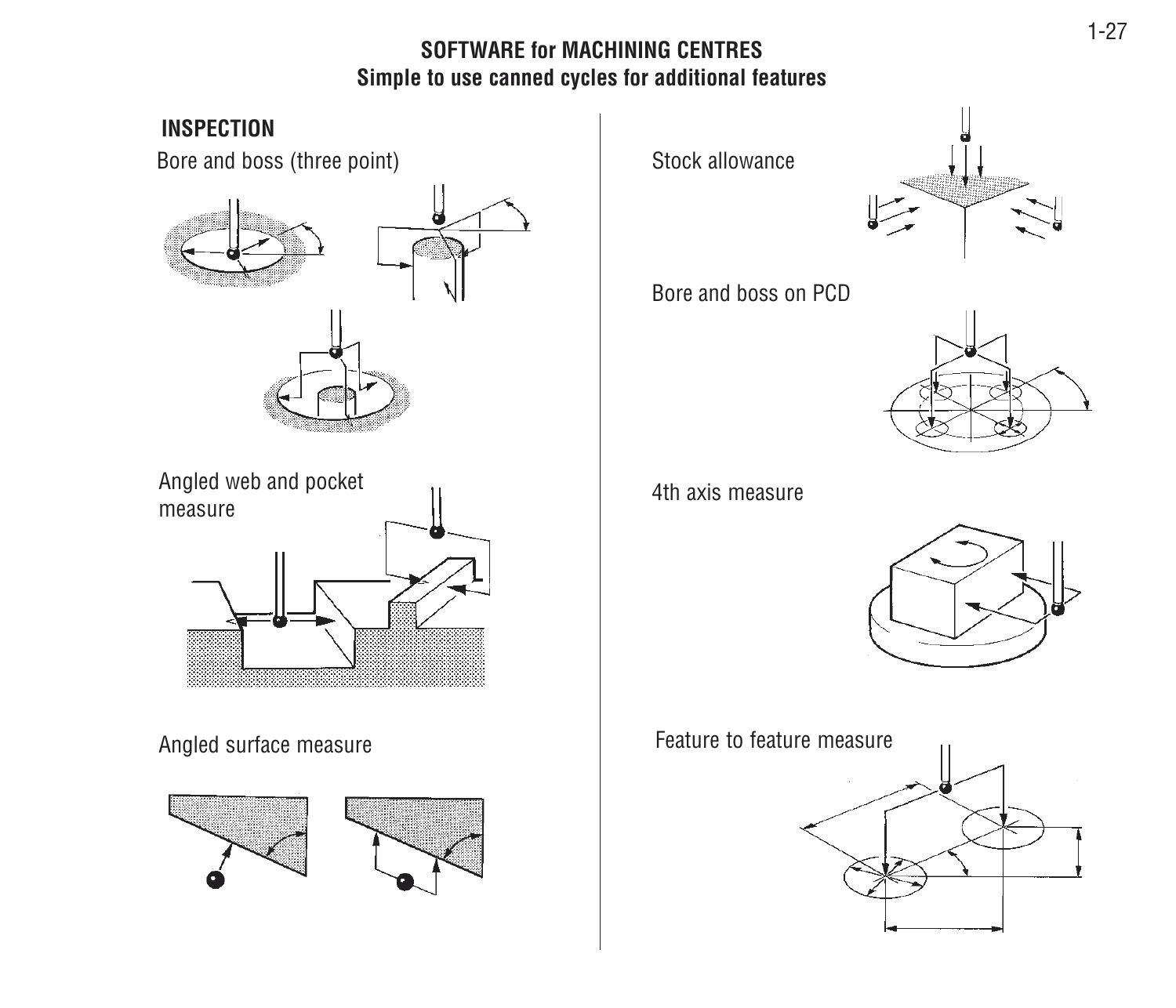#### **FLOW CHART - OPTICAL ON**

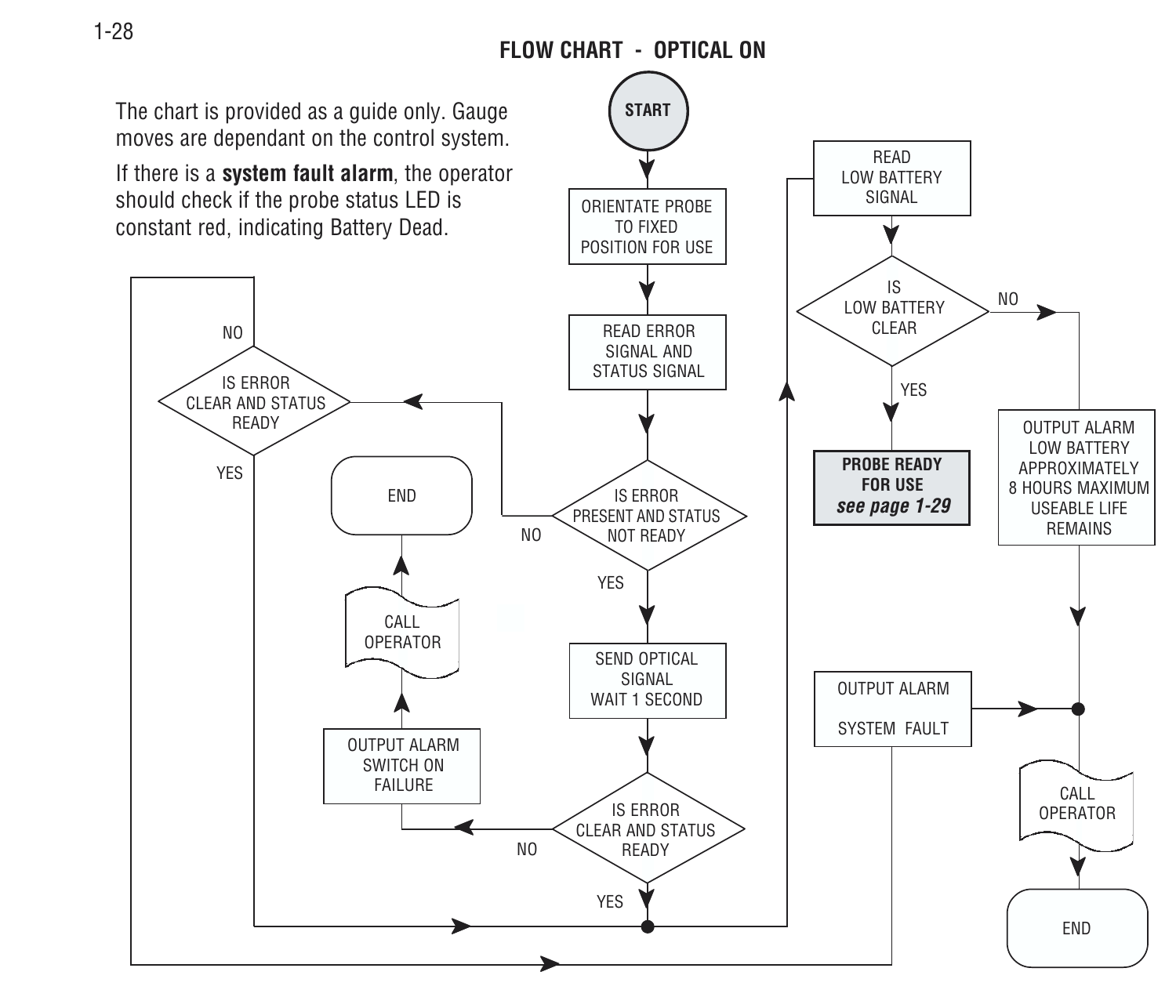#### **FLOW CHART - GAUGING MOVES FOR PROBE**

The chart is provided as a guide only. Gauge moves are dependant on the control system. The system switch off is either optical off or time out.

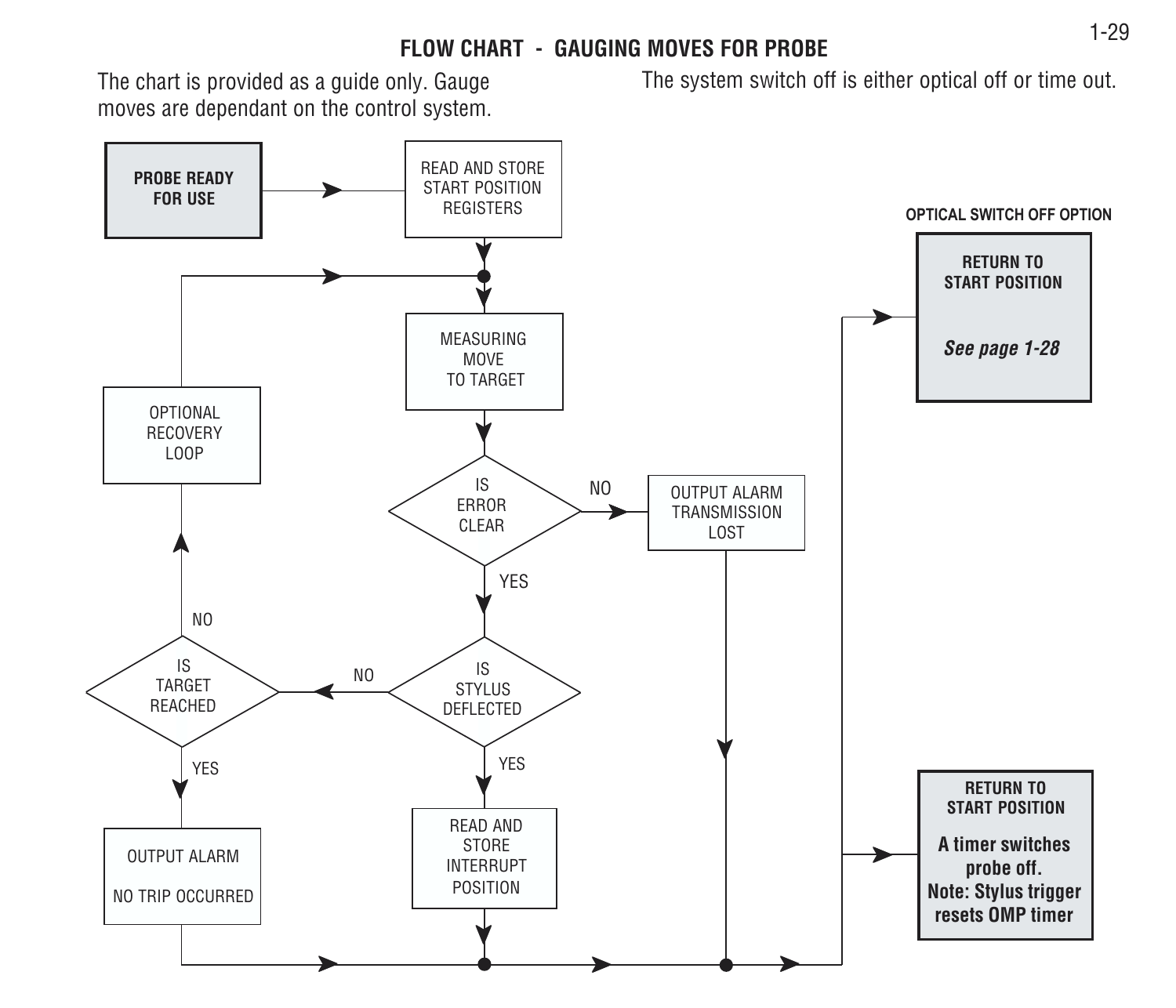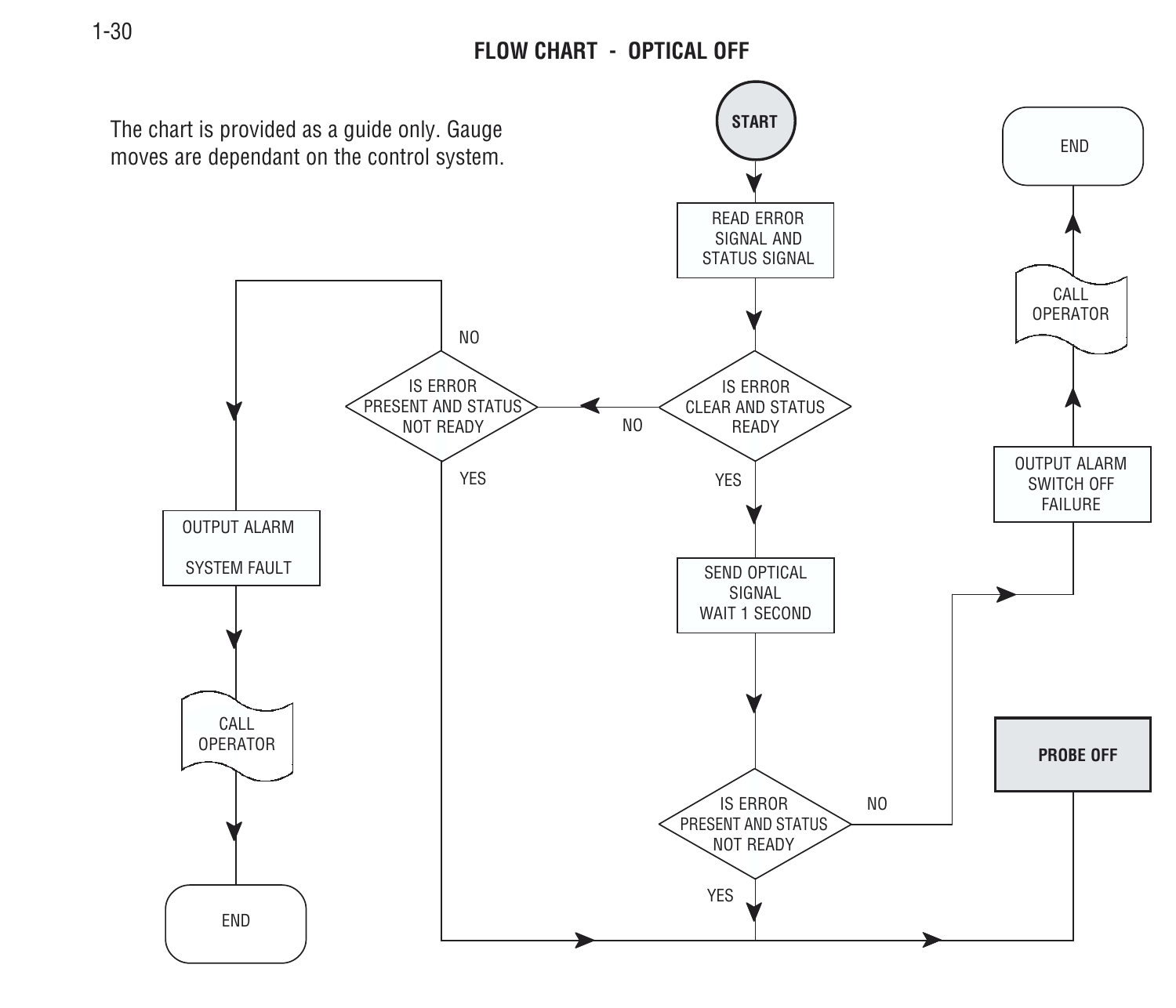### **FAULT FINDING - If in doubt, consult your probe supplier.**

|                                                | <b>COMPLETE FAILURE</b> (No change in output)                    | <b>SPURIOUS READING</b>                                                 |                                                                 |  |
|------------------------------------------------|------------------------------------------------------------------|-------------------------------------------------------------------------|-----------------------------------------------------------------|--|
| OMP - OMM/O-M-I                                | Operate within transmission                                      | Cable damaged                                                           | Replace cable                                                   |  |
| not aligned correctly<br>/out of range         | envelope                                                         | Electrical or optical<br>interference.                                  | Route transmission cable clear<br>of other cables carrying high |  |
| Beam obstructed                                | <b>Remove obstruction</b><br>Clean OMM window and                |                                                                         | currents                                                        |  |
|                                                | probe LED's                                                      | System may not function<br>or intermittent errors                       | Shield from intense light sources<br>e.g. Xenon beacons         |  |
| Incorrect voltage<br>supply to interface       | Adjust power supply voltage<br>Select correct fuse for interface | occur.                                                                  | Electrically isolate OMM from<br>machine to prevent earth loop  |  |
| Probe LED fails to light<br>up after switch on | Check if batteries inserted correctly<br><b>Change batteries</b> |                                                                         | Check if arc welders.<br>stroboscopes or other high             |  |
| MI 12 power LED<br>fails to light up           | Check fuses<br>Check 24 V DC supply                              |                                                                         | intensity light source is in<br>close proximity.                |  |
| MI 12 low battery<br>LED is lit                | Check if battery is inserted correctly<br>Change battery         | Poorly regulated power<br>supply                                        | Regulate correctly                                              |  |
| Probe status LED<br>constant red               | Battery voltage below useable level<br>Change battery            | Excess machine vibration                                                | Fliminate vibration or increase<br>stylus spring pressure.      |  |
|                                                |                                                                  |                                                                         | Enable enhanced trigger circuit                                 |  |
| RETURN PROBE TO YOUR SUPPLIER                  | IF THESE CHECKS DO NOT ELIMINATE THE FAULT.                      | Loose mounting or stylus                                                | Tighten                                                         |  |
|                                                |                                                                  | <b>POOR RESEAT</b>                                                      |                                                                 |  |
| <b>POOR REPEATABILITY</b>                      |                                                                  | Probe spring pressure<br>too low                                        | Adjust probe spring pressure                                    |  |
| Loose mounting                                 | Check all screwed<br>connections                                 | Probe trigger on reseat                                                 | Move stylus clear of workpiece                                  |  |
| Loose stylus                                   | Tighten stylus                                                   | Diaphragms pierced or<br>damaged                                        | Inspect outer diaphragm.<br>If inner diaphragm is damaged       |  |
| Excessive machine                              | Eliminate vibration                                              |                                                                         | return to your supplier for repair                              |  |
| vibration                                      |                                                                  | IF THE PROBE CONTINUES TO MALFUNCTION.<br>RETURN PROBE TO YOUR SUPPLIER |                                                                 |  |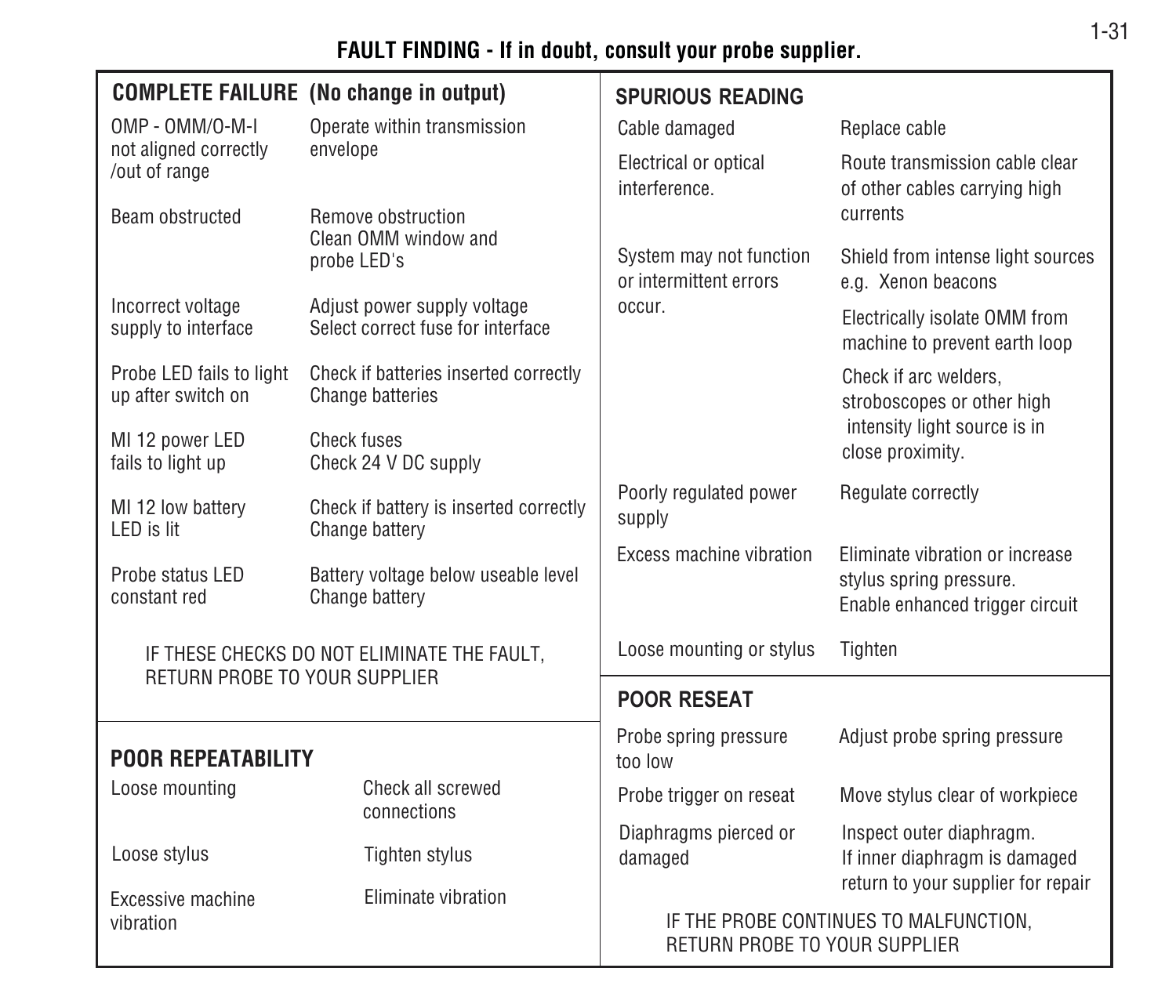#### **MAINTENANCETHE PROBE IS A PRECISION TOOL HANDLE WITH CAREENSURE THE PROBE IS FIRMLY SECURED IN ITS MOUNTINGSAFETY - SWITCH POWER OFF WHEN WORKING INSIDE ELECTRICAL COMPONENTS**

Although Renishaw probes require little maintenance, the performance of the probe will be adversely affected if dirt, chips or liquids are allowed to enter the sealed working parts.

Therefore keep all components clean and free from grease and oil. Periodically check cables for signs of damage, corrosion or loose connections.

#### **OUTER DIAPHRAGM INSPECTION.**

The probe mechanism is protected by two diaphragms, these provide adequate protection under normal working conditions. The user should periodically check the outer diaphragm, for signs of damage and coolant leakage. If this is evident replace the outer diaphragm.

The outer diaphragm is resistant to coolant and oils. However if theouter diaphragm is damaged, the inner diaphragm could become weakened with prolonged immersion in certain coolants and oils.

The user must not remove the innerdiaphragm, if damaged, return the probe to your supplier for repair.

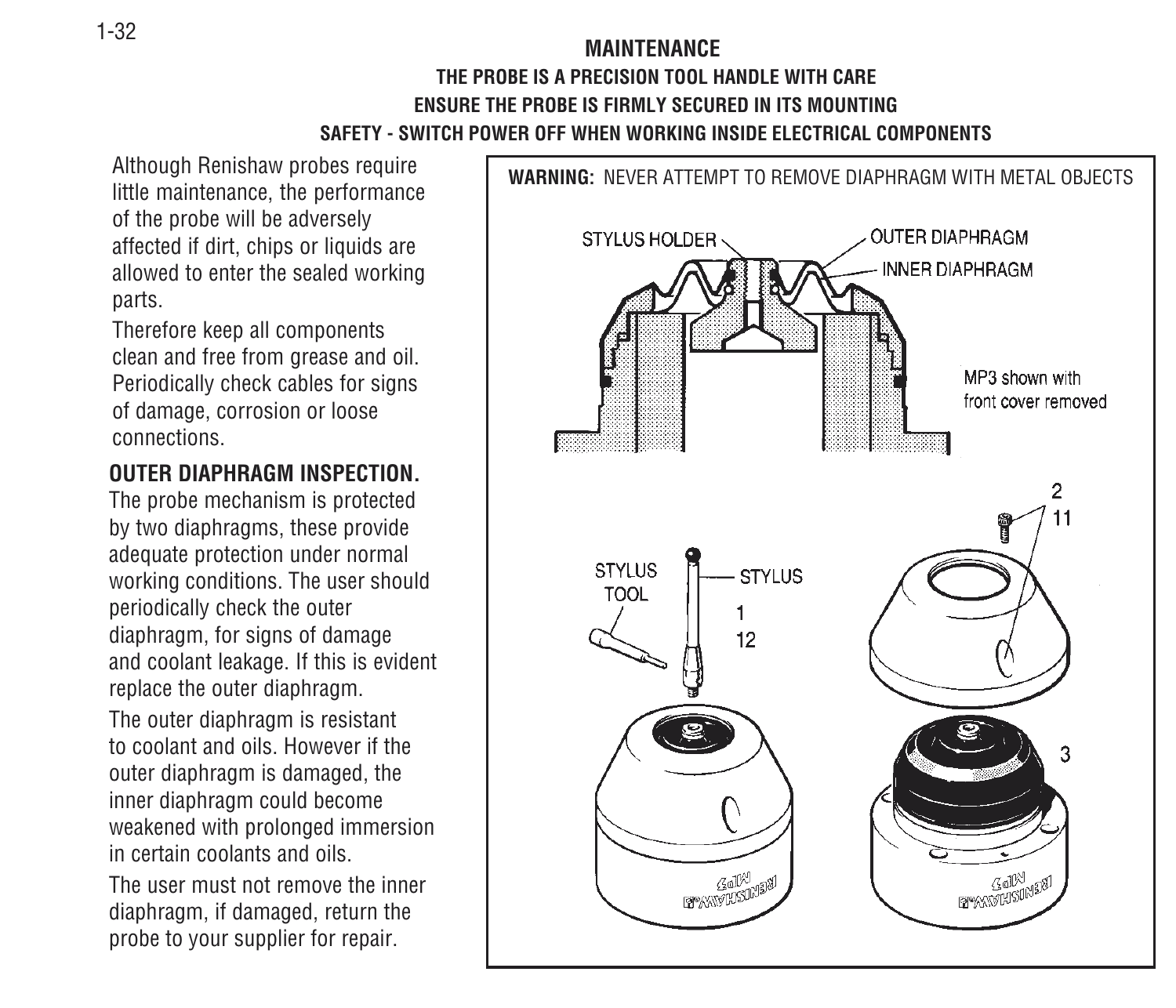#### 1-33

#### **DIAPHRAGM INSPECTION**

- 1. Remove the stylus.
- 2. Remove the front cover.
- 3. Inspect outer diaphragm for damage.
- 4. To remove outer diaphragm, grip near the middle and pull upwards.

#### INNER DIAPHRAGM INSPECTION

5. Inspect inner diaphragm for damage.

**If damaged return the probe to your supplier for repair.**

#### DO NOT REMOVE INNER DIAPHRAGM

#### **OUTER DIAPHRAGM REPLACEMENT**

- 6. Screw tool fully into stylus holder.
- 7. Fit new diaphragm.
- 8. The diaphragm must locate centrally in the stylus holder groove.
- 9. Press diaphragm to expel trapped air.
- 10. Remove tool.
- 11. Lightly lubricate diaphragm rim surface. Then refit front cover.
- 12. Refit stylus.

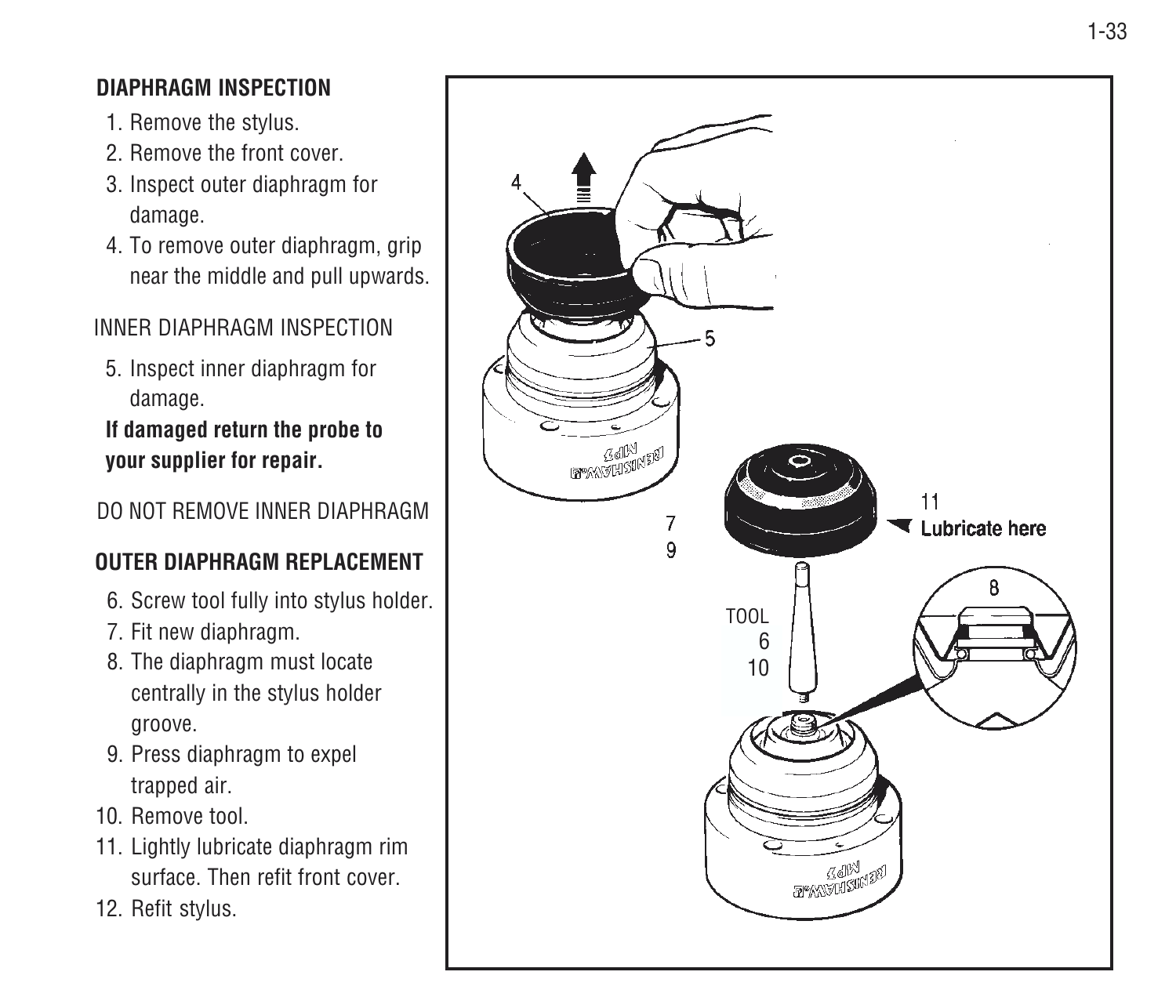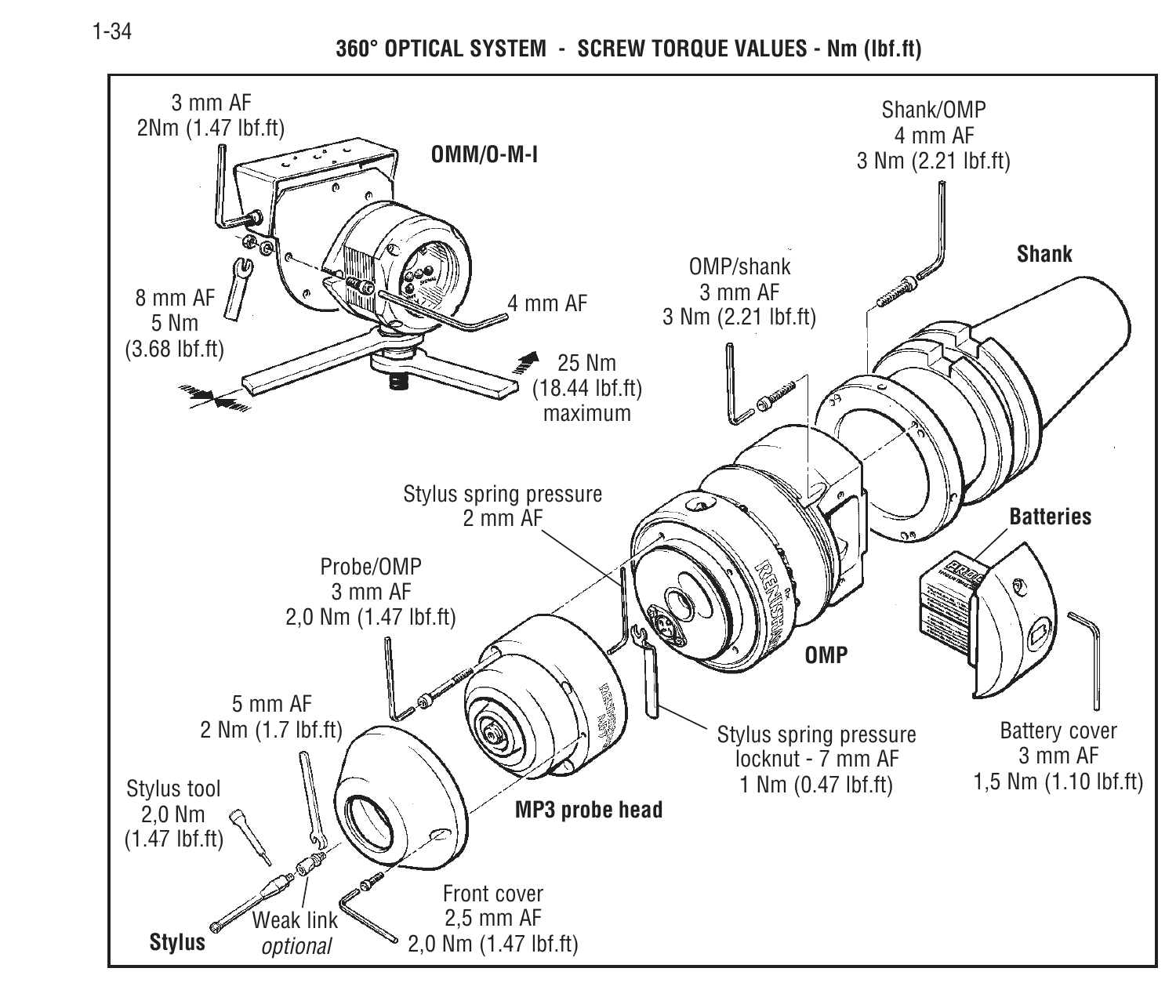**WIDE ANGLE OPTICAL SYSTEM - SCREW TORQUE VALUES - Nm (lbf.ft)**

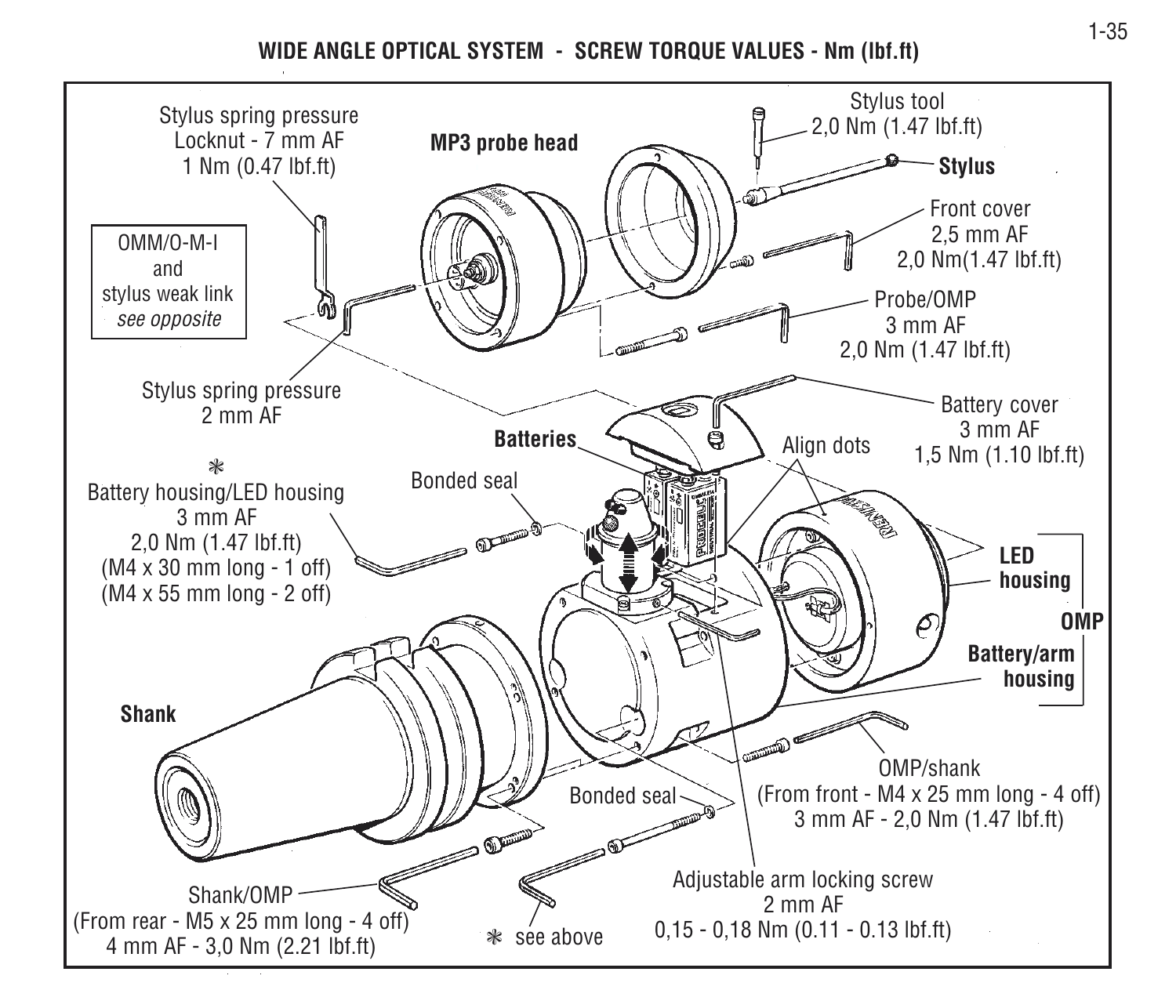**APPENDIX 1PSU3 POWER SUPPLY UNIT**

The PSU3 is fully described in User's Guide H-2000-5057

The PSU3 provides a +24 V supply for Renishaw interface units when a power supply is not available from the CNC machine control.

#### **Front view**



#### **APPENDIX 2OMM (OPTICAL MODULE MACHINE)** The OMM is used with an MI 12 interfaceunit. The OMM is fully described in User's Guide H-2000-50442 $162 \lambda$ OWER SIGNAL **START** 34**KEEP WINDOW CLEAN**To fully maintain effective signal transmission3. **Green LED**1. **Red LED**Lit when power is on. Lit when a signal is received fromthe probe. 2. **LED's x 3**Transmit infra-red

control signals to the probe.

4. **Yellow LED**Lit when the MI 12sends a start, error, reset signal to the probe.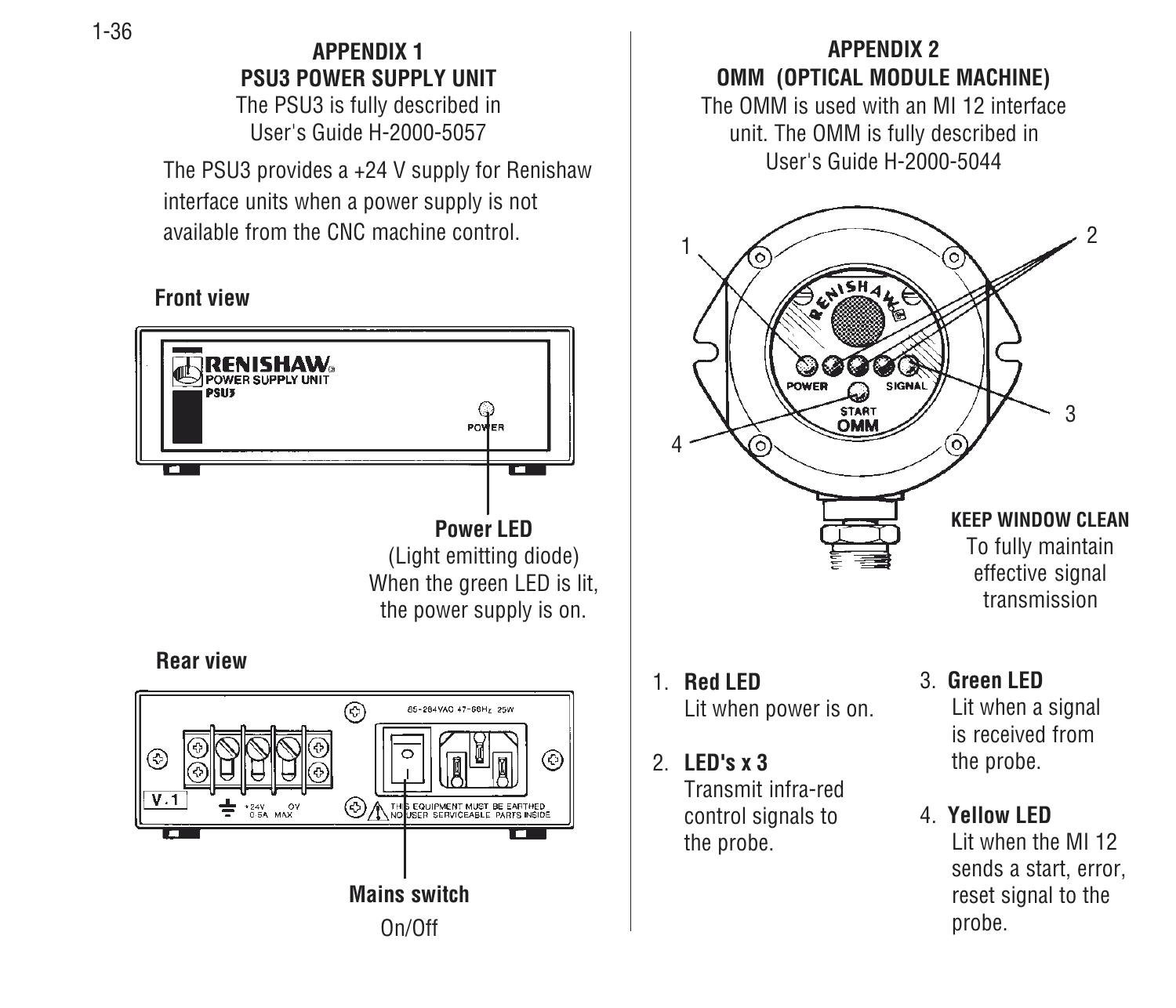

#### **1. Audible indicator (bleeper)**

The speaker is behind the front panel.

#### **2. LED error**

Lit when optical beam obstructed, probe out of range, probe switched off, etc.

#### **3. LED low battery Replace batteries as soon as**

**practicable, after this LED lights up**.

#### **4. LED probe status**

Lit when probe is seated. Off when stylus is deflected or an error has occurred.

#### **5. LED power**

Lit when power is on.

#### **6. Start button - Switch SW1**

Manual start push button. Press button to switch system to operating mode. Alternatively a signal from the machine control can be usedfor the same purpose.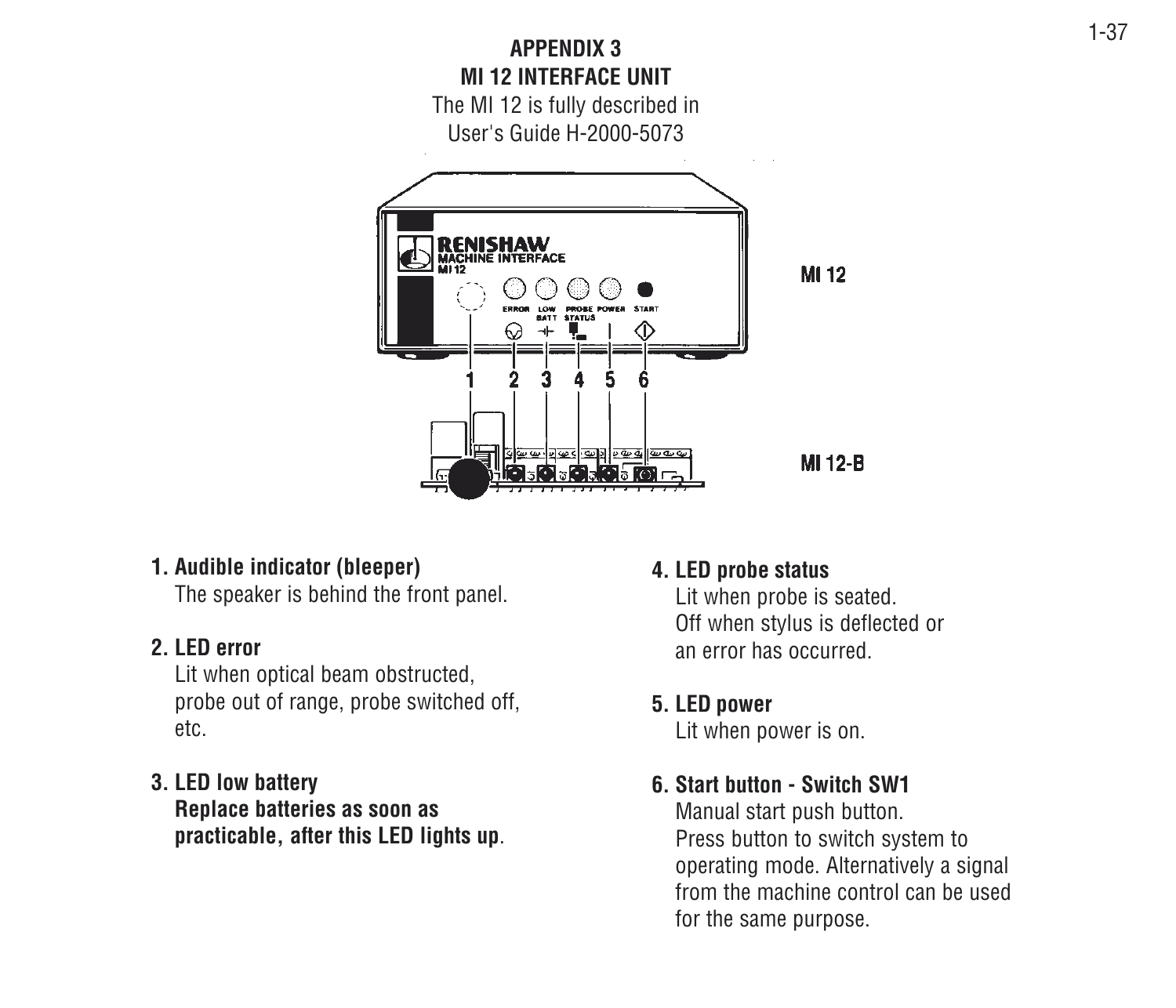#### **APPENDIX 4O-M-I (OPTICAL MACHINE INTERFACE)**

The O-M-I is fully described in User's Guide H-2000-5062

#### **1. LED (Yellow) – START signal status.**

Lit when a START signal is transmitted to the probe.

This LED will either flash once when amachine controlled START signal is commanded, or flash continuously at one second intervals when the system is set to 'Auto–Start' mode and is awaiting a probe transmission signal.

**2. LED (Red, Yellow, Green) – Infra red SIGNAL strength received from probe.**

As long as there is power to the system, this LED will always be lit. It is a tri–colour LED and indicates as follows :

- Red Signal received from the probe is either too weak or not there at all(i.e. no signal).
- Yellow Signal received is marginal. i.e. The O-M-I is at the edge of its operating envelope. Correct operation in this region cannot be guaranteed.
- Green Signal received is good and system will operate correctly.

#### **Note :**

- 1. During a start transmission, the SIGNAL LED will change through red to yellow and green. This is the normal power up sequence.
- 2. The SIGNAL LED will flash (yellow or green) if optical interference is being received whilst the probe is not transmitting.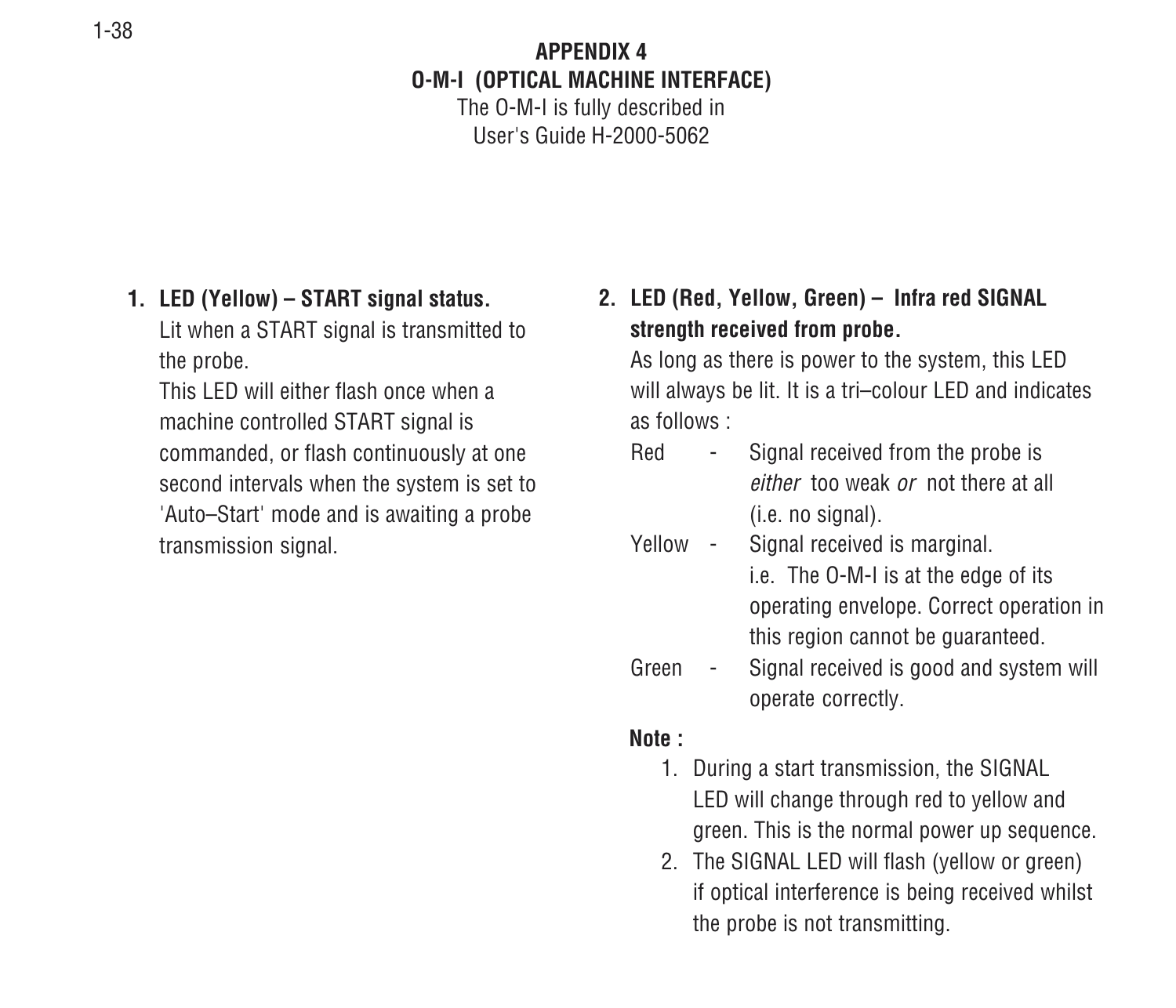

#### **3. LED (Clear x 3)**

These LED's transmit infra-red control signals to the probe.

#### **4. LED (Red) – LOW BAT.**

When the OMP battery voltage falls below a set level, the low battery output device changes state, and causes the LOW BAT LED to commence flashing on and off 4 times per second.

**Replace the OMP battery as soon as is practicable after the LED starts flashing**. **KEEP WINDOW CLEAN**To fully maintain

effective signal transmission



To assist the machine operator, a summary of O-M-I LED activity is provided on a magnetic label, which may be attached to the machine tool.

#### **5. LED (Red, Green) – PROBE STATUS.**

This bi–colour LED is lit when the O-M-I is powered.

- Green Probe is seated.
- Red Probe is triggered or an error has occurred.

The change of colour of this LED will coincide with the Probe Status output devices changing state.

#### **6. LED (Red) – ERROR.**

Lit when an error condition exists.

i.e. optical beam obstructed, probe out of optical range, probe has switched off or battery is exhausted.

When an Error condition exists the Probe Status output will be held in a triggered state and the Probe Status LED will be RED.

The Error LED illuminating will coincide with the Error output device changing state.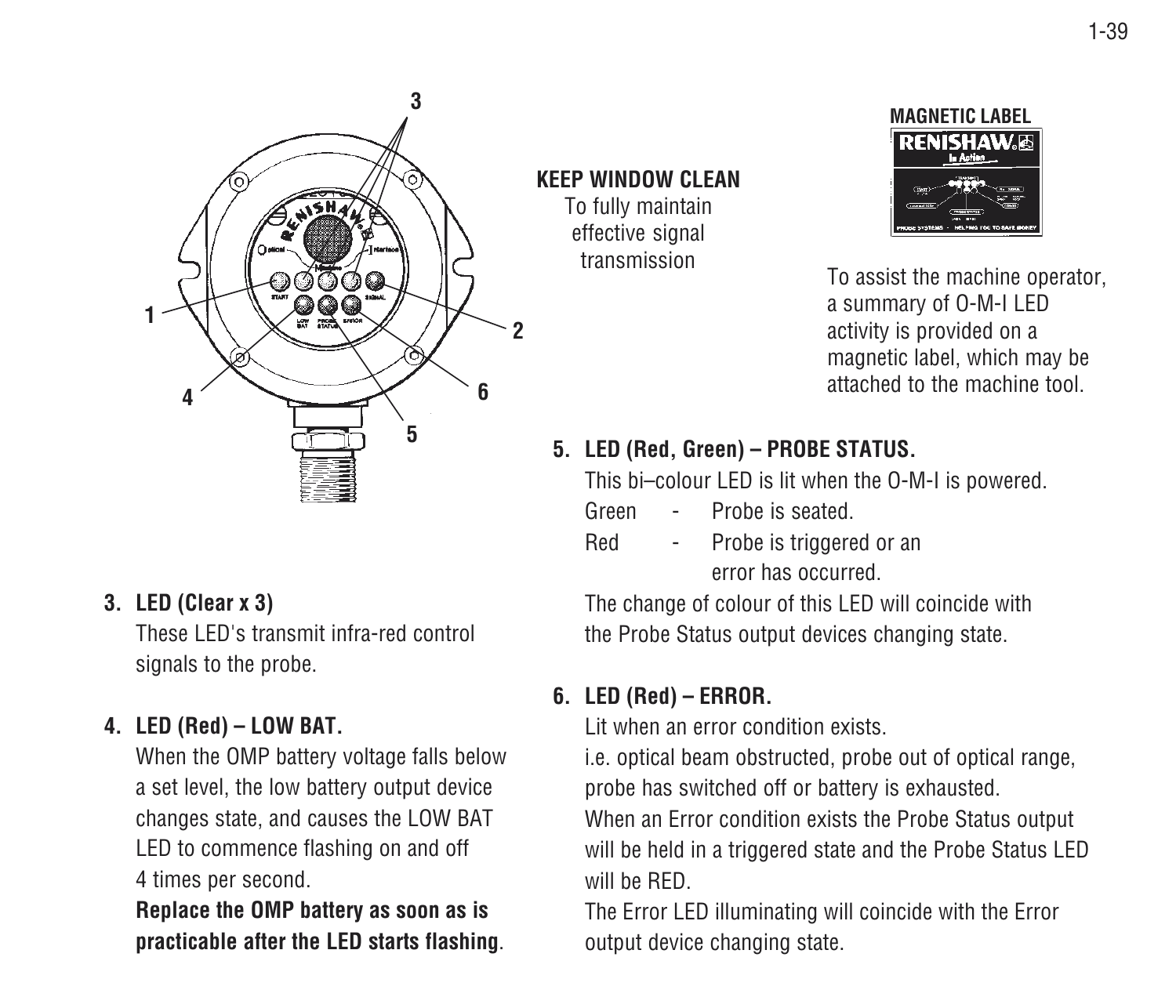#### 1-40 **APPENDIX 5ADAPTOR and EXTENSIONS**

Adaptors and extensions are fully described in Data Sheet H-2000-2120

#### **ADAPTORS**

Features with restricted access can be probes using an LP2 probe. The MP3 probe can be replaced by an MA3-3 adaptor and LP2 probe. The MA3-3 connects directly to the optical module or MEH3-3 extension.

#### **EXTENSIONS**

Extensions allow deeper access into workpiece features. MEH extensions are used for machining centre applications. LPE extension with M16 thread, are suitable for machining centre applications using the LP2 probe.

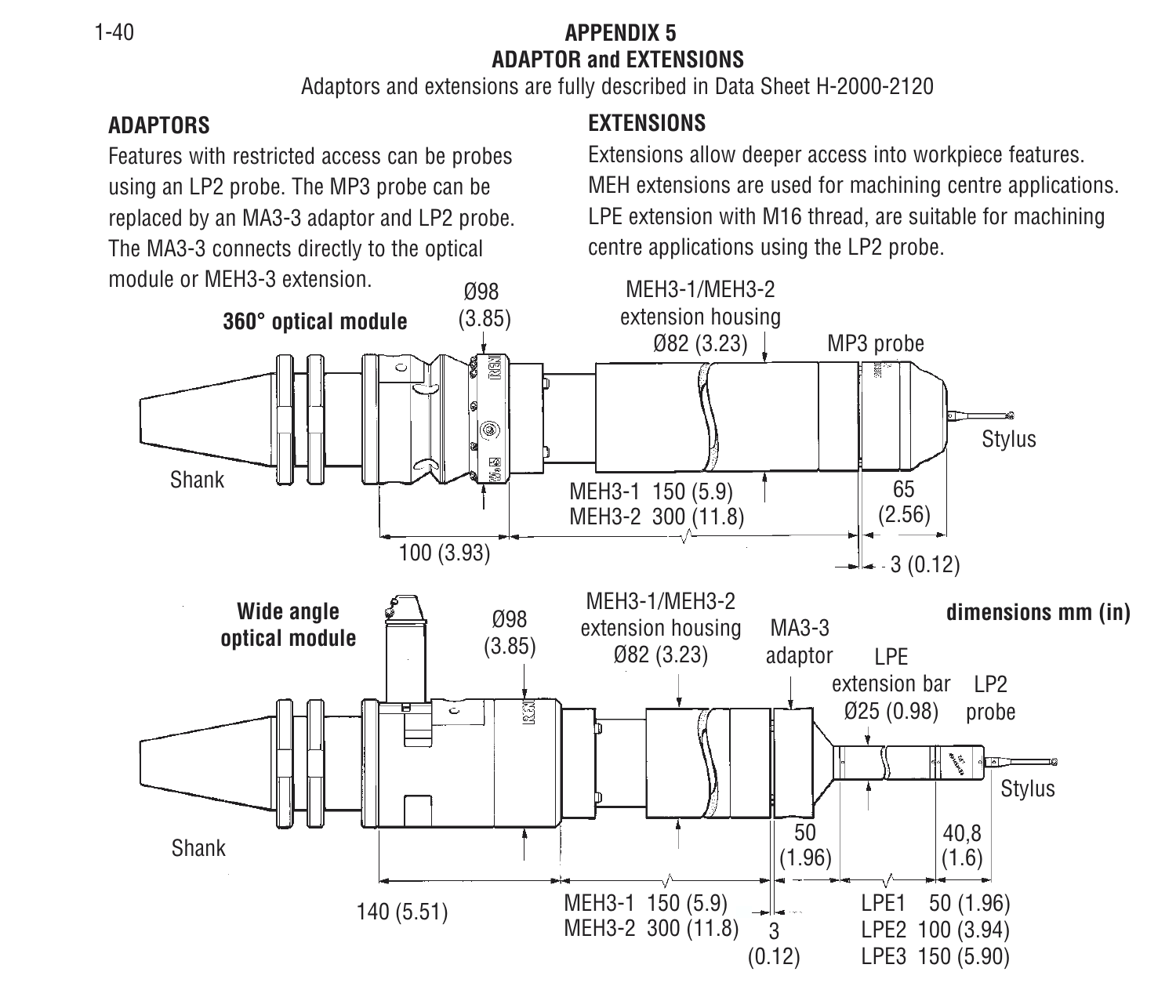#### **APPENDIX 6WEAK LINK FOR STYLI WITH STEEL SHAFT** - Optional

**In the event of excessive stylus overtravel the weak link stem is designed to break, thereby protecting the probe from damage.**

#### **FITTING STYLUS WITH WEAK LINK ONTO A TYPICAL PROBE**

**Take care to avoid stressing the weak link during assembly.** Screw torque value - 2 Nm (1.7 lbf.ft)



Attach the weak link to the stylus, by rotating the tommy bar and holding the spanner steady.

Fit the stylus with weak link to the probe.

#### **TO REMOVE A BROKEN STEM**

The broken portion of stem attached to the probe is removed with the spanner.



To remove broken portion of stem from the stylus, use the spanner and tommy bar.

**Note:**THE WEAK LINK IS NOT USED WITH CERAMIC SHAFT STYLI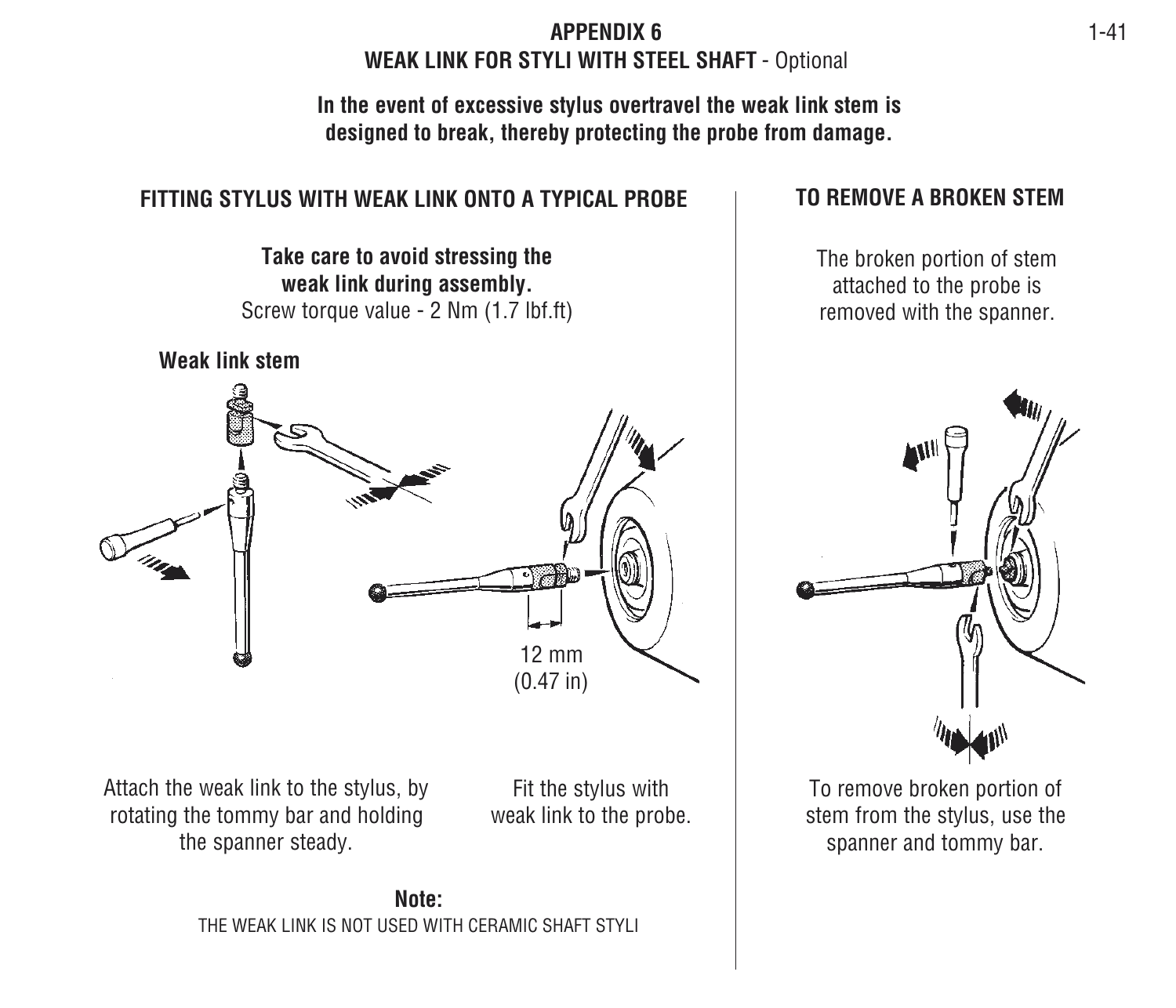#### **PARTS LIST - Please quote the Part No. when ordering equipment**

| <b>Type</b>            | Part No.    | <b>Description</b>                                                        |  |  |
|------------------------|-------------|---------------------------------------------------------------------------|--|--|
|                        |             | MP3 PROBE for 360° and WAO SYSTEMS                                        |  |  |
| MP3 probe              | A-2053-5358 | MP3 probe complete with holding screws and TK1 tool kit.                  |  |  |
|                        |             | 360° OPTICAL TRANSMISSION                                                 |  |  |
| $MP3 + 40^{\circ}$ OMP | A-2103-0005 | $MP3 + 40^{\circ}$ OMP with batteries, stylus, OMM with                   |  |  |
| $+$ OMM $+$ MI 12      |             | mounting bracket, MI 12 interface unit, and tool kit.                     |  |  |
| $MP3 + 40^{\circ}$ OMP | A-2103-0006 | $MP3 + 40^{\circ}$ OMP with batteries, stylus, OMM with                   |  |  |
| $+$ OMM $+$ MI 12-B    |             | mounting bracket, MI 12 interface board, and tool kit.                    |  |  |
| $MP3 + 40^{\circ}$ OMP | A-2103-0007 | $MP3 + 40^{\circ}$ OMP with two batteries and accessories.                |  |  |
| $40^{\circ}$ OMP       | A-2103-0008 | 40° OMP with two batteries and accessories.                               |  |  |
|                        |             | WIDE ANGLE OPTICAL (WAO) TRANSMISSION                                     |  |  |
| OMP - Short arm        | A-2033-1165 | Wide angle OMP assembly with short arm and two batteries.                 |  |  |
| OMP - Long arm         | A-2033-1166 | Wide angle OMP assembly with long arm and two batteries.                  |  |  |
|                        |             | <b>ACCESSORIES for MP3 PROBE and OMP</b>                                  |  |  |
| Styli                  |             | For complete listing - See Renishaw Styli Guide H-1000-3200.              |  |  |
| <b>Stylus</b>          | A-5000-3709 | Ceramic stylus 50 mm long with Ø6 ball.                                   |  |  |
| Stylus                 | A-5000-3712 | Ceramic stylus 100 mm long with Ø6 ball.                                  |  |  |
| Weak link kit          | A-2085-0068 | Weak link kit comprising: Two stylus weak link stems and spanner.         |  |  |
| Weak link              | A-2085-0069 | Stylus weak link stem.                                                    |  |  |
| Screw                  | P-SC01-0308 | Cap head screw $M3 \times 0.5 - 8$ mm long, for probe cover - 2 required. |  |  |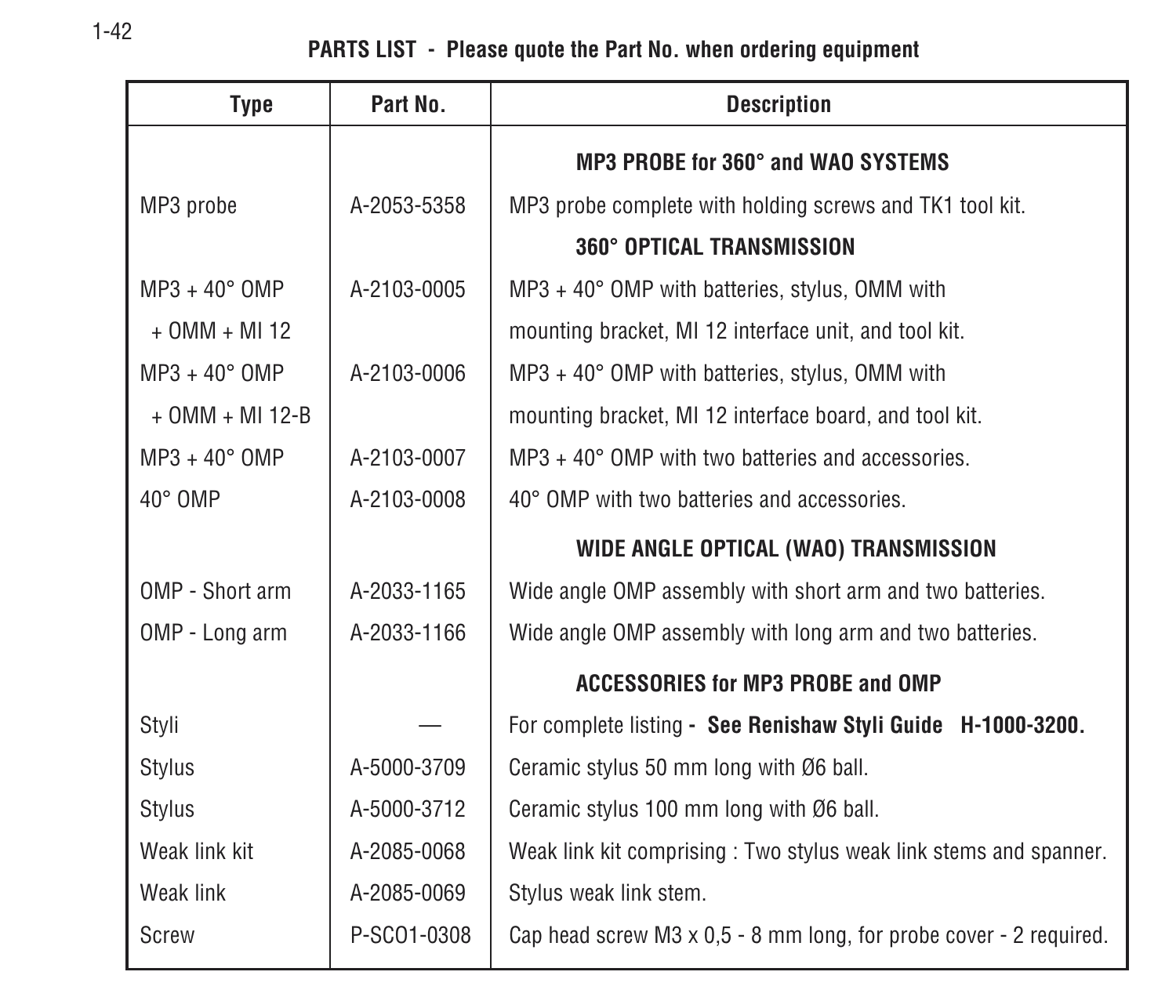#### **PARTS LIST - Please quote the Part No. when ordering equipment**

| <b>Type</b>      | Part No.    | <b>Description</b>                                                        |
|------------------|-------------|---------------------------------------------------------------------------|
|                  |             | <b>ACCESSORIES for MP3 PROBE and OMP continued</b>                        |
| TK1 kit          | A-2053-7531 | TK1 - Probe head tool kit comprising :                                    |
|                  |             | Stylus tool, 1,5 mm, 2,0 mm, 2,5 mm 3,0 mm and 4,0 mm hexagon keys.       |
| DK3 kit          | A-2053-8156 | DK3 - MP3 outer diaphragm replacement kit.                                |
| Battery          | P-BT03-0001 | PP3 9 V alkaline battery - two required (Duracell MN 1604 or equivalent). |
|                  |             | <b>ADAPTOR and EXTENSIONS</b>                                             |
| MEH3-1           | A-2053-7286 | MEH3-1 extension housing Ø82 x 150 mm long with holding screws.           |
| MEH3-2           | A-2053-7287 | MEH3-2 extension housing Ø82 x 300 mm long with holding screws.           |
| $MA3-3$          | A-2063-7583 | MA3-3 adaptor - allows LP2 probe to be used in place of MP3 probe.        |
| LPE1             | A-2063-7001 | LPE1 extension bar Ø25 x 50 mm long.                                      |
| LPE <sub>2</sub> | A-2063-7002 | LPE2 extension bar Ø25 x 100 mm long.                                     |
| LPE3             | A-2063-7003 | LPE3 extension bar Ø25 x 150 mm long.                                     |
|                  |             | <b>ADDITIONAL SYSTEM COMPONENTS</b>                                       |
| <b>OMM</b>       |             | Optical module machine<br>$-$ See Users Guide $-$ H-2000-5044.            |
| MI 12            |             | MI 12 interface unit<br>- See Users Guide<br>H-2000-5073.                 |
| $0-M-I$          |             | Optical machine interface<br>$-$ See Users Guide $-$ H-2000-5062.         |
| PSU <sub>3</sub> |             | PSU3 power supply unit<br>- See Users Guide<br>H-2000-5057.               |
| Shank            |             | Taper shanks for machine tool probes<br>- See Data Sheet<br>H-2000-2011.  |
|                  |             | <b>SOFTWARE</b>                                                           |
| Software         |             | Probe software for machine tools<br>- See Data Sheet<br>H-2000-2289.      |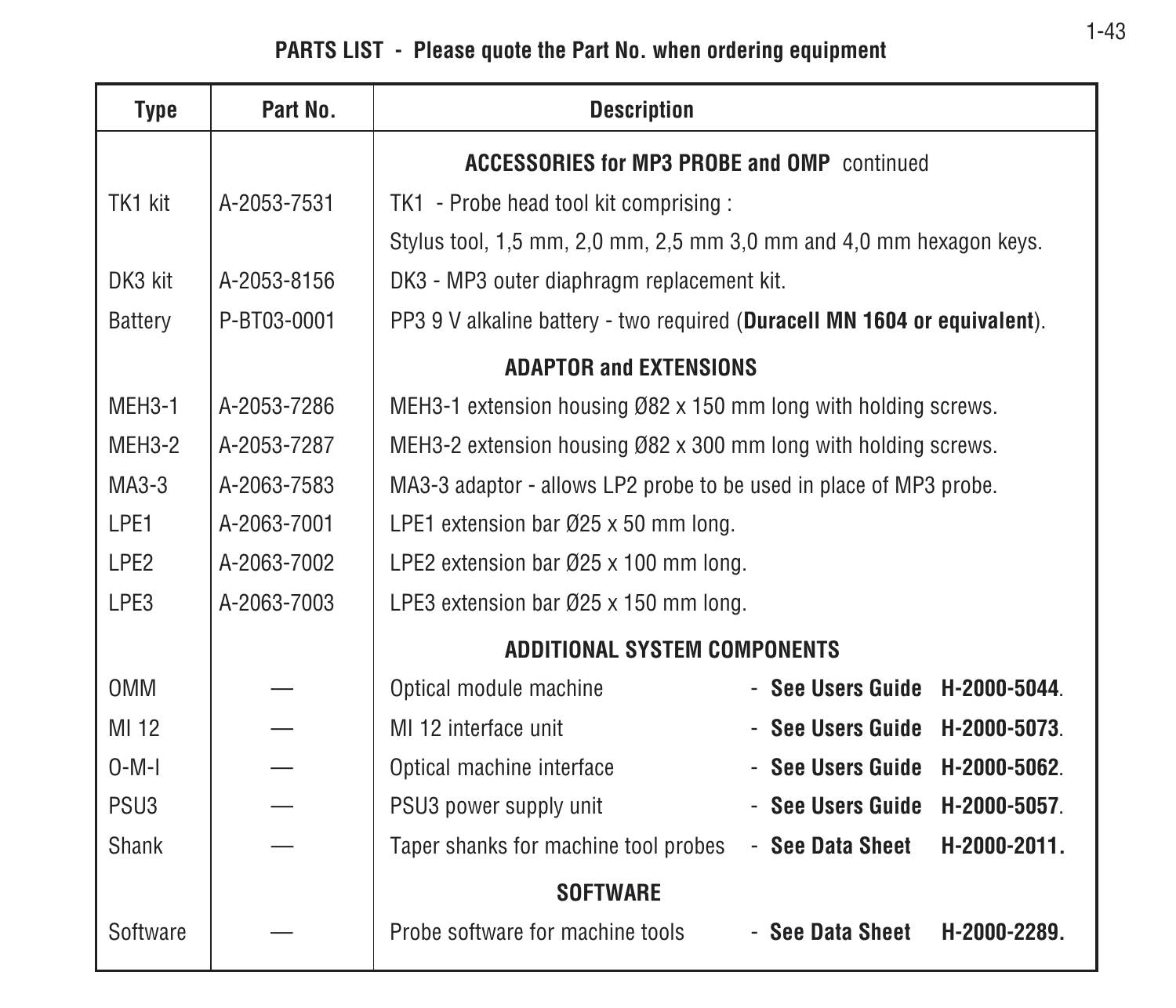1-44

#### **MI 12 INTERFACE and MI 4 INTERFACE - CROSS REFERENCE WIRING DIAGRAM**